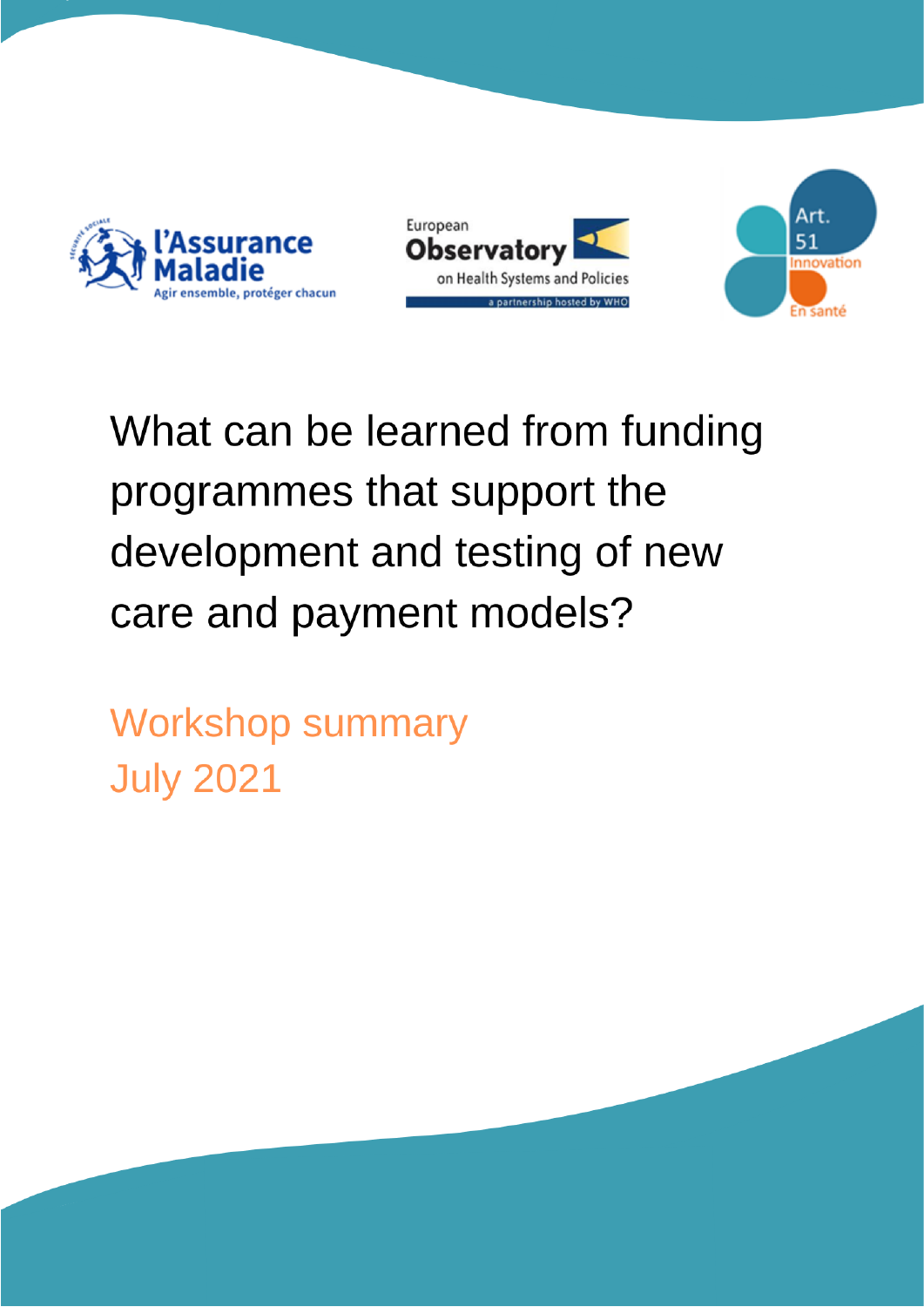





## Contacts

#### Marie-Camille Lenormand

Caisse nationale de l'Assurance Maladie 50, av du Professeur André Lemierre, 75986 Paris Cedex 20, France E-Mail: [marie-camille.lenormand@assurance-maladie.fr](mailto:marie-camille.lenormand@assurance-maladie.fr)

#### Dimitra Panteli

European Observatory on Health Systems and Policies Eurostation, Place Victor Horta 40/30, 1060 Brussels, Belgium E-Mail: [pantelid@obs.who.int](mailto:pantelid@obs.who.int)

© World Health Organization 2021 (acting as the host organization for, and secretariat of, the European Observatory on Health Systems and Policies). Some rights reserved. This work is available under the CC BY-NC-SA 3.0 IGO license.

#### Disclaimer

This document was drafted by Marcel Venema, Nicholas Fahy and Dimitra Panteli based on a workshop series on funding programmes that test new care and payment models and reviewed by workshop participants. The views expressed do not necessarily represent the decisions or the stated policies of the European Observatory on Health Systems and Policies or any of its partners. The designations employed and the presentation of the material in this document do not imply the expression of any opinion whatsoever on the part of the European Observatory on Health Systems and Policies or any of its partners concerning the legal status of any country, territory, city, or area or of its authorities, or concerning the delimitations of its frontiers or boundaries.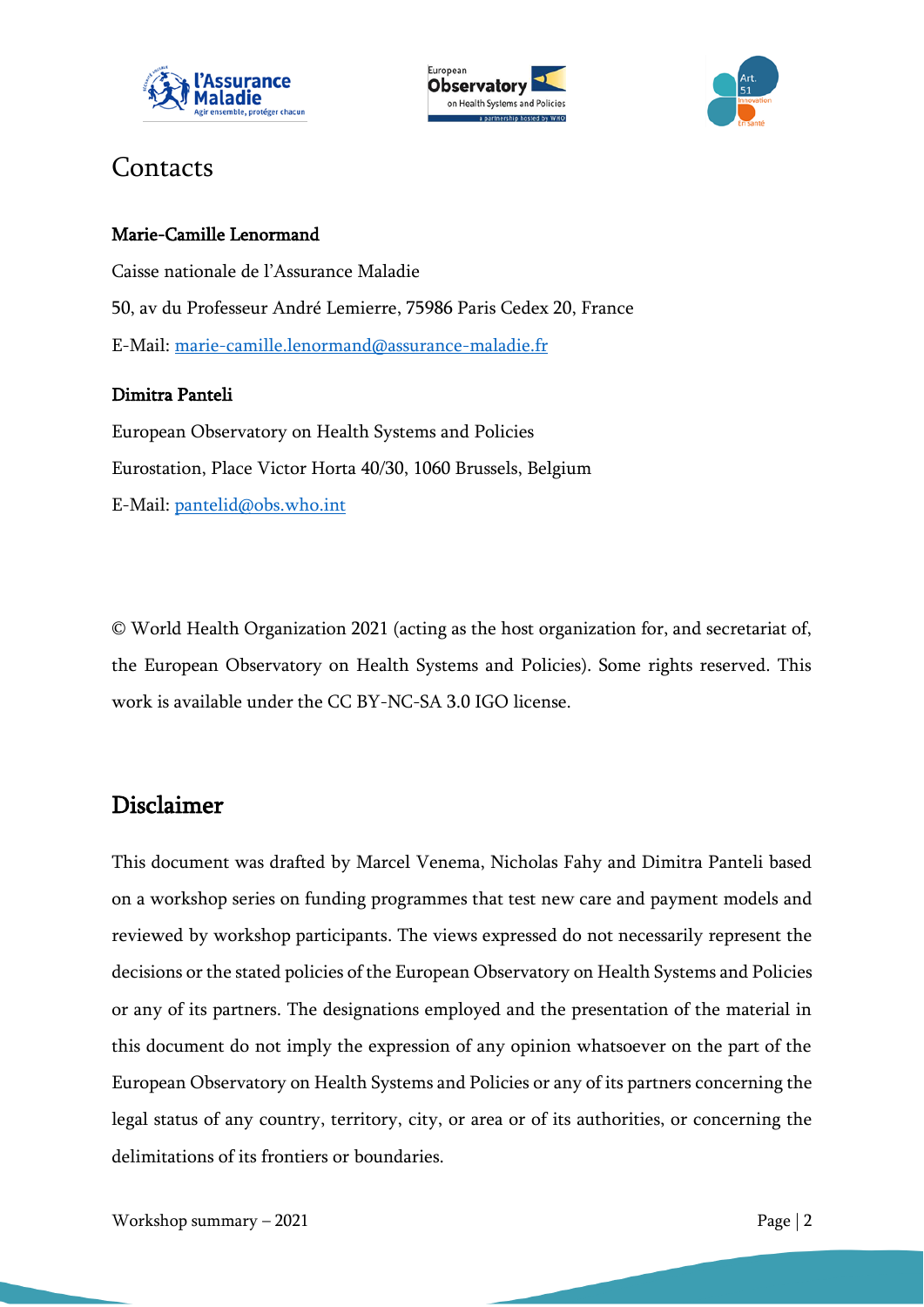





# Table of Contents

| England: "Accelerated Access Collaborative - AAC" & "Academic Health Sciences |  |
|-------------------------------------------------------------------------------|--|
| United States: "Center for Medicare and Medicaid Innovation (CMMI)"15         |  |
|                                                                               |  |
|                                                                               |  |
|                                                                               |  |
|                                                                               |  |
|                                                                               |  |
|                                                                               |  |
|                                                                               |  |
|                                                                               |  |
|                                                                               |  |
|                                                                               |  |
|                                                                               |  |
|                                                                               |  |
|                                                                               |  |
|                                                                               |  |
|                                                                               |  |
|                                                                               |  |
|                                                                               |  |
|                                                                               |  |
|                                                                               |  |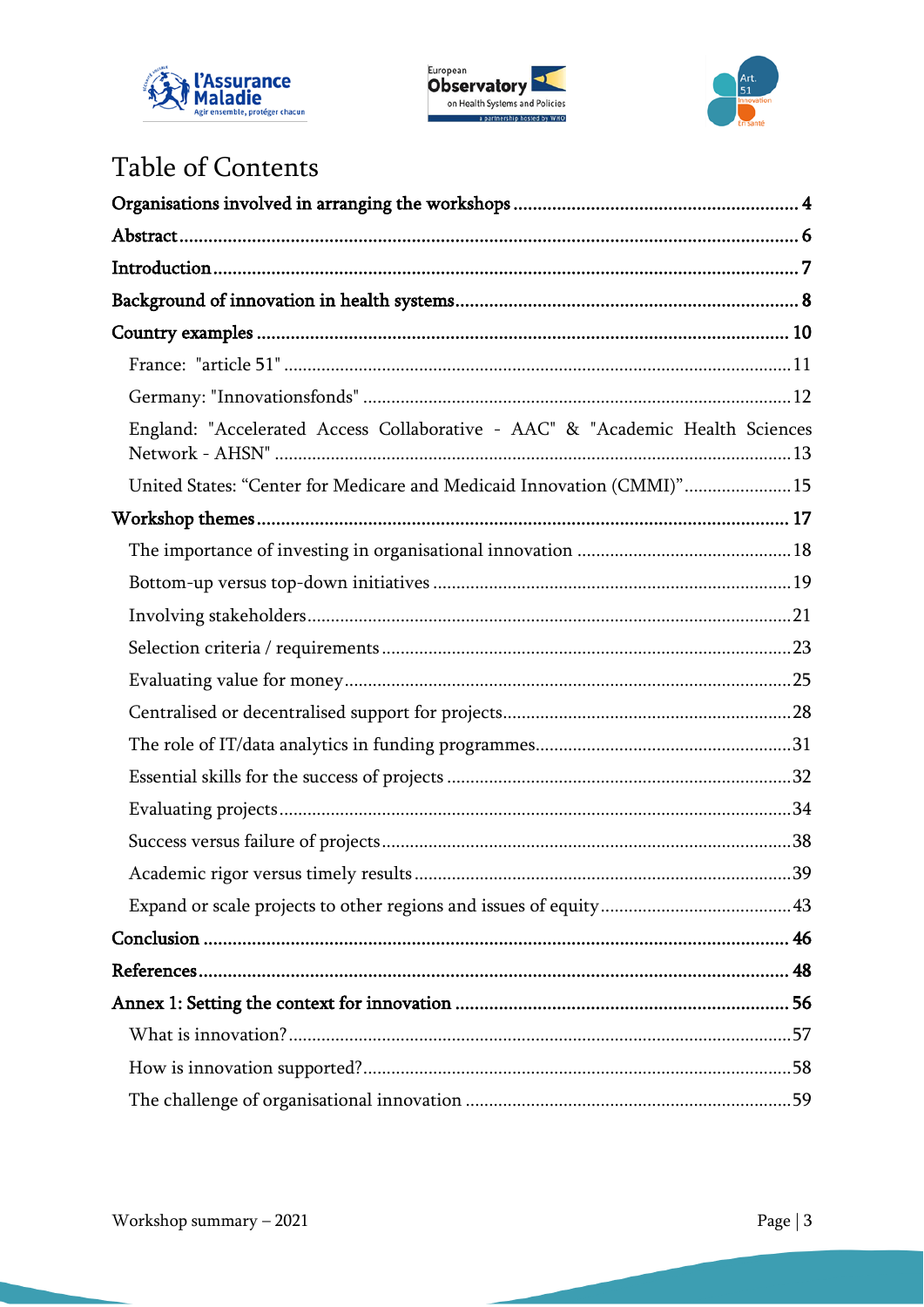





## <span id="page-3-0"></span>Organisations involved in arranging the workshops

#### The European Observatory on Health Systems and Policies (OBS)

The Observatory<sup>1</sup> is a partnership, hosted by WHO/Europe, which includes other international organizations (the European Commission, the World Bank); national and regional governments (Austria, Belgium, Finland, Ireland, Norway, Slovenia, Spain, Sweden, Switzerland, the United Kingdom and the Veneto Region of Italy); other health system organizations (the French National Union of Health Insurance Funds (UNCAM), the Health Foundation); and academia (the London School of Economics and Political Science (LSE) and the London School of Hygiene & Tropical Medicine (LSHTM)). The European Observatory on Health Systems and Policies supports and promotes evidence-based health policymaking through comprehensive and rigorous analysis of the dynamics of health-care systems in Europe. It engages directly with policymakers and experts, and works in partnership with research centres, governments, and international organizations to analyse health systems and policy trends.

# Cnam – The national agency of the Statutory Health Insurance of France

The national statutory Health Insurance (Cnam) of France<sup>2</sup> placed under the authority of both the Ministry of Health and the Ministry of Economy and Finance, was historically, managed by a board of employers' and employees' representatives to cover salaried workers. The population covered has since been expanded progressively until it reached universal coverage. It is funded as much from social contributions from workers as from public taxes and its responsibilities can be listed as:

<sup>1</sup> See<https://eurohealthobservatory.who.int/>

<sup>2</sup> See<https://www.ameli.fr/>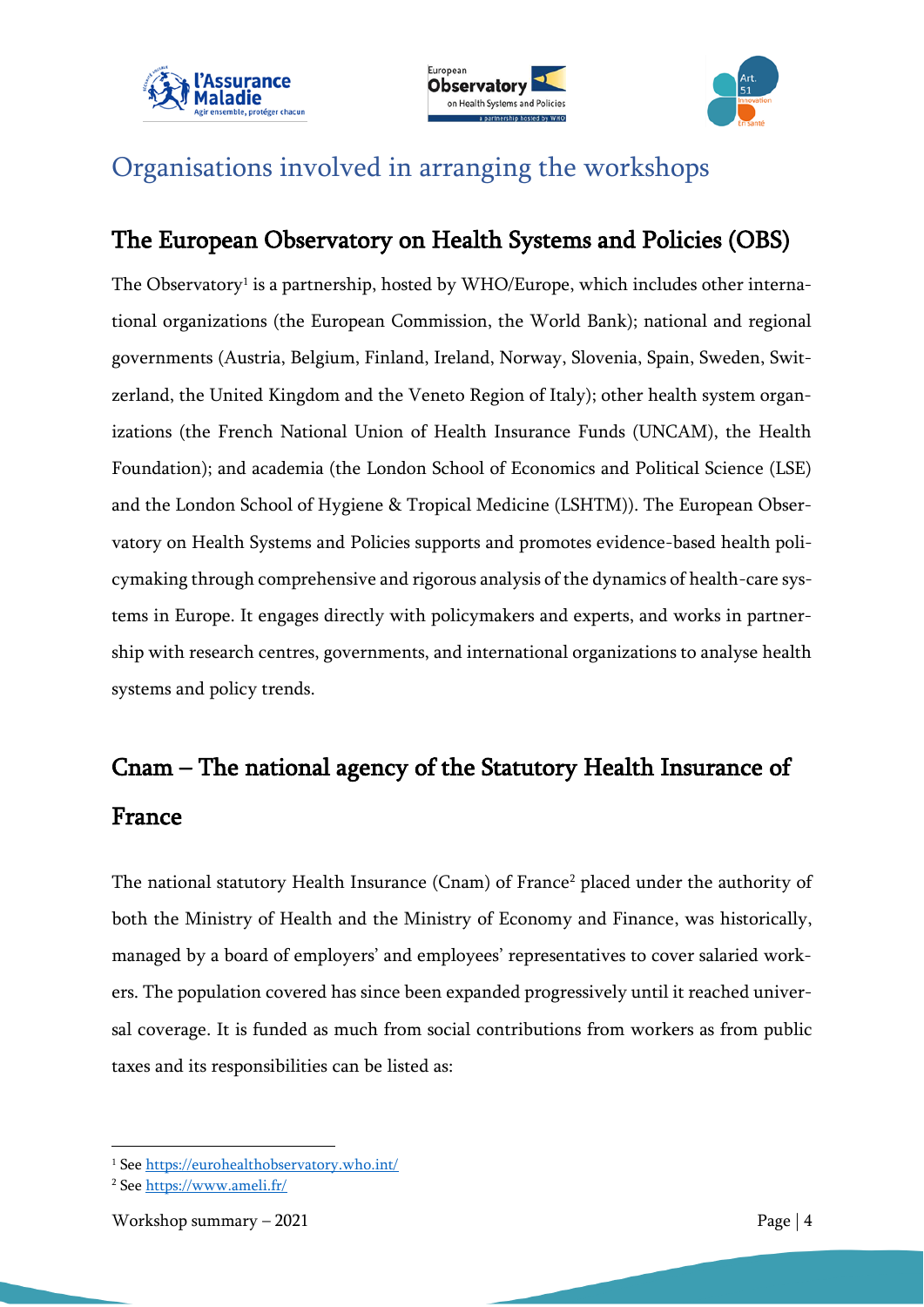





- Negotiating collective agreements regarding fees and work conditions for each health care profession in ambulatory care.
- Pricing and reimbursement for ambulatory care services and procedures.
- Introducing new payment methods for ambulatory care professionals, especially to promote quality and coordinated/integrated care.
- Regulating health care spending.

## Ministry of Health (MoH) of France

The Ministry of Solidarity and Health<sup>3</sup> of France organises prevention and care, research, and innovation in the field of health. Its missions cover the areas of family, pensions, children, the elderly, disability, autonomy, and the fight against exclusion.

The main competences of the Ministry of Solidarity and Health are:

- The implementation of rules relating to the schemes and management of social security bodies and complementary bodies (old-age insurance, family benefits and sickness and maternity insurance, accidents at work and occupational diseases).
- The preparation of the Social Security Financing Act (PLFSS) and the monitoring of its implementation in conjunction with the Minister of Action and Public Accounts.
- The development of anti-poverty programs through the interministerial committees for combating exclusion and the National Council for Policies to Combat Poverty and Social Exclusion.
- The implementation of the social and solidarity economy development policy in conjunction with the Minister of Ecological and Solidarity Transition.

<sup>3</sup> See<https://solidarites-sante.gouv.fr/>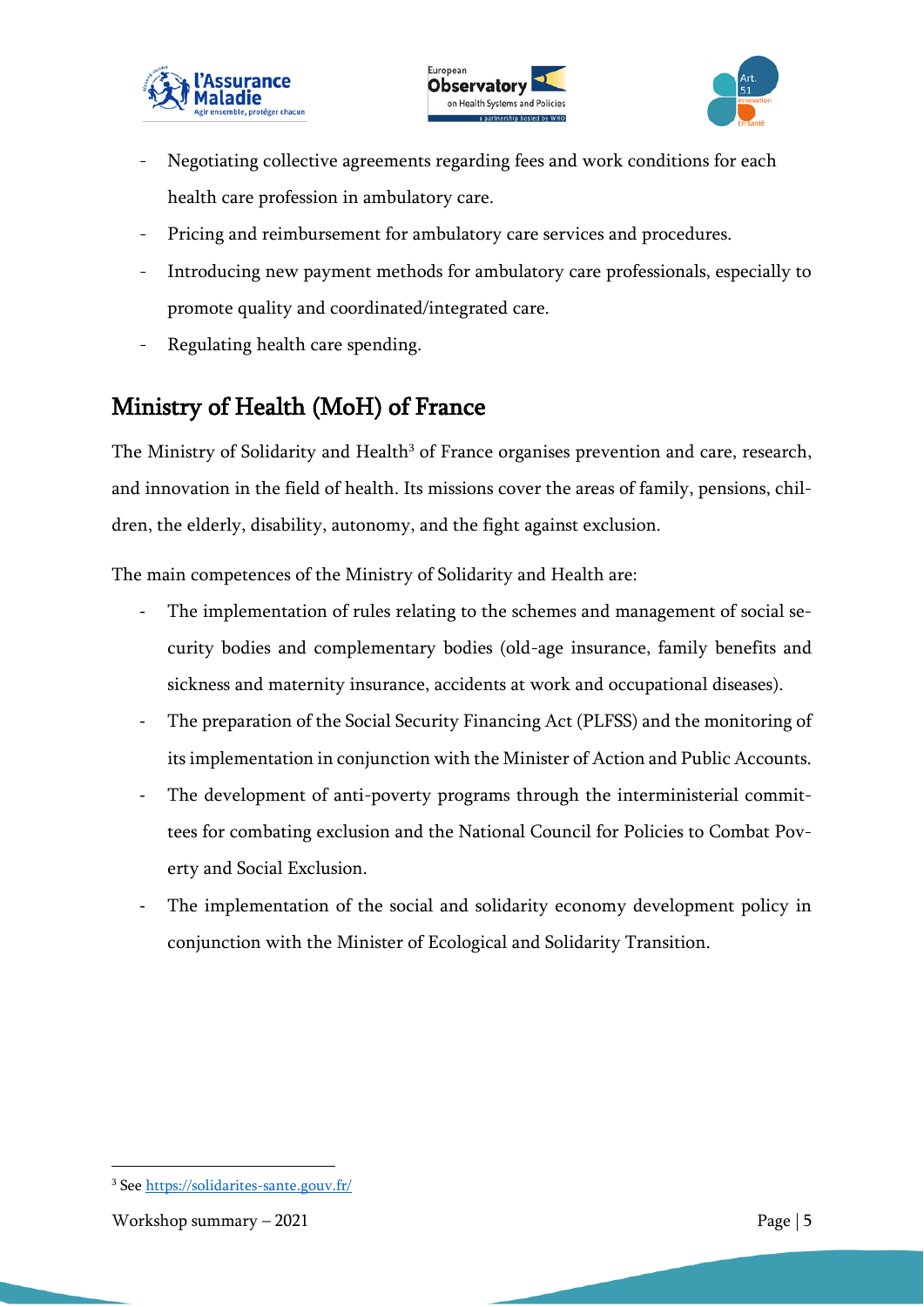





## <span id="page-5-0"></span>Abstract

Different health systems have different strategies in relation to funding innovation in health. Finding new care and payment methods that improve patient care and contribute to health care sustainability is a perpetual quest in health systems to sustain high-quality and affordable health care to the public. One way to foster this type of innovation is through dedicated funding programmes. The aim of this workshop series was to share experiences and to explore possible lessons from four participating countries (France, Germany, United Kingdom, United States), specifically on the development and implementation of new care and payment methods. In three virtual workshops the following questions were discussed:

- 'What are the priorities and how do we engage stakeholders?'
- 'What does it take to make the fund work?'
- 'How do we know it works?'

Each of the funding programmes in this workshop series was set up differently, each within a different healthcare system, either by their approach to collecting innovative ideas, their selection criteria for accepting projects, the amount of support they provided, their access to IT systems, etc. Yet, it appears from the discussions that the challenges of developing, testing, and implementing organisational innovations such as new care and payment methods are similar across systems. For instance, finding the right balance between what is feasible through evaluation versus designing a project with minimal bias, or the determining the right confidence level for measuring results. Also important is the ability for projects to adapt to the local context and for funding programmes to consider aspects of equity (e.g. socioeconomically disadvantaged areas and population groups). This shows the value of cross-country evaluation and learning of these funding programmes and of organisational innovation overall.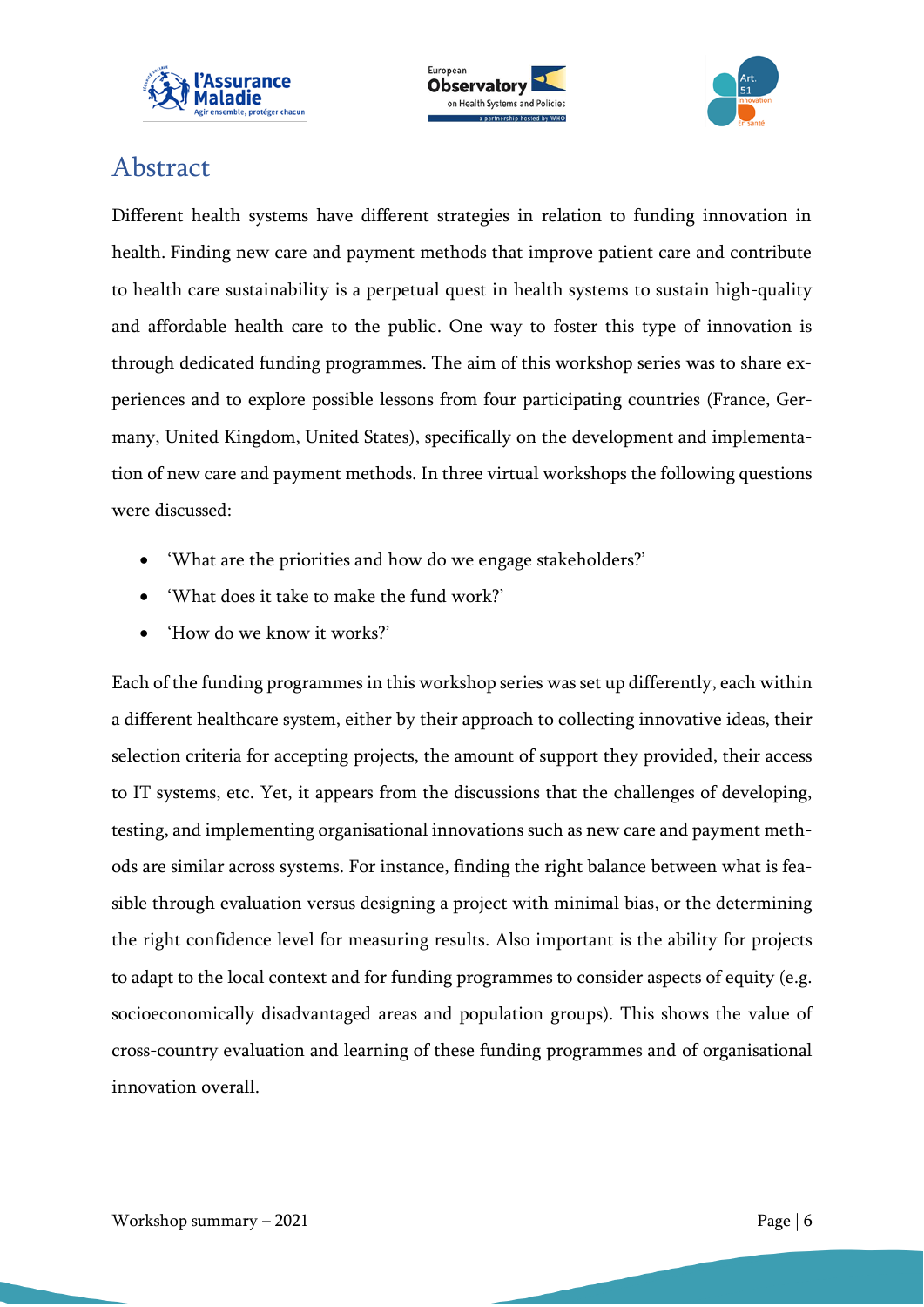





## <span id="page-6-0"></span>Introduction

Finding new care and payment methods that improve patient care and contribute to health care sustainability is a perpetual quest in health systems. One way to foster this type of innovation is through dedicated funding programmes. In January 2021, a workshop series was organised to enable an exchange of experiences with such funding programmes from different countries and facilitate cross-country learning. Such knowledge transfer can be particularly valuable for newer initiatives, such as the one introduced by Article 51 in France in 2018. This report summarizes the results of this exchange with the purpose of highlighting key insights and serving as inspiration for further development of funding programmes or for finding new opportunities.

As pressures on health systems have mounted, there has been increasing interest in how different methods of delivering or paying for healthcare can help in achieving overall health system goals. Some countries have set up specific 'Innovation funds' to support the testing of new care and payment models (e.g., Germany) (Amelung VE 2017). In 2018, France adopted the new law 'Art 51 of social security financing act'<sup>4</sup> , which creates an experimental framework for the testing of new care models and alternative payment mechanisms to enhance collaborative and coordinated care and improve patient outcomes (Ministry of Solidarity and Health 2020). The French "innovation fund" is young and facing many challenges: determining priorities for innovation; clarifying the value/place of technological innovation when embarked in organisational models; finding the right balance between top-down and bottom-up initiatives; defining a general framework for implementing models; supporting participants through change management in the implementation phase; defining an evaluation strategy and standards; how to modify, expand or terminate pilots.

Different health systems have different strategies in relation to funding innovation in health. The aim of this workshop series was to share experiences, to explore possible lessons

Workshop summary  $-2021$  Page | 7

<sup>4</sup> See [https://www.iledefrance.ars.sante.fr/article-51-un-dispositif-pour-linnovation-en-sante.](https://www.iledefrance.ars.sante.fr/article-51-un-dispositif-pour-linnovation-en-sante)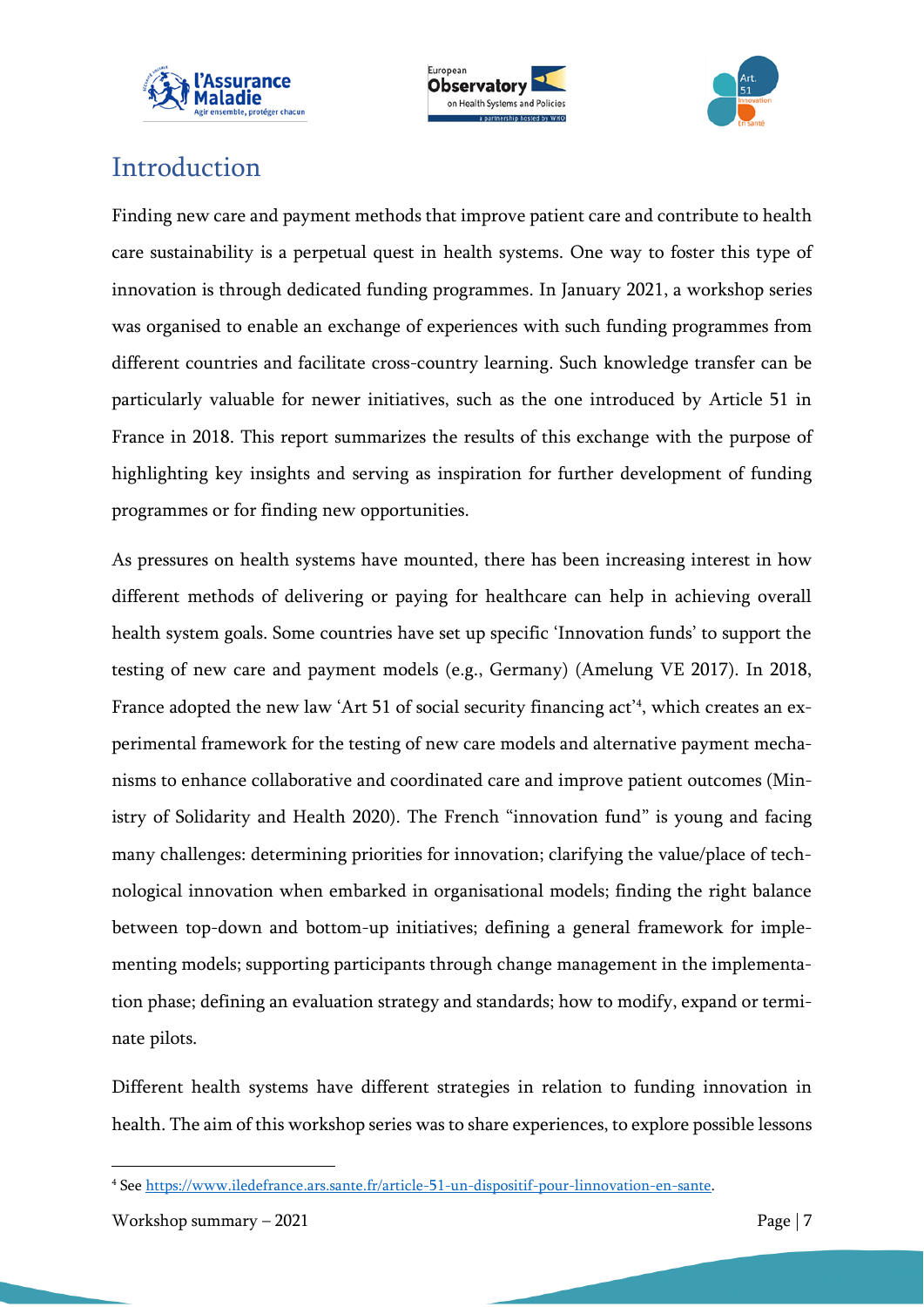





from four participating countries, and specifically to consider the development and implementation of new care and payment methods.

The following chapters will provide a) relevant background information on this type of innovation, followed by b) information and context of the specific funding programmes involved in this workshop series. Building on this foundation, the chapter 'Workshop themes', brings together the main input and discussion points raised by participants, summarised thematically and accompanied by recommendations, where appropriate. Overall conclusions are presented in a final chapter.

## <span id="page-7-0"></span>Background of innovation in health systems

Innovation is central to health systems and policy, with the intention that innovation drives improvement and change in health systems, although this brings both opportunities and challenges. Many countries have established specific mechanisms to encourage innovation in health, including innovation funds, specific programmes, and strategies. See Annex 1 to read about the context for innovation and this workshop series.

An innovation can be defined as an idea, a practice, or a technology that is perceived as new (Rogers, 2003). Organisational innovation is focused on how organisations and systems work, such as integration of processes of care across different providers or new payment mechanisms. Unlike biomedical or technological innovation, organisational innovation is influenced by the characteristics of health systems (existing health care delivery models, existing payments methods, dedicated human and financial resources). Even if health systems' characteristics are different in each country, it seems that there is a common trend for certain organisational models: integrated care, accountable care organisations, enhanced primary care, bundled payments, episode-based payments; shared-savings, patientcentred care, populational approaches, etc.

Organisational innovation presents specific challenges for health systems and policy. Organisational decisions such as how organisations are structured, regulation and quality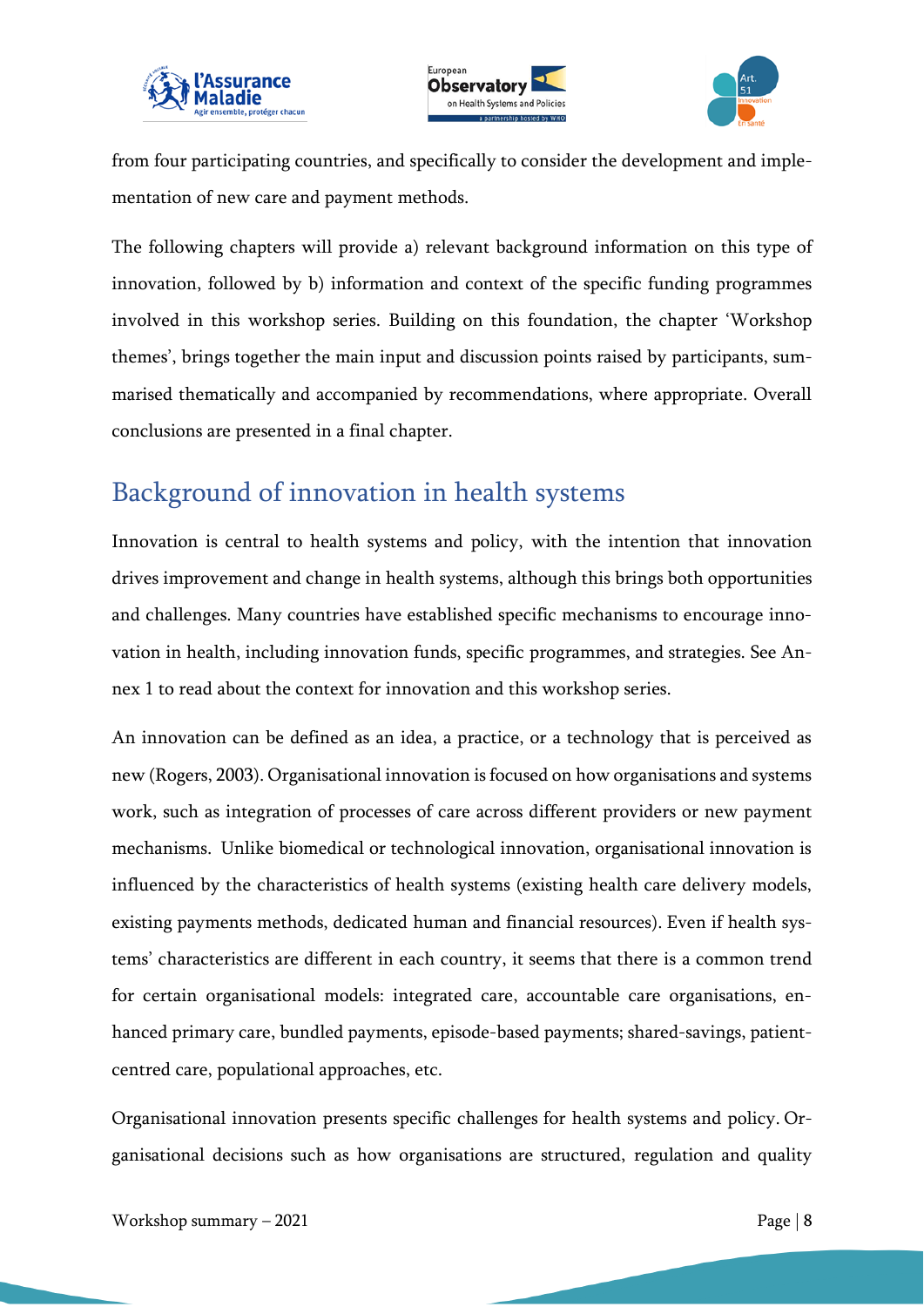





requirements, costing and payment mechanisms, and monitoring and accountability structures clearly will shape how organisations work both internally and with each other. However, unlike biomedical and technological innovations, these organisational and system decisions are context specific (Plsek & Greenhalgh, 2001). The challenge lies rather on how to reconcile the needs of organisations at the local level and innovation trends at the national level. Organisational innovation success or failure seems to rely more on the capacity to overcome local specificities (rural/urban territories; high/low employment rates; young or older population; risk factors; morbidity, professional background, and practices, etc).

The challenges of organisational innovation and implementation have led to a specific research field, that of implementation science, which has identified a wide range of challenges to successfully implementing organisational change, with yet no clear or universal solutions (Greenhalgh et al., 2005). Learning from organisational innovations in other countries or settings is thus especially challenging, as it also requires understanding the specific context where they have been implemented, and what that suggests for learning from them.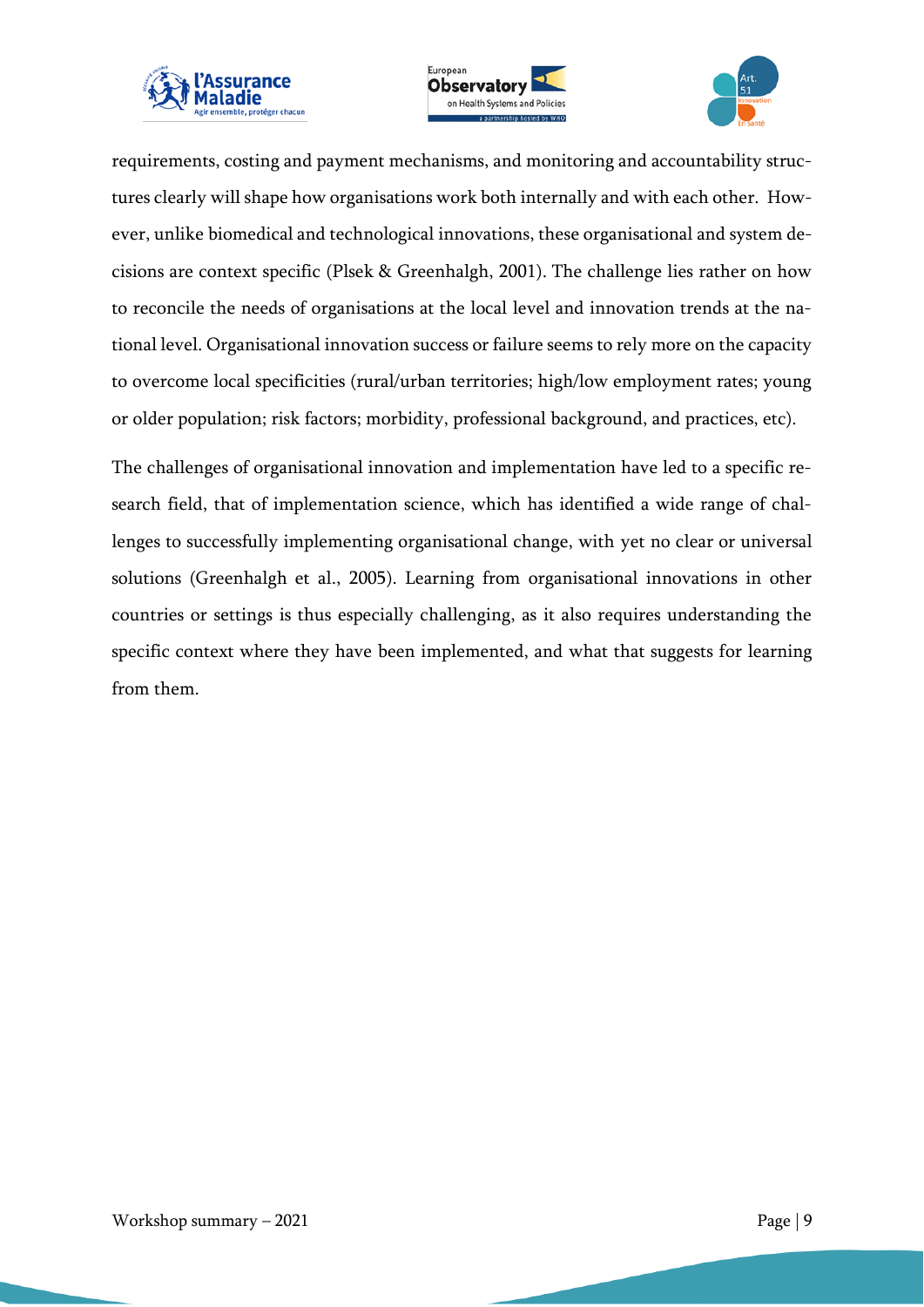





## <span id="page-9-0"></span>Country examples

To explore these issues further a three-day workshop, facilitated by the European Observatory on Health Systems and Policies, was organised between members of four national innovation funding programmes: the French innovation funding programme (Article 51), the German Innovation Fund (Innovationsfonds), the English Academic Health Science Networks (AHSNs) and the Center for Medicare and Medicaid Innovation (CMMI) of the United States. Table 1 provides an overview of some of the characteristics of each of the funding programmes.

Table 1: overview of the characteristics of the Funding programmes involved in this workshop series.

| Country:       | France                    | Germany                  | England                   | <b>United States</b>   |
|----------------|---------------------------|--------------------------|---------------------------|------------------------|
| Funding pro-   | Article 51                | Innovationsfonds         | <b>AHSNs</b>              | <b>CMMI</b>            |
| gramme:        |                           |                          |                           |                        |
| Launch         | 2018                      | 2016                     | 2013                      | 2010                   |
| <b>Budget:</b> | €35 million for 2020      | €300 million annually    | £60 million annually      | \$10 billion every 10- |
|                | and $€100$ million for    | (2016-2019); €200 mil-   |                           | year-period.           |
|                | 2021                      | lion annually (2020-     |                           |                        |
|                |                           | 2024)                    |                           |                        |
| Funding        | The health system in-     | Health insurance &       | Funding from NHS          | Publicly funded        |
| sources:       | novation fund (FISS);     | Healthcare fund (pub-    | England, NHS Im-          | through tax            |
|                | regional intervention     | lic)                     | provement, and the Of-    |                        |
|                | fund (FIR)                |                          | fice for Life Sciences    |                        |
| Governance:    | French Ministry of        | Scientific committee     | Licenced by NHS Eng-      | Federal government     |
|                | Health; Statutory         | (experts) & Selection    | land and governed by      | (Medicare and Medi-    |
|                | Health Insurance          | Committee (represent-    | the board of each of the  | caid)                  |
|                | (Cnam); Regional          | atives of health insur-  | individual 15 AHSN.       |                        |
|                | health authorities        | ance, physicians, hospi- |                           |                        |
|                | (ARS); Strategic com-     | tals, ministries)        |                           |                        |
|                | mittee (pool of experts)  |                          |                           |                        |
| Stakeholders:  | Health & social care fa-  | Social partners          | NHS providers and         | health care providers, |
|                | cilities, hospitals, pub- |                          | commissioners, aca-       | States, Universities   |
|                | lic authorities, indus-   |                          | demia,                    |                        |
|                | try, private              |                          | social care, third sector |                        |
|                |                           |                          | and industry              |                        |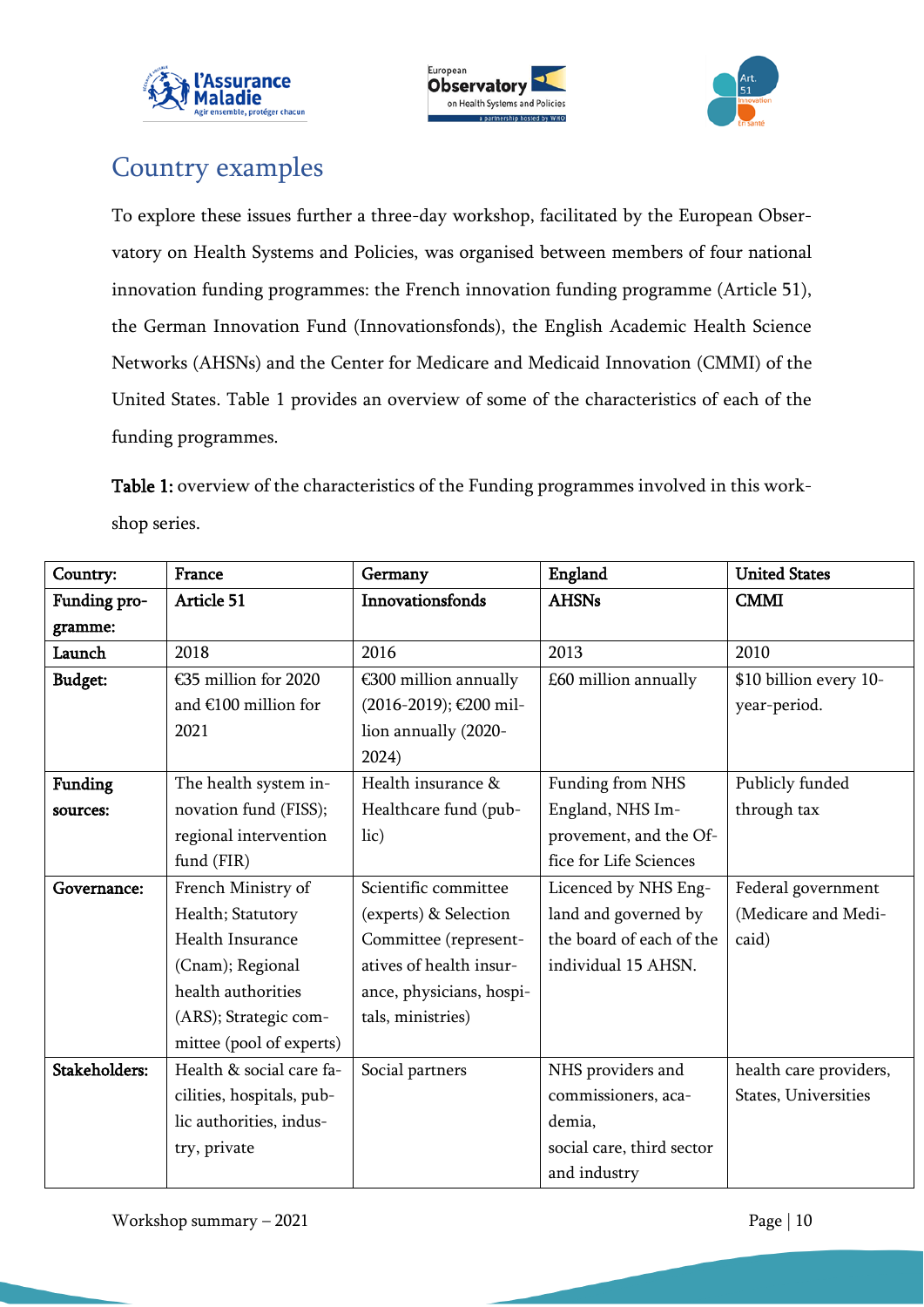





| Type of inno-  | New delivery       | New forms of care $+$ re- | Drugs, devices, digital, | Payment and service    |
|----------------|--------------------|---------------------------|--------------------------|------------------------|
| vation         | and payment        | search (HSR)              | diagnostics, design      | delivery models        |
|                | models             |                           | (Clinical pathways)      |                        |
| Technical in-  |                    | Can be included in new    | Yes                      | Only in broader organ- |
| novation       |                    | forms of care             |                          | ization models         |
| Project selec- | National selection | Selection committee:      | 50% national pro-        |                        |
| tion:          | Committee          | 25% (new forms of         | grammes (funders and     |                        |
|                |                    | care), 35% (HSR).         | AHSN Network, 50%        |                        |
|                |                    |                           | local AHSN teams         |                        |

#### <span id="page-10-0"></span>France: "article 51"

The "art 51" of the 2018 social security financing act created an experimental framework to test a programme for healthcare delivery and payment innovation<sup>5</sup>. Its aim is to fund projects that promote coordination, group practices and integration of care through adequate payment mechanisms.

Projects emerge from the field, identifying unmet needs and proposing innovative ideas in health care organisations and payment schemes. There is no restrictive list of topics and projects may concern any disease area or target any population (e.g., elderly, disabled, children, women). They can be within telehealth or integrate the health and social care (nursing home, rehabilitation). Transferability is one of four selection criteria to safeguard that the models tested can be scaled up to national level.

Biomedical or technical innovation (e.g., medicines, medical device, or e-Health) cannot be financed by the funding programme if there is no element of organisational innovation, they must be part of a broader innovation (e.g., health care pathway, health care organisation, new health care roles).

So far, 71 projects have been selected by the committee, representing  $\epsilon$ 380 M of which the first projects started testing in 2020.

<sup>5</sup> See <https://www.iledefrance.ars.sante.fr/article-51-un-dispositif-pour-linnovation-en-sante>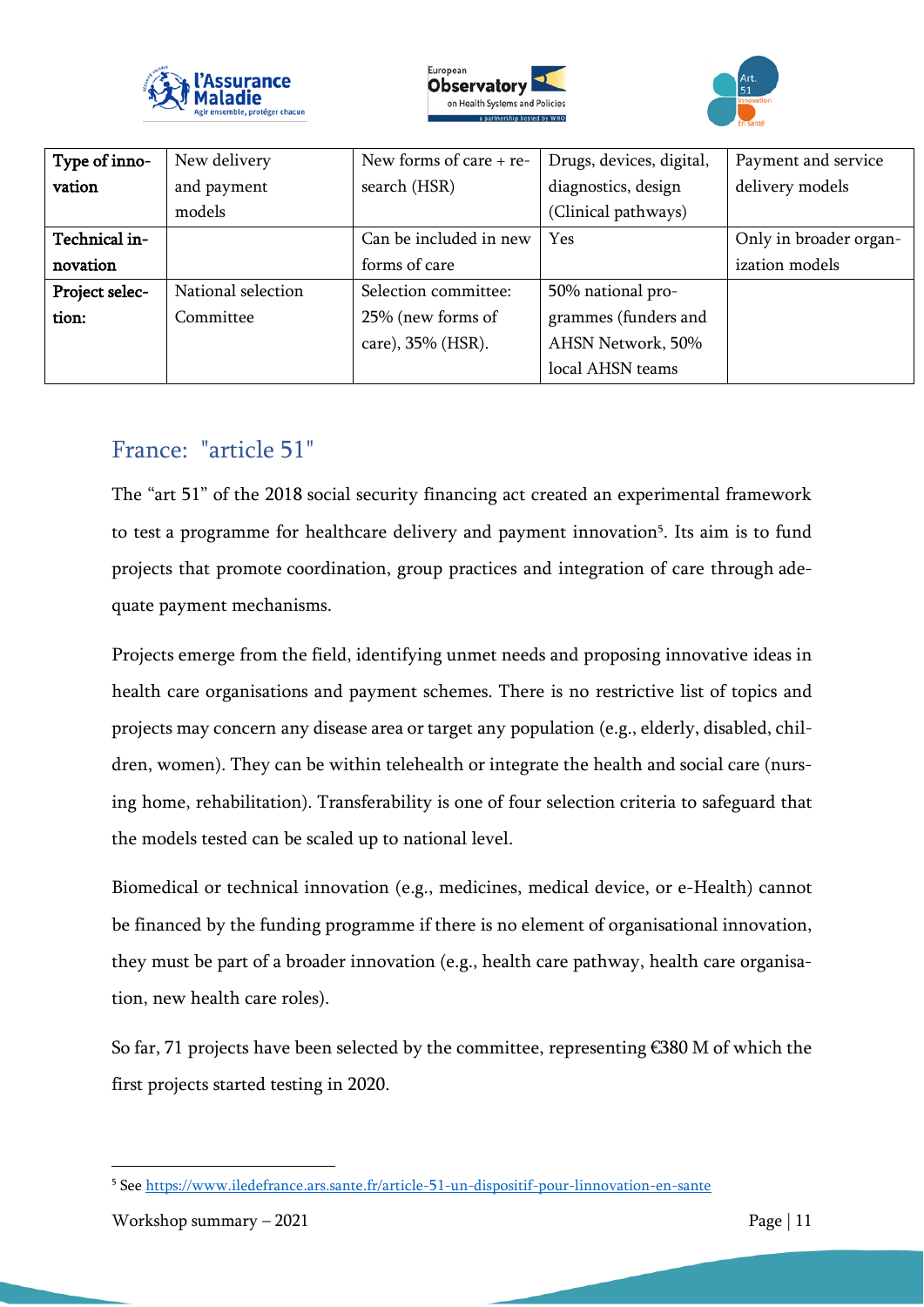





## <span id="page-11-0"></span>Germany: "Innovationsfonds"

The Innovationsfonds was launched by the German Federal Government in 2015 and has been operational since 2016. Its budget was from 2016 till 2019 €300 M per year, and it finances both experiments in new care models (€225m in 2019) and health services research projects (about €75m).

The innovation funds publishes an 'open-topics' call as well as a "closed topic" call for interest. In the case of "open-topic" calls projects must emerge from the field, identifying unmet needs and possibilities to strengthen health care organisation. In the open-topic call there is no restrictive list of topics: projects may concern drug therapy, telehealth, target the elderly population, integrate health and social care (pension, rehabilitation), or focus on skill-mix. Implementation potential is thus one of the criteria, so that experiments test models that could then be scaled up at the national level. In the case of "closed-topic call" the list of topics is mostly set by the institutional stakeholders of the German Healthcare System (Federal Ministry of Health (BMG), Central Federal Association of Health Insurance Funds (GKV), National Association of Statutory Health Insurance Physicians (KBV), German Hospital Federation (DKG)).

The development of medicines, medical devices or e-Health technologies cannot be financed. They must be part of a broader care innovation structure or process (e.g., health care pathway, health care organisation, new health care roles). A first cycle of projects is coming to an end after 4 years (2016-2020): 400 projects are currently running and  $\epsilon$ 1.2 billion has been spent in total. This will be the time to reflect on the past and future projects, on the dissemination of innovation and how to transfer innovation into standard care. The second cycle is running now from 2020 till 2024 with a budget of €200 m per year.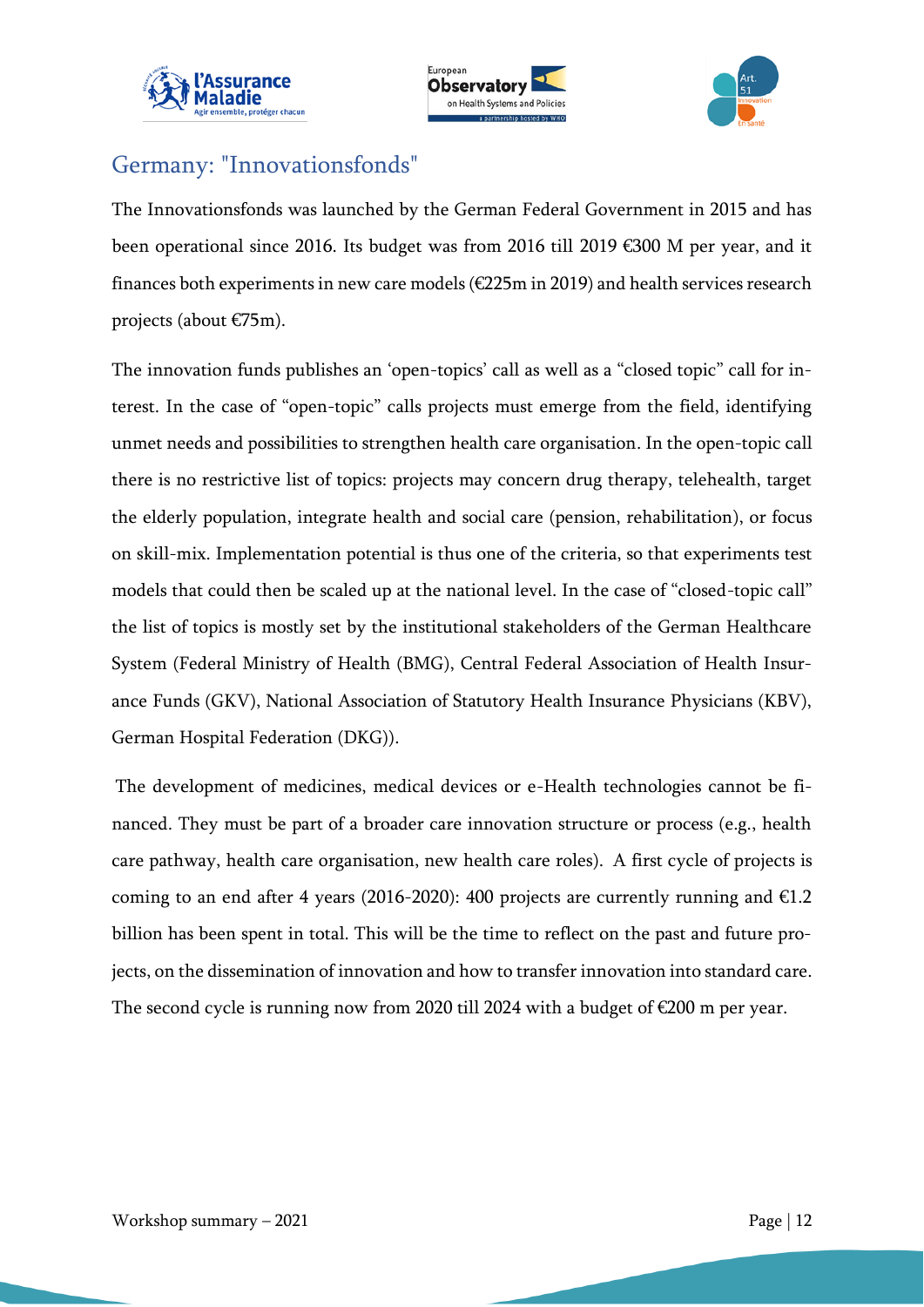





# <span id="page-12-0"></span>England: "Accelerated Access Collaborative - AAC" & "Academic Health Sciences Network - AHSN"

In England, the NHS is a complex setting for innovation and change. There have been extensive reforms of the English NHS in recent decades, which overall have changed its nature from being essentially a single very large organisation to a system containing many differentiated organisations (Walshe & Davies, 2013), structured around a separation between payers and providers creating an 'internal market' and in practice a complex web of overlapping roles and relationships within and beyond the NHS.

The NHS in England is overseen by NHS England (a quasi-autonomous government agency), under the overall direction of the Department of Health and Social Care (Cylus et al., 2015); this now incorporates the previously separate organisation NHS Improvement. Purchasing of care is primarily carried out by clinical commissioning groups (CCGs); local groups led by general practitioners who are allocated budgets based on the size and need profile of the population in the area that they cover, and who then purchase the care that they consider appropriate and value for money within that budget. The purchased care is typically provided by NHS hospital or community trusts, though may also be provided by organisations outside the NHS. Some specialised services are purchased at national level directly by NHS England.

At national level, the National Institute for Health and Care Excellence (NICE) evaluates health innovations for their cost-effectiveness and provides materials to support the uptake of evidence-based care in practice<sup>6</sup>.

The approach to innovation and implementation within the NHS reflects this. Rather than a single innovation fund or agency, the NHS takes a mixed and largely decentralised approach promoting collaboration and integration of innovation within general NHS activities. NHS England sets the overall direction of improvements desired, but their

<sup>6</sup> See <https://www.nice.org.uk/about/what-we-do/into-practice/adoption-team> for a list of medical technologies evaluated by NICE and prioritised for adoption support.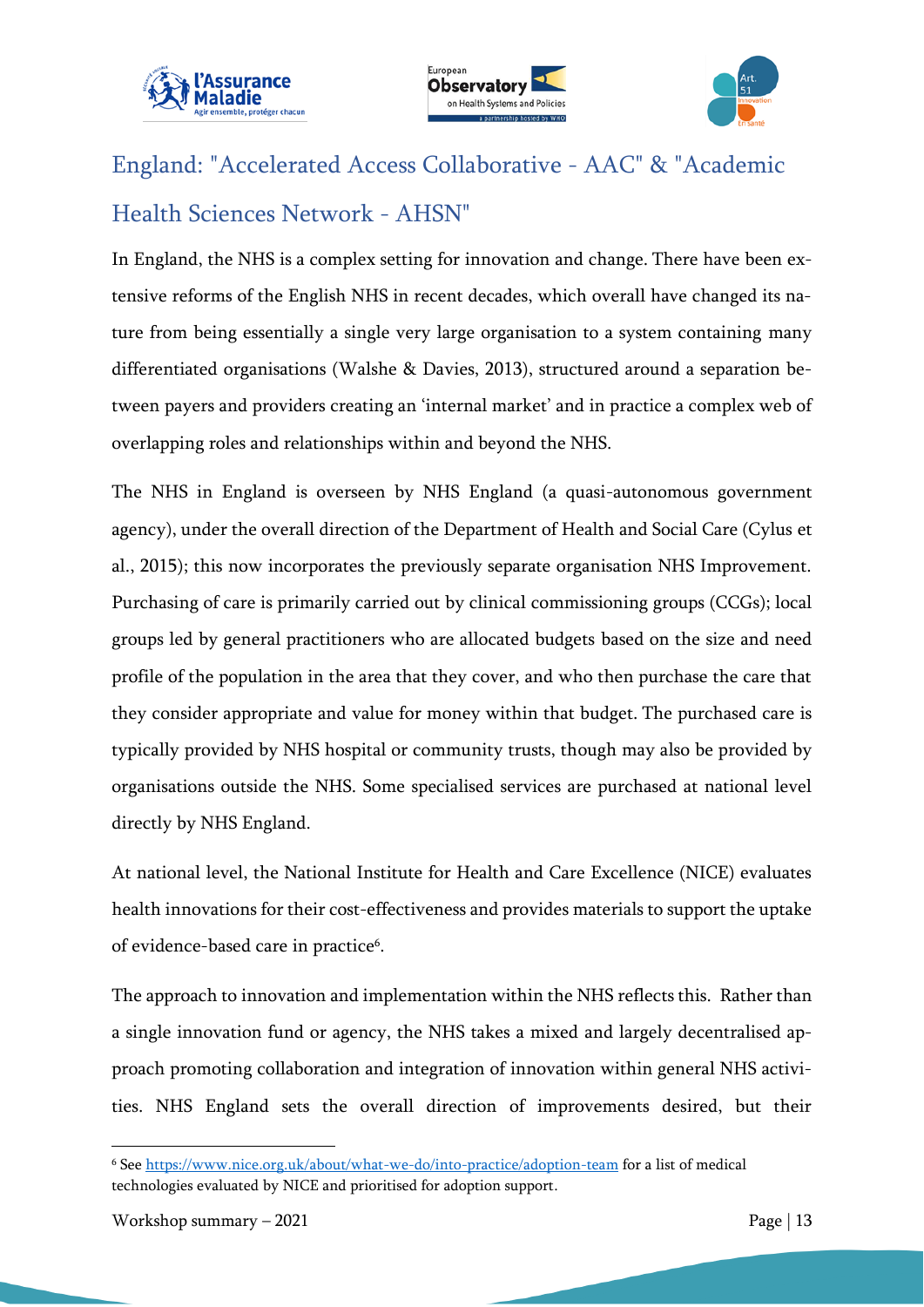





implementation is pursued by a range of networks focusing on different aspects of innovation and change, from local research and implementation collaborations and broader regional collaborations to some national initiatives. These are part of an overall ambition of accelerating the development and uptake of innovations for improvement of effectiveness and efficiency of health services within the NHS (Department of Health, 2011). While in principle open to all types of innovation, in practice these efforts are concentrated on medicines and medical technology, rather than organisation and integration of care. The National Institute for Health Research (NIHR), also a quasi-autonomous agency of the Department of Health and Social Care, mainly funds biomedical and technological innovation, but as described above, it does also fund research related to the organisation and delivery of health services.

The most relevant part of the innovation efforts within the NHS for this workshop series are the Academic Health Science Networks (AHSNs), which were established in 2013 to help promote the identification and uptake of innovations within the English NHS (The AHSN Network, 2019)<sup>7</sup>. They are partnership-based organisations, bringing together the health service, researchers, private sector industry and other partners, and acting as a platform for collaboration. This reflects an innovation system approach, with AHSNs taking the role of a hybrid institution linking these different groups of stakeholders (Edquist, 2009). While they do have some funding (around £60m per year), overwhelmingly the innovation-related funding in the NHS is for the generation of initial innovations, rather than supporting efforts for their adoption within the system (Collins, 2018).

Indeed, a major part of the challenge of achieving adoption in the NHS is finding funds to support the work needed for adoption. Lacking a central innovation fund, this typically means persuading local payers that the value of the innovation is sufficient for them to fund it but might also involve funds from other sectors (e.g., local government), or finding other sources of funding from the private sector (Begley et al., 2018). The NHS had introduced a

<sup>7</sup> See<https://www.ahsnnetwork.com/>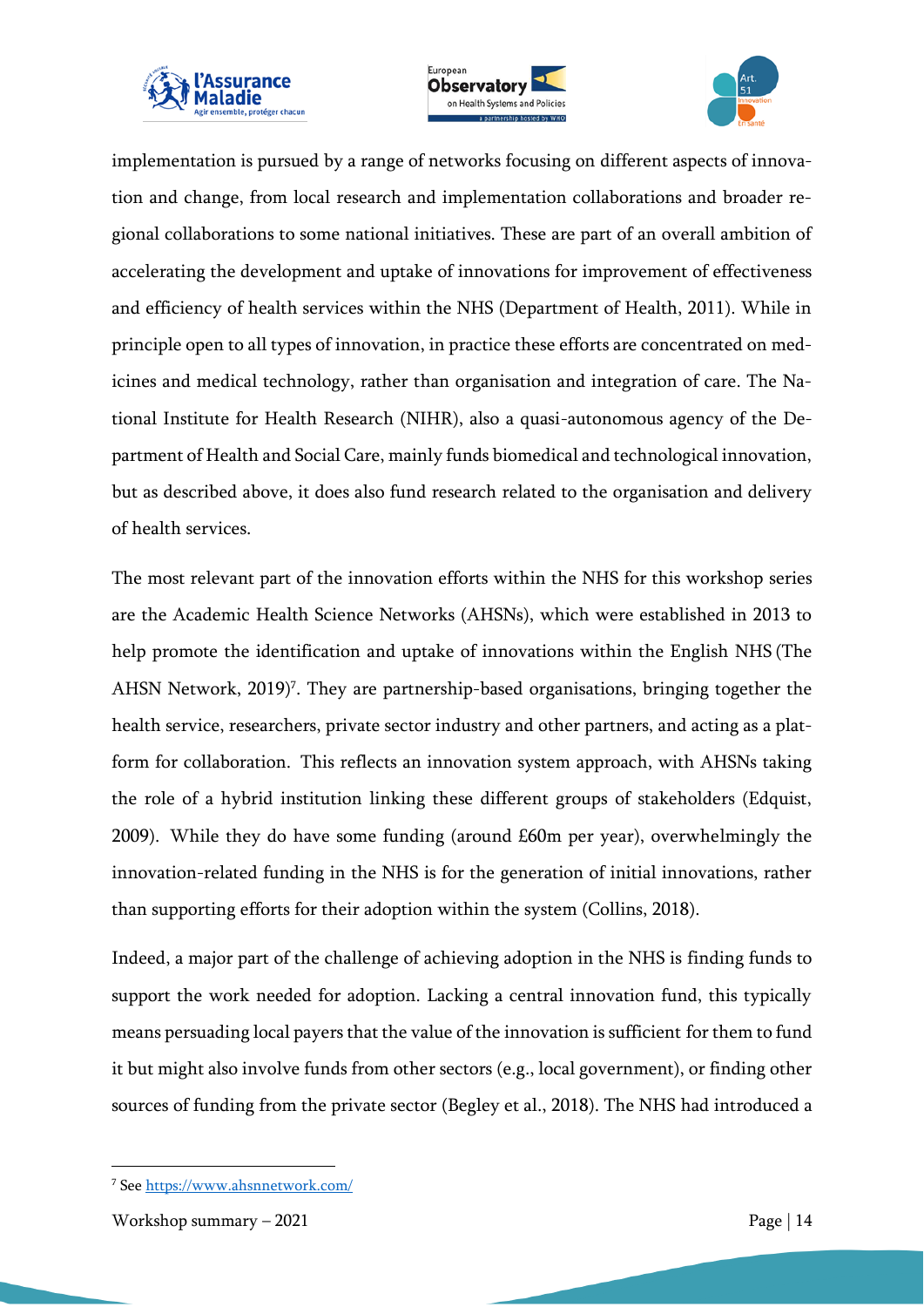





specific reimbursement mechanism, the Innovation and Technology Payment (ITP) to provide central reimbursement for a small number (four in 2019/20) of innovations selected at national level but has replaced it by the MedTech Funding Mandate which requires commissioners and providers to deliver these technologies without reimbursing the cost (NHS Accelerated Access Collaborative » Innovation and Technology Payment, 2020). The adoption and spread of innovations from the MedTech Funding Mandate are supported by the AHSNs.

There have also been a wide range of policy initiatives at national level to 'pilot' innovations in organisation of care, such as the Whole System Demonstrator programme testing the value of telehealth and telecare. However, while the word 'pilot' might be taken to mean testing of an uncertain idea, in practice such policy-mandated 'pilots' were more akin to demonstrations (Ettelt et al., 2014). As Ettelt and colleagues describe, policy-mandated pilots typically had multiple objectives, and even when they began as tests in the more research-oriented meaning of the term pilot, the policy context rapidly pushed them towards effectively also becoming demonstrations of initiatives presumed to work.

# <span id="page-14-0"></span>United States: "Center for Medicare and Medicaid Innovation (CMMI)"

The United States is the global leader when it comes to health innovation, reflecting the very high levels of overall health expenditure as well as promotion of health innovation as such (Philipson, 2005). These high costs of healthcare (including its support for innovation) cause social problems and inequalities in access within the United States, which have become more acute over time (Emanuel et al., 2017) and led to increasing attention to cost control and value for money.

Workshop summary  $-2021$  Page | 15 To resolve underlying problems in how health care is delivered and paid for in the United States, the 'Patient Protection and Affordable Care Act (PPACA)' came into force in November 2010. This established a new department called the Center for Medicare and Medicaid Innovation (CMMI) or CMS Innovation Center, with a dedicated \$10 billion for the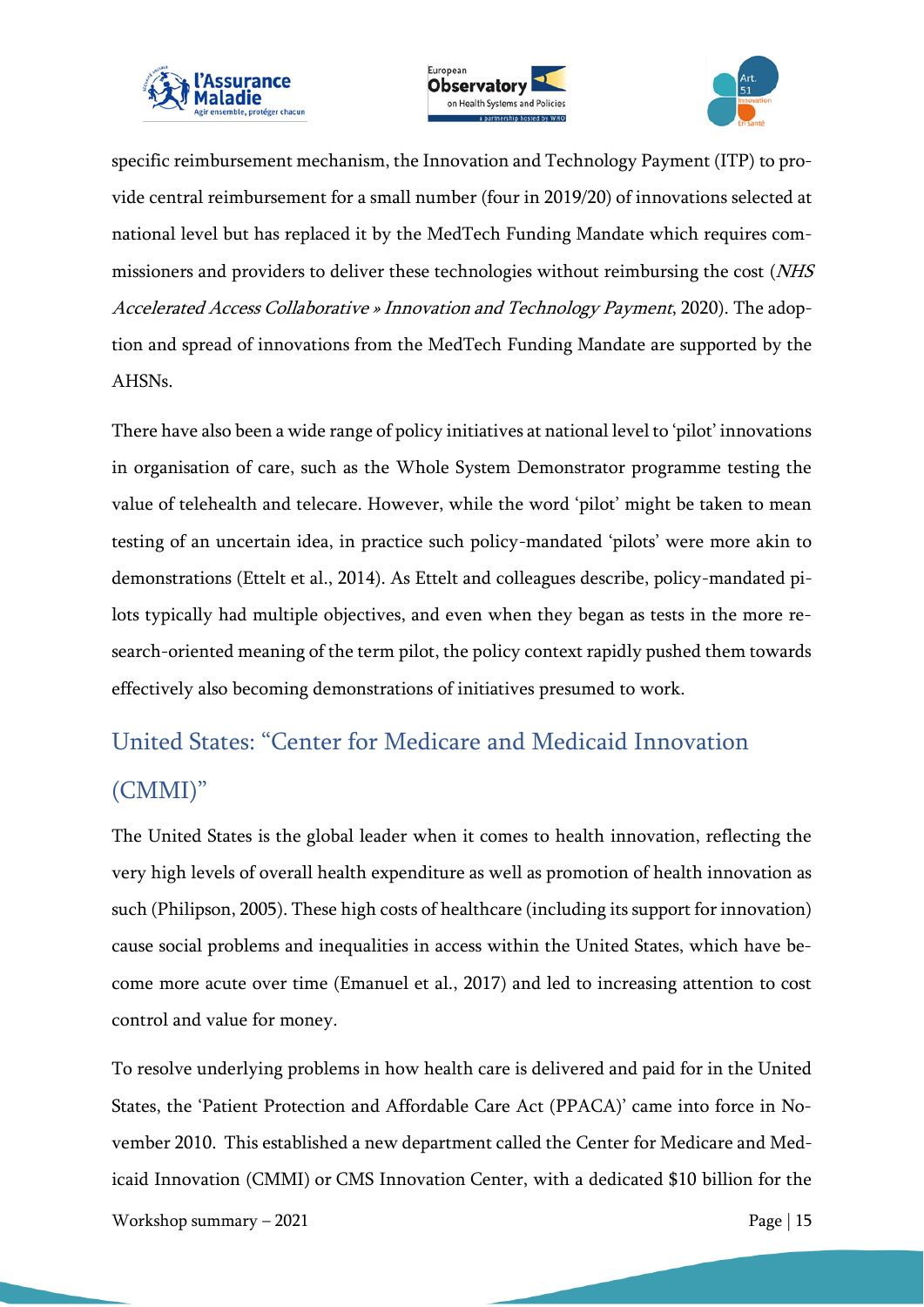





years 2011-2019 and another 10 billion USD in 2020<sup>8</sup> . The CMS Innovation Center has three main priorities: the testing of new payment and service delivery models, the evaluation of results and advancing best practices, and engaging with a broad range of stakeholders to develop additional models for testing. They have tested a variety of alternative payment models that create new incentives for clinicians to deliver better healthcare at a lower cost and despite falling short of its 2018 target, the CMS continues to make good progress by increasing the percentage of Fee For Service (FFS) Medicare payments tied to alternative payment models to 41% (Department of Health and Human Services, 2020).

The different tasks of the CMS Innovation Center cover coordinating the development and implementation of models (e.g., developing model designs, reviewing ideas, obtaining approval from CMS and HHS, soliciting, and selecting participants), overseeing the evaluations of models, providing feedback to model participants about their performance, disseminating lessons learned across models, and monitoring budget resources. Based on the assessments of the Office of the Actuary, two models have been certified for expansion and steps have been taken to expand them. These models are the 'Pioneer Accountable Care Organisations (ACO's)' and the YMCA of the USA Diabetes Prevention Program.

The CMS Innovation Center uses a combination of staff and contractors to test models, but before an individual model is tested; the CMS Innovation Center takes many factors into consideration to be included in the model design. The individual models tested by the CMS Innovation Center typically range between three to five years and cost between 8.4 million USD and 967 million USD (Government Accountability Office (GAO), 2018).

<sup>8</sup> See <https://innovation.cms.gov/>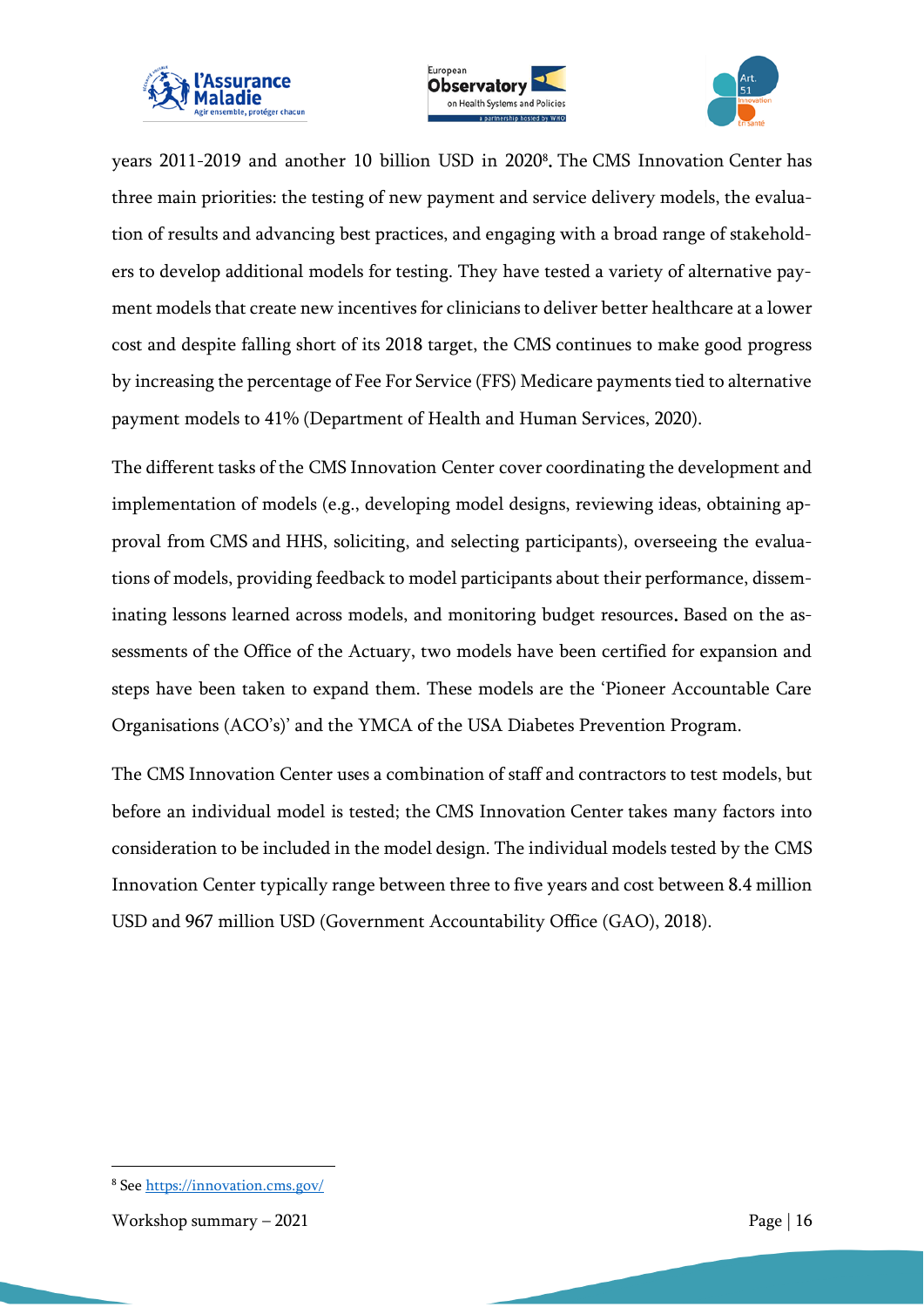





## <span id="page-16-0"></span>Workshop themes

The workshop series was spread over three individual days using the internet-based communication tool 'Zoom'. Each day covered a specific question as a focal point for the discussion.

Day one started with a broad introduction to the different funding programmes, followed by a specific focus on the question 'What are the priorities and how do we engage stakeholders?'. When it comes to innovation, it is important to reflect whether the approach taken will cover the right themes and trends and reach the right stakeholders to live up to the innovation potential. Participants discussed the advantages and disadvantages of taking different approaches.

Day two centred around the question 'What does it take to make the fund work?'. In this session the organisational structures of the different funding programmes were explained. Participants discussed about the different functions (e.g., actuary/financial engineering, accounting department, IT system, payment system, legal advice, stakeholder engagement) needed for the functionality and sustainability of the fund, as well as the amount of resources needed when it comes to supporting projects on organisational innovation.

Day three concluded the workshop series with the question 'How do we know it works?'. This session was all about ways to evaluate complex interventions and determine their success and potential for scaling up. In addition, participants also thought about how the evaluation reflects wider values of the health system such as equity and equality.

The following pages in this section present some of the themes that emerged from this workshop series.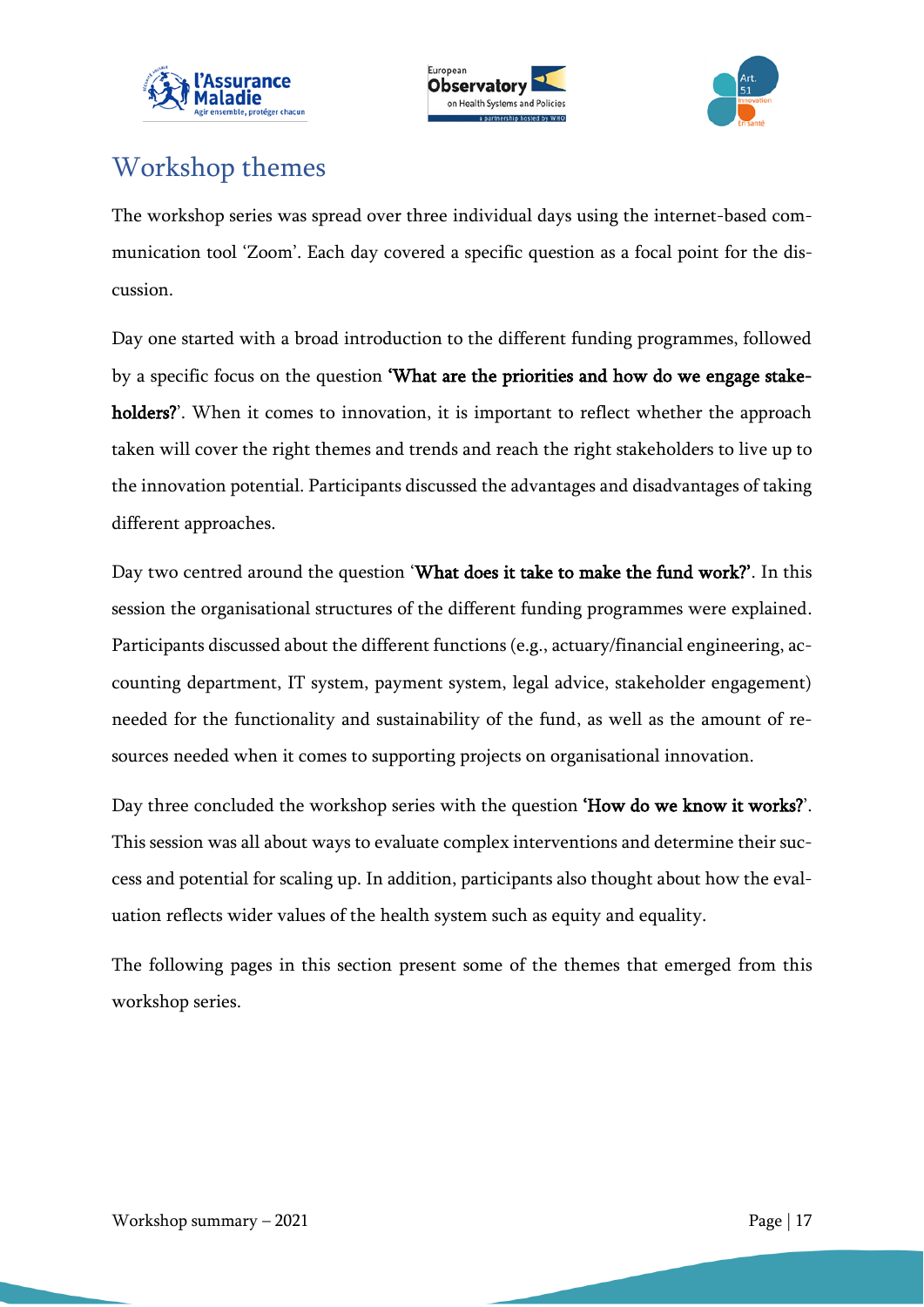





#### <span id="page-17-0"></span>The importance of investing in organisational innovation

It became clear throughout the discussions that there is considerable need for these type of funding programmes and for investing in organisational innovation in general. This was well reflected in the growing support of the funding programmes involved in this workshop series, as all of them have been extended beyond their initial cycle.

In the CMMI, the widespread participation in the models is proof of the interest in finding new care and payment methods, but also of healthcare providers willingness to take on more financial risk and to change their current healthcare system, including the way healthcare is delivered in the US. In the European perspective it was argued that change management should be funded by funding programmes like those involved and not left to the responsibility of hospitals. Process and structural innovation are, after all, imbedded within organisations, and hospitals do not have the budget or capacity to take on the risks of changing processes and systems while at the same time ensuring that patients continue to receive the best possible care. For innovation projects to thrive, a favourable environment needs to be created by for example changing the processes and structures in place or the way organisations work and interact, one participant said that:

> "We need to innovate permanently and use one or two percent of the annual budget on research and development, similar to the industry."

Even though there are differences between the countries regarding their healthcare systems, discussions do indicate that the issues and challenges (developing, testing, and implementing) relating to organisational innovation are somewhat similar across different systems, as was illustrated by one participant saying:

> "I think that recognising differences in local needs is often overstated and that some of the biggest issues are common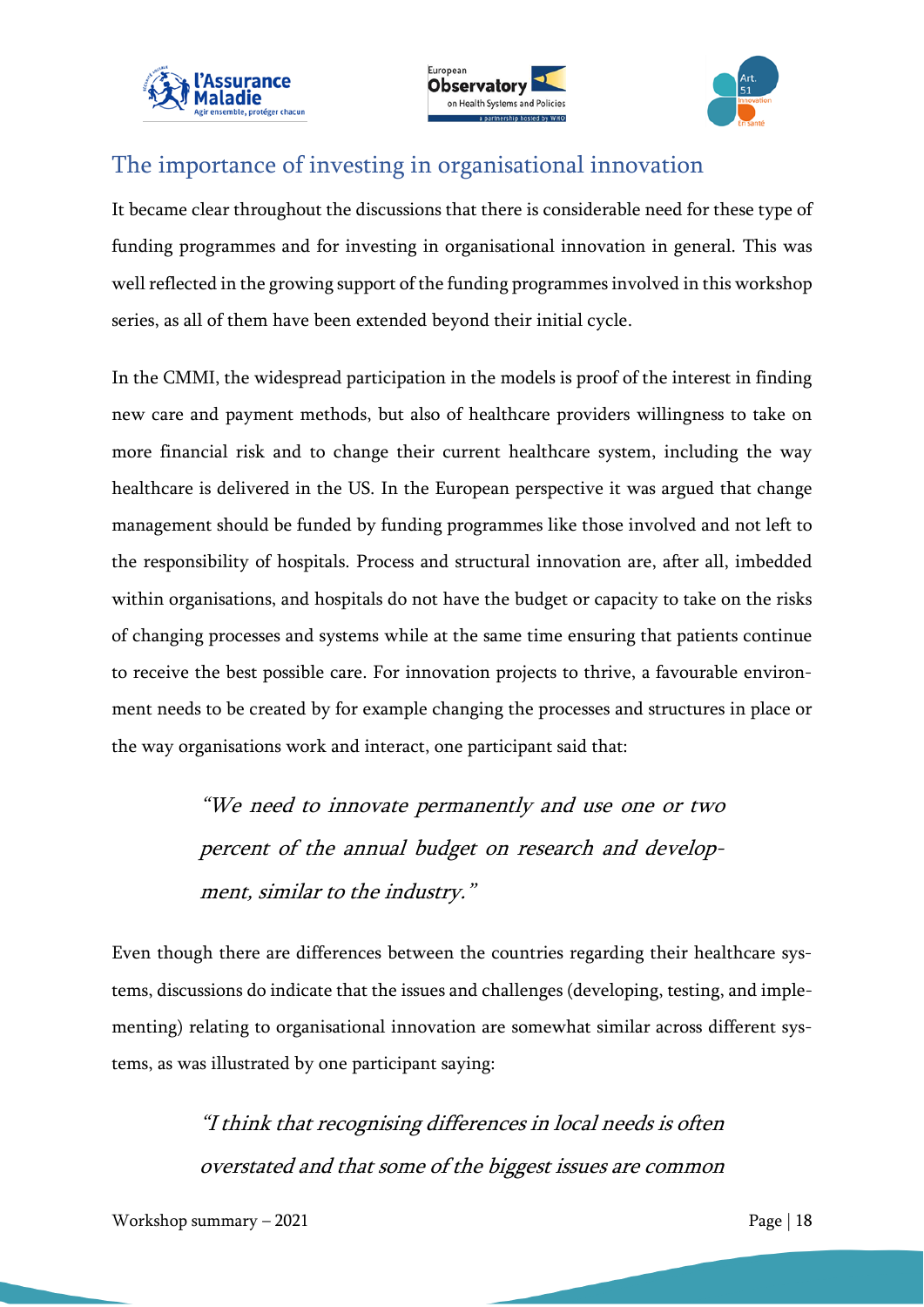





across whole of the UK and western Europe and there are similar needs across the countries."

In response, the need for cross country evaluation and learning was highlighted by the participants and more should be done outside of the academic community and international organisations like the OECD and the European Observatory on Health Systems and Policies. To some extent this reflects that funding programmes that invest in the development of organisational innovation are relatively 'young' and that structures for meeting and exchanging experiences do not really exist yet. One reason for this could be the misconception that organisational innovation is perceived as entirely system specific and therefore country specific. While individuals who work with different healthcare systems recognise opportunities fit for different systems as was said by one participant:

> "Often individuals working in companies across Europe and other health care systems see variation in approaches and models of care that could be adopted across countries."

#### <span id="page-18-0"></span>Bottom-up versus top-down initiatives

In the workshop series there was a common challenge on how to balance the advantages and disadvantages of taking a bottom-up or top-down approach towards collecting innovative ideas. In the context of funding programmes, a top-down approach can be described as setting specific pre-set priorities and requirements towards selecting projects, whereas a bottom-up approach allows for flexibility when it comes to the type of projects funded. The benefit of a bottom-up approach may be a higher chance for innovative ideas, whereas the benefit of a top-down approach may be to utilise resources more efficiently and to align funding with policy priorities.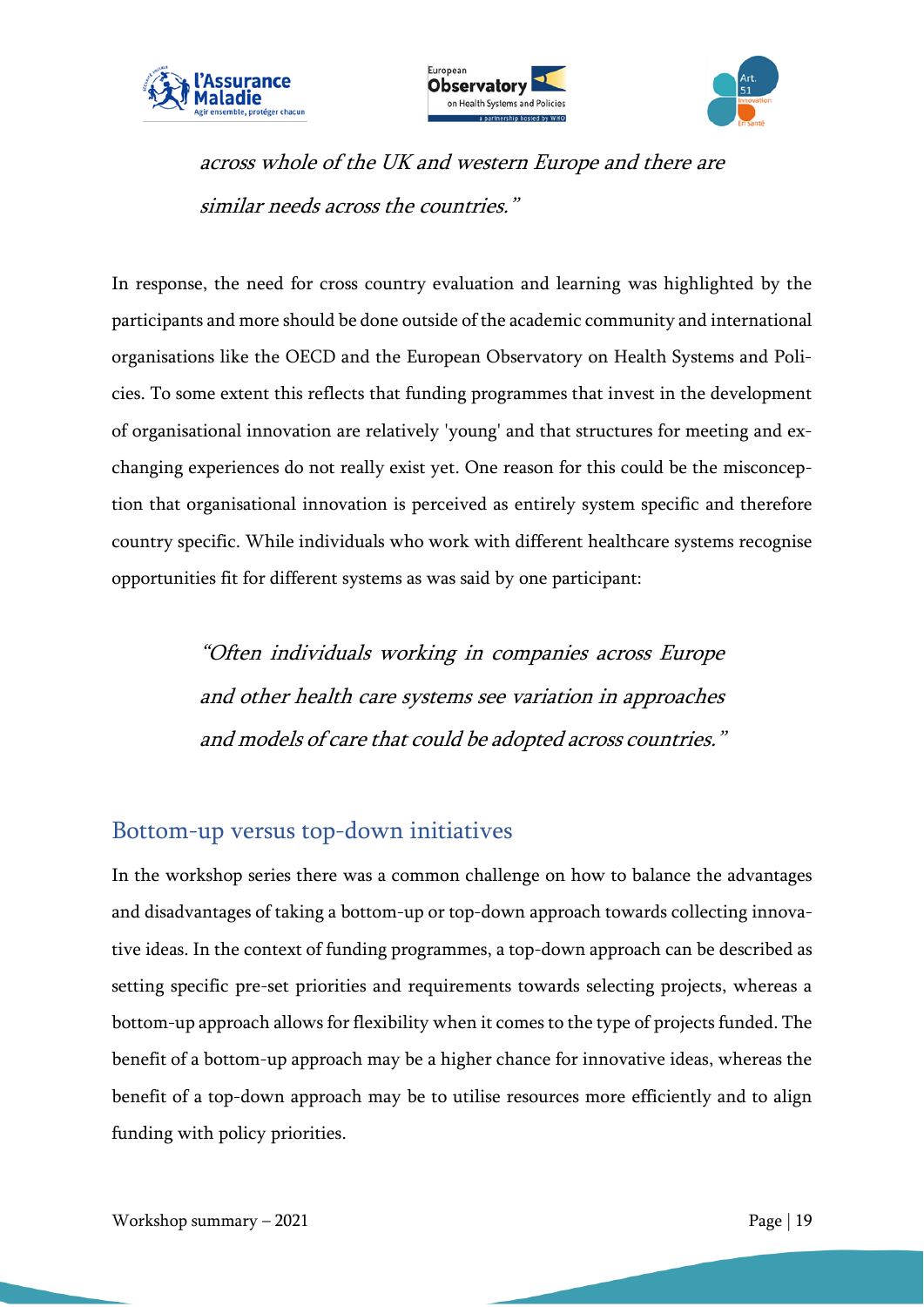





Each of the funding programmes took a slightly different direction towards this. The German Innovationsfonds is for example both bottom-up and top-down. As a bottom-up approach, they have a category named "open topic" under which projects can be proposed on any area. The sheer number of applications for their funding cycle, rating five times higher than the threshold of projects that can be funded, was a strong signal that there is no shortage of potentially innovative ideas.



The CMMI takes a top-down approach by designing care and payment models in-house. They have a dedicated team assigned, bringing together expertise and knowledge to develop models under the prioritised health areas. However, at the same time they are open for ideas coming from outside and urge their stakeholders to share ideas with them, as it helps them towards developing a potential new care or payment method. So far suggestions have come from the political leadership, the team itself, from best practices, physician communities, researchers etc.

England has a mixture of bottom-up and top-down approaches towards organisational innovation with multiple organisations like the AHSNs, the National Innovation Collaborative, or the Innovation Hubs (The Health Foundation) 9 . With this approach: it supports innovative ideas coming from different regions in the country, it reflects on priorities set at national level, as well as respond to priorities identified by local stakeholder organisations. Similarly, the approach of the Article 51 programme combines some national priorities and initiatives with many bottom-up proposals.

<sup>9</sup> See https://www.health.org.uk/news-and-comment/news/four-innovation-hubs-to-be-established-as-partof-the-health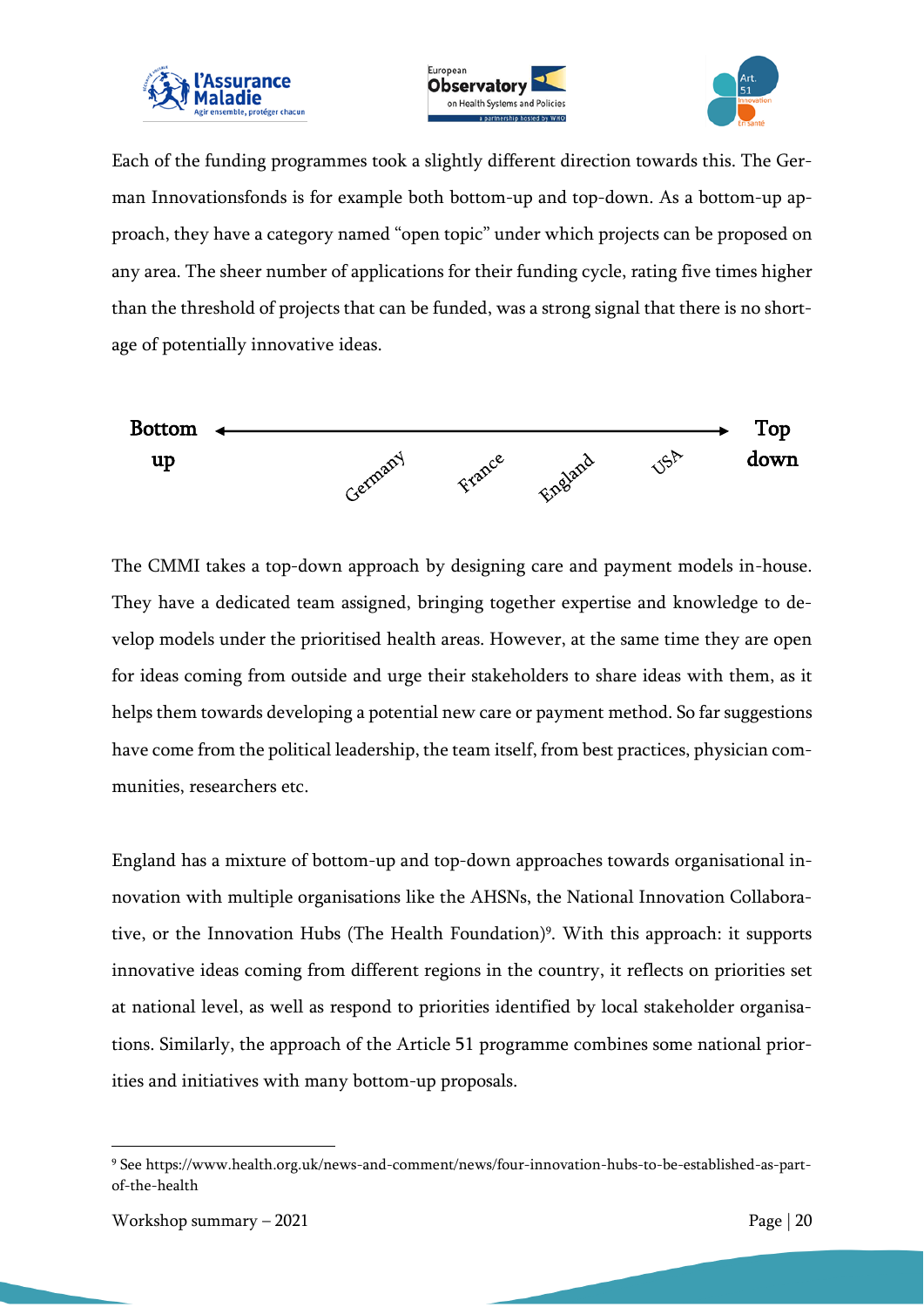





Regardless of these different approaches towards organisational innovation, the issue was not about choosing one or the other, and a joint conclusion could be found by defining bottom-up and top-down as a dynamic process.

"This year's bottom-up is next years' top-down."

#### <span id="page-20-0"></span>Involving stakeholders

Participants emphasised the value of involving stakeholders at different levels within their funding programme.



In the Innovationsfonds, the perspectives of multiple stakeholders are considered when it comes towards steering the funding programme. Through an innovation committee, decisions are made between representatives of different fields such as hospitals, nurses, patient organisations, industry, and health insurance companies. They are supported by an expert group and all work together towards finding the best innovative solutions towards challenges in the healthcare system. This type of governing structure in which the funding programme is not managed on a macro level (government) but on a meso level (corporatist players), is only possible due to the self-governing system in Germany but makes the Innovationsfonds a relatively collaborative and transparent funding programme.

The CMMI, with a different governance approach than Germany, has transparency also high on the agenda. Transparency about the models currently in development is important to allow for further ideas and suggestions from stakeholders. In addition, it was mentioned

```
Workshop summary -2021 Page | 21
```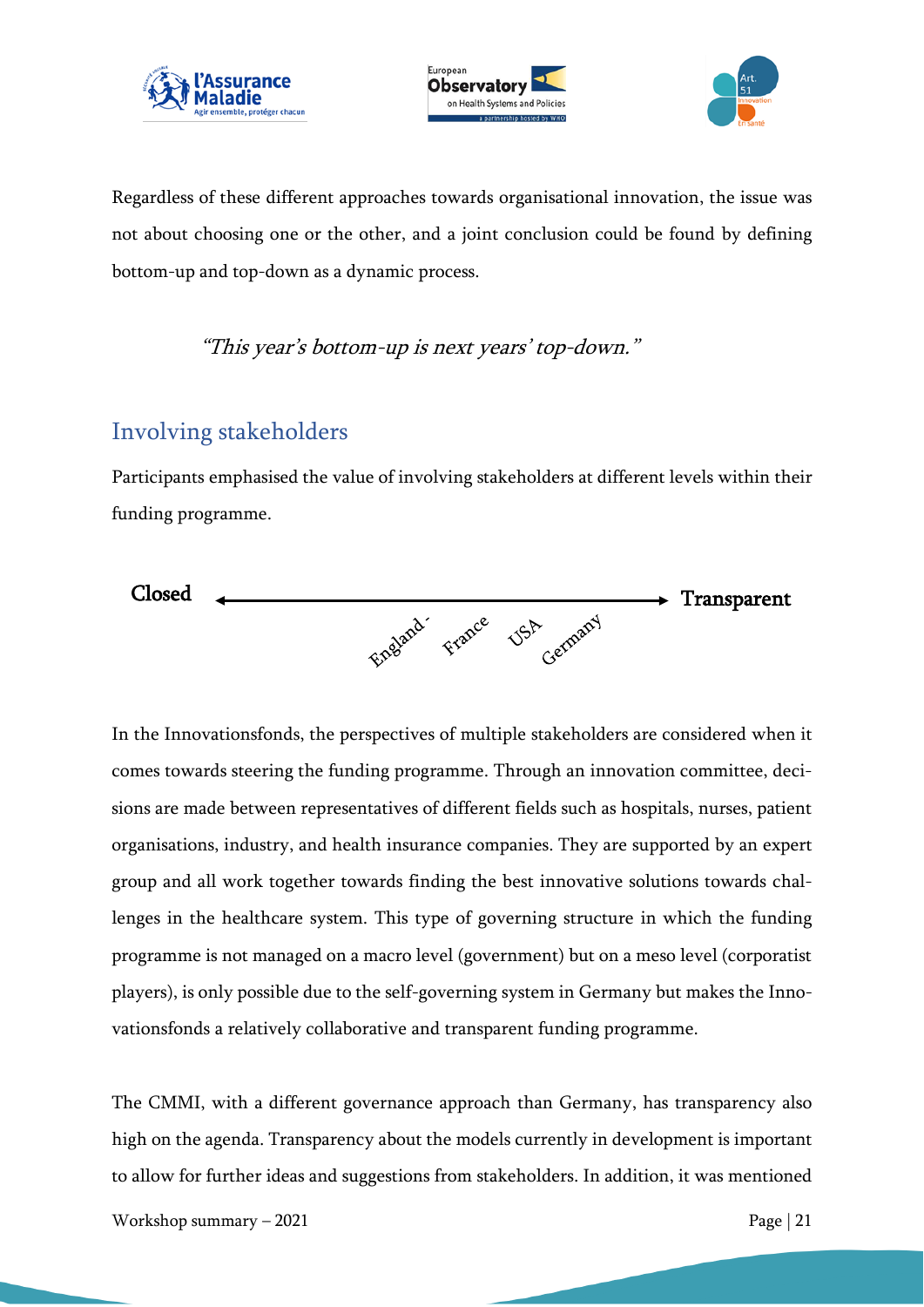





that the CMMI is very engaging with the community and makes sure that all their stakeholders are heard. One participant for example said that:

> "There are instances that people come to us with an idea, and we are just not ready for it. We go back to them 2 years later and ask them if they are still interested, because at that moment we have more capacity or learned lessons from other models, it becomes a different priority."

This also means seeing the value of inputs on non-prioritised topics as priorities may shift due to circumstances, take for example the COVID-19 pandemic. It is foremost important for a funding programme to be adaptable.

In the CMMI, stakeholders are also involved when it comes to designing a particular model. Perspectives from clinicians, economists and government officials are considered to develop a model towards its true potential. Then, it was mentioned that the CMMI collaborates extensively with private stakeholders. There is a programme called "the healthcare payment learning and action network"<sup>10</sup> designed to create partnerships with private entities. Reflecting the nature of the US healthcare system, such public/private partnership are used to create awareness of valuable care and payment models beyond the Medicare and Medicaid and to initiate change more broadly.

In England many actors are involved in the innovation landscape and for the AHSNs to operate efficiently, they rely heavily on their relations with regional stakeholders. To accelerate the deployment of innovative technologies they bring together people from the NHS, social care sector and local authorities so that people can seek advice and share

<sup>&</sup>lt;sup>10</sup> See [www.hcp-lan.org](http://www.hcp-lan.org/)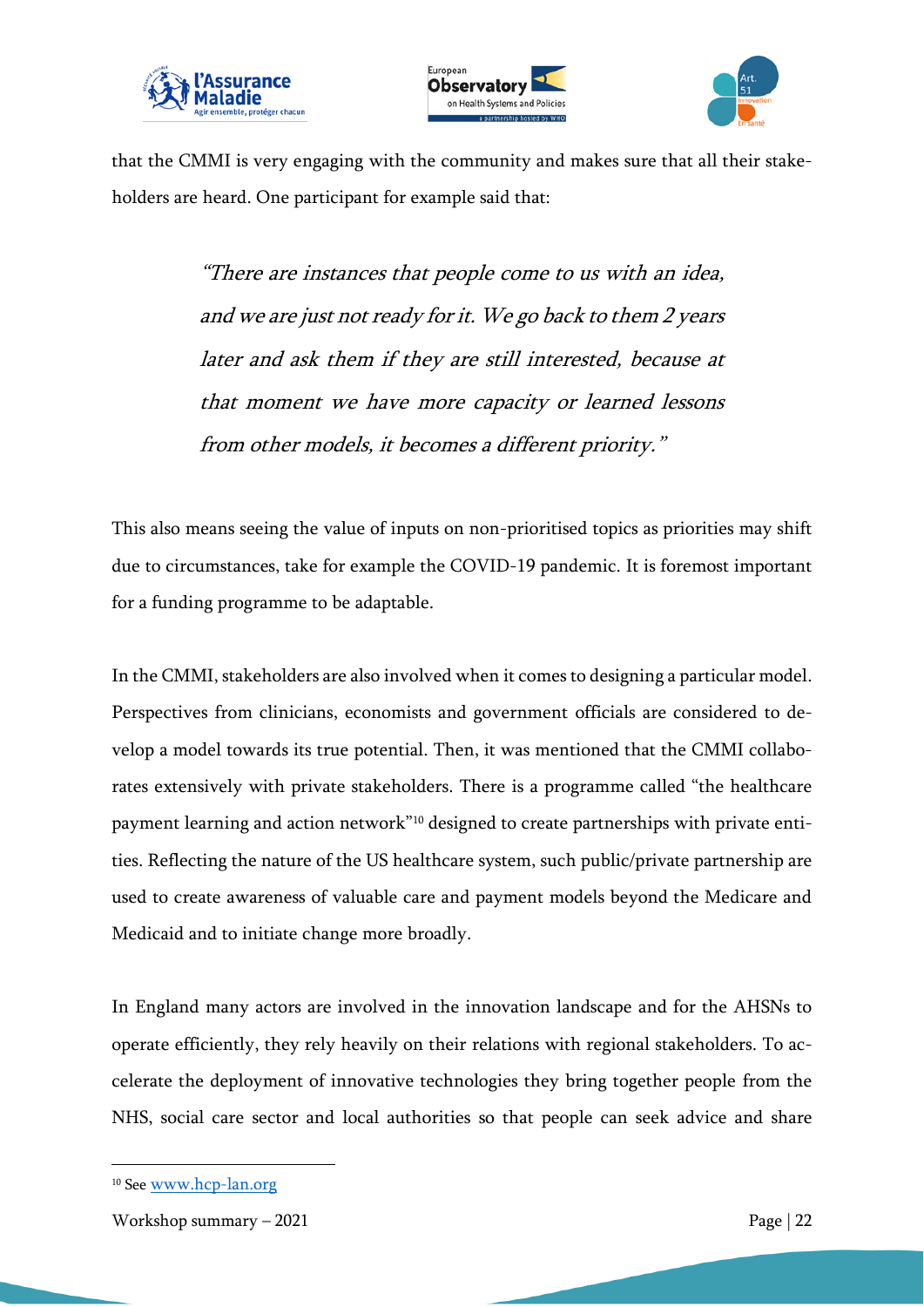





learning and best practice in transformation. When AHSNs are charged with rolling out a particular innovation, they usually identify representatives for the professionals and for the patients to ensure that innovative technologies can be adopted effectively. Realising a common challenge is helpful and was illustrated with the example of implementing the COVID Oximetry<sup>11</sup>. Due to bringing stakeholders together more effectively it was possible to implement this technological innovation throughout England within six weeks. One participant from England even said that:

> "The accelerated spread of existing solutions and reactive work has led to enhanced relationships with local system partners. It was reported that health services felt listened to and were 'worked with', rather than 'done to', during the pandemic."

In France, the funding programme is a unique collaboration between members of the Health Ministry and the National Health Insurance fund. This expresses the importance of working together when it comes to projects in the field of organisational innovation and this collaborative way of working was emphasised by members from both sides. In addition, they urge stakeholders to work together when it comes to designing or managing their projects.

#### <span id="page-22-0"></span>Selection criteria / requirements

Different selection criteria and requirements were mentioned between the funding programmes when it comes to choosing projects or models.

<sup>&</sup>lt;sup>11</sup> See [https://www.ahsnnetwork.com/covid-](https://www.ahsnnetwork.com/covid-oximetry#:~:text=COVID%20Oximetry%20%40home%20uses%20pulse,require%20hospital%20review%20and%20admission)

[oximetry#:~:text=COVID%20Oximetry%20%40home%20uses%20pulse,require%20hospital%20review%20](https://www.ahsnnetwork.com/covid-oximetry#:~:text=COVID%20Oximetry%20%40home%20uses%20pulse,require%20hospital%20review%20and%20admission) [and%20admission.](https://www.ahsnnetwork.com/covid-oximetry#:~:text=COVID%20Oximetry%20%40home%20uses%20pulse,require%20hospital%20review%20and%20admission)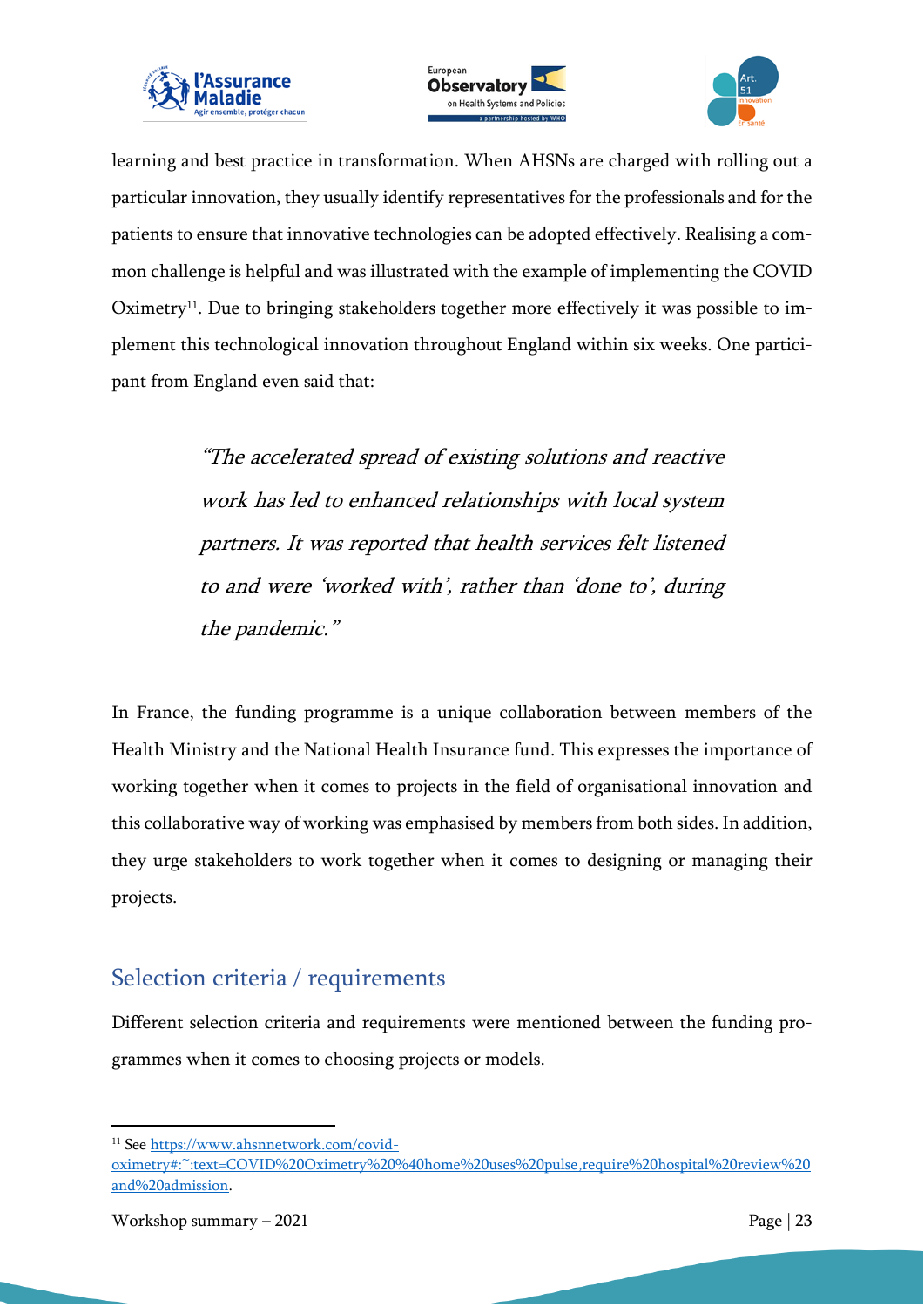

The funding programme of Article 51 can be considered to have the most explicit criteria for selecting projects. Projects need to, besides improving access, quality, or cost effectiveness of care, also improve a: patient/population-level expected outcome, change legislation, change the process, structure or organisation of care, and include an economic or payment mechanism. When it comes to bottom-up initiatives, projects are selected first by the regional health authorities (ARS) in case of a regional initiative or by the National committee in case the initiative involves several regions. Then, a final selection of the pre-selected projects will be made by the National committee, on aspects of feasibility, effectiveness, efficiency, and transferability.

In the Innovationsfonds, ideas can openly compete, and projects are selected by using criteria on methodology, content, feasibility, practicability, and evaluability. The innovation committee consisting of nine representatives ranging from health insurance, physicians, hospitals, ministries plus a neutral chairman decide which projects are successful.

The AHSNs have many criteria when it comes to top-down projects. For projects from the national Accelerated Access Collaborative (AAC)<sup>12</sup> four criteria need to be fulfilled before they can get funded. Firstly, the project must have proven its effect, demonstrated through one of the following: a positive NICE Medical Technologies Guidance (MTGs), NICE Diagnostic Guidance (DGs) or NICE Digital Guidance (DiGs) (when available). Secondly, the project must deliver material savings to the NHS with a minimum target of £1 million over five years for the population of England. Thirdly, the project must also demonstrate

<sup>12</sup> <https://www.england.nhs.uk/aac/>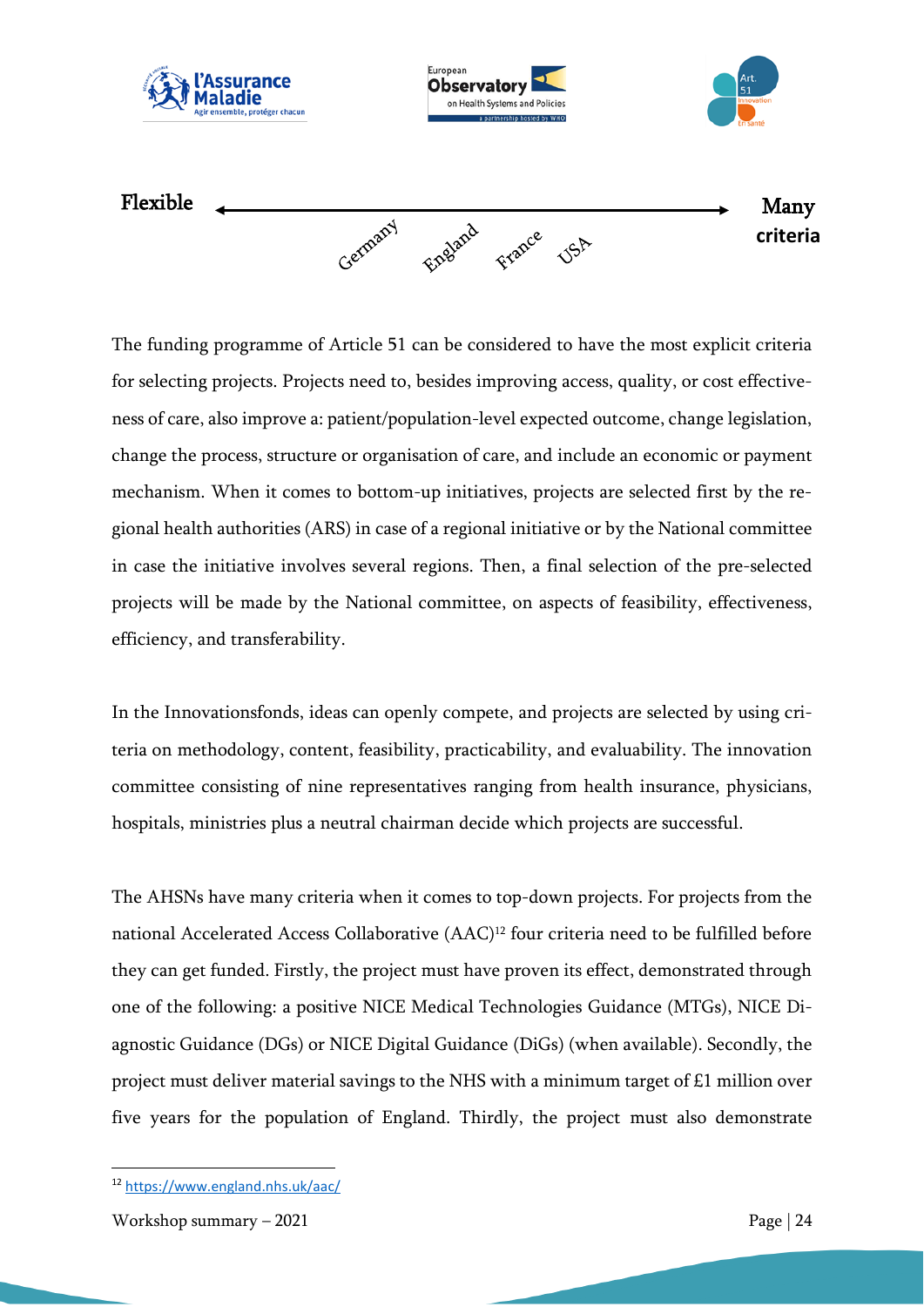





through, NICE modelling, a net saving within the first 12 months of implementing the innovation. Lastly, the project must be affordable to the NHS, meaning that the budget impact of the project does not exceed £20 million in the first three years. For other AHSN Network national programmes potential projects are assessed against a series of broad criteria such as a priority area of unmet need<sup>13</sup>, the strength of evidence on the value of the innovation, the ease of implementation, etc. For local projects individual AHSNs use their own criteria.

The CMMI has due to their own mandate on developing the models, somewhat less criteria for selection. Their choice is based on assessing ideas that have potentially the highest return on investment and to the extend they can be scaled up to the whole population within Medicare and Medicaid. They categorise a return on investment as one of the following: can the model increase savings, can it increase quality with the same budget, or can it do both?

## <span id="page-24-0"></span>Evaluating value for money

The participants in the workshop series agreed that value for money and spending the money wisely, is the goal in setting the priorities for testing new care and payment methods.



In the CMMI, value and value-based purchasing is at the centre of CMMI's strategy. It was mentioned that they spend a good amount of time to engage stakeholders, address

<sup>13</sup> <https://www.england.nhs.uk/publication/2021-22-priorities-and-operational-planning-guidance/>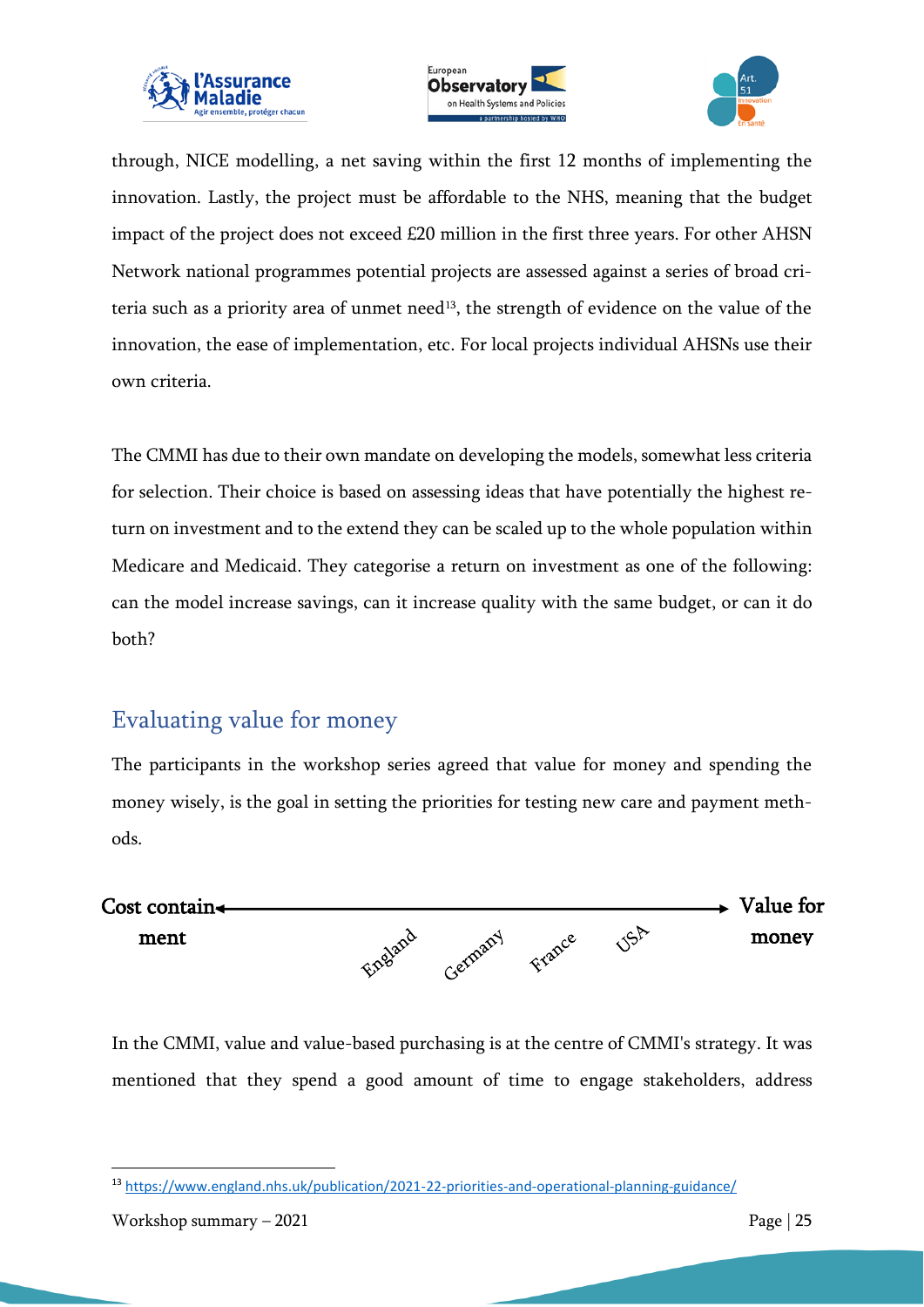





resistance, and align incentives with the goal to move away from Fee For Service and inefficient care.

In the European dimension, value-based spending has been approached more cautiously due to having already in place (for a longer time) social insurance, capitation-based payment systems, etc. Considering the expenditure of the American healthcare system, the measures of reducing costs or improving quality may not have the same effects or goals when talking about value and value-based spending in the European healthcare systems.

The term value can after all mean different things depending on the context or the stakeholders. If we zoom in from a national level to the testing of a specific new care and payment method, it is of paramount importance to keep in mind the perspectives of end users (e.g., patients and healthcare professionals). The AHSNs for example work in partnership with the National Institute for Health Research (NIHR) and have put emphasises on meaningful communication with end users (patients and healthcare professionals). They also started to look more clearly to innovation needs, not from the perspective of researchers, but also from the perspective of NHS senior manager clinicians through for example a national survey $14$ .

When it comes to spending money wisely, the potential of a funding programme in terms of improving access of care, quality of care or reducing costs, is also dependent on the criteria set by the funding programme for accepting individual projects. One of the criteria that stood out, was the time span that projects have to fulfil the previously mentioned criteria. The duration that projects can have in the funding programme of Article 51 or in the CMMI is on average five years, while in England the projects accepted by the AHSNs can last one or three years. This puts a restriction on the AHSNs in selecting projects and they would need to decline projects with a longer time span. Whilst they may have great

<sup>14</sup> <https://www.ahsnnetwork.com/nhs-research-innovation-priorities>

Workshop summary  $-2021$  Page | 26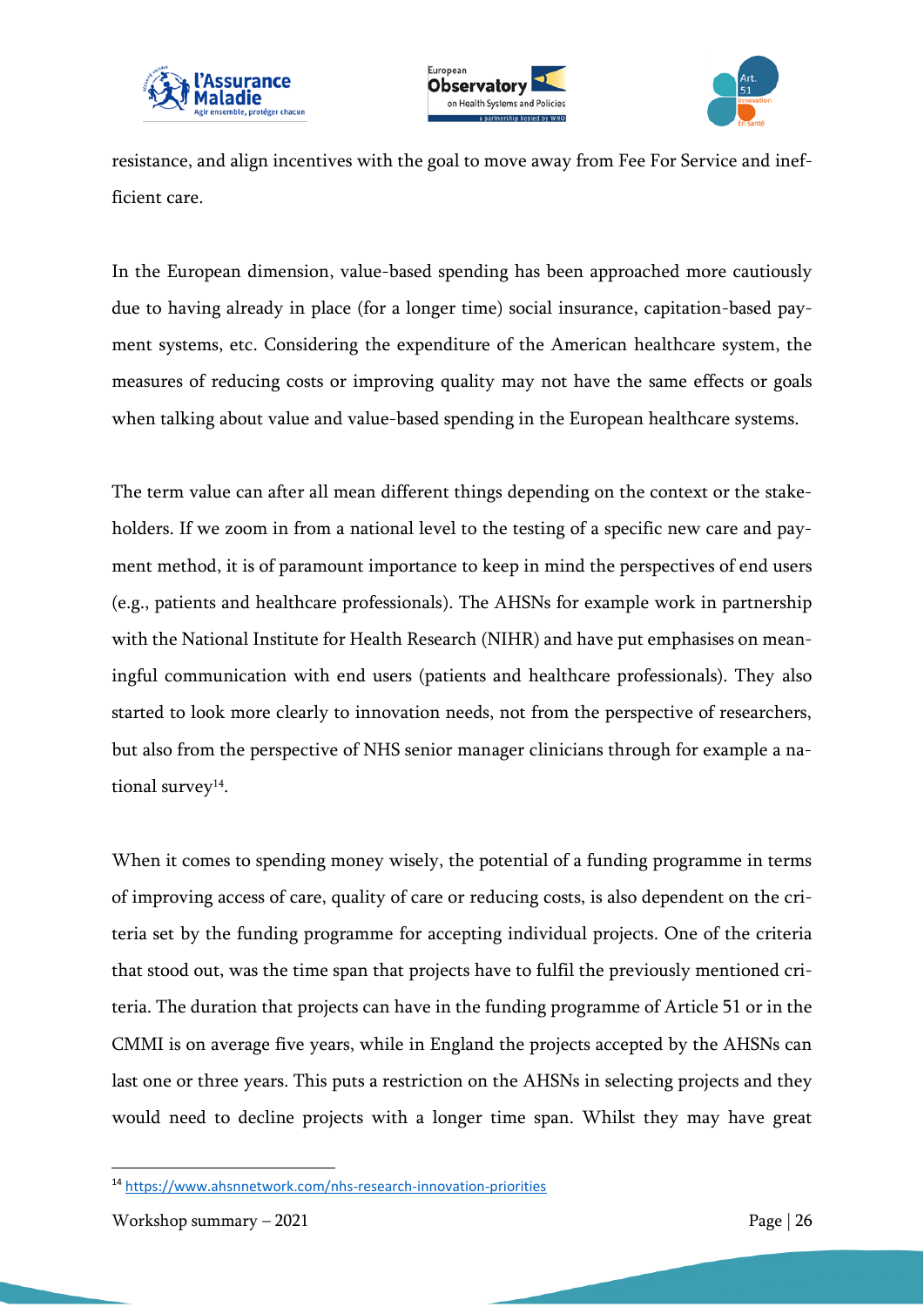





potential in saving costs, improving quality or access of care in the long run. This could be a consequence of the shorter framework for financial decision making and business capital of the NHS. However, it was mentioned that national commissioners have become more flexible with this rule and recently started accepting projects with a potential positive financial saving to the NHS over a three-year time scale. In addition, it should be mentioned that the AHSNs work, in comparison to the other funding programmes in this workshop series, on the more implementation side of projects that already have a substantial evidence base.

Estimating the potential of a new care and payment method to save costs or increase quality of care and the duration needed to get well representative results is important as was stated by the CMMI. They shared from their experiences, that three years to test a new care and payment method was a bit too short for getting the results needed for decision-making. To this extent, one participant said that:

> "We initially thought that we could test in three years and have results to make determinations, but ultimately found that it takes a while for us and our participants to become acclimated to the model design and the work, and for us to get the information and results from the models".

In addition, unforeseen events such as the COVID-19 can have an impact on the time needed for new ideas to be developed, implemented, and evaluated. On another note, the evaluation of projects and their potential effects, can be limited if solely focussed on the healthcare system. Taking as example the relative tight integrated system of the NHS, there have been large-scale shifts in the provision of care during the COVID-19 pandemic between the NHS and the social care system, from inpatient secondary care to remote or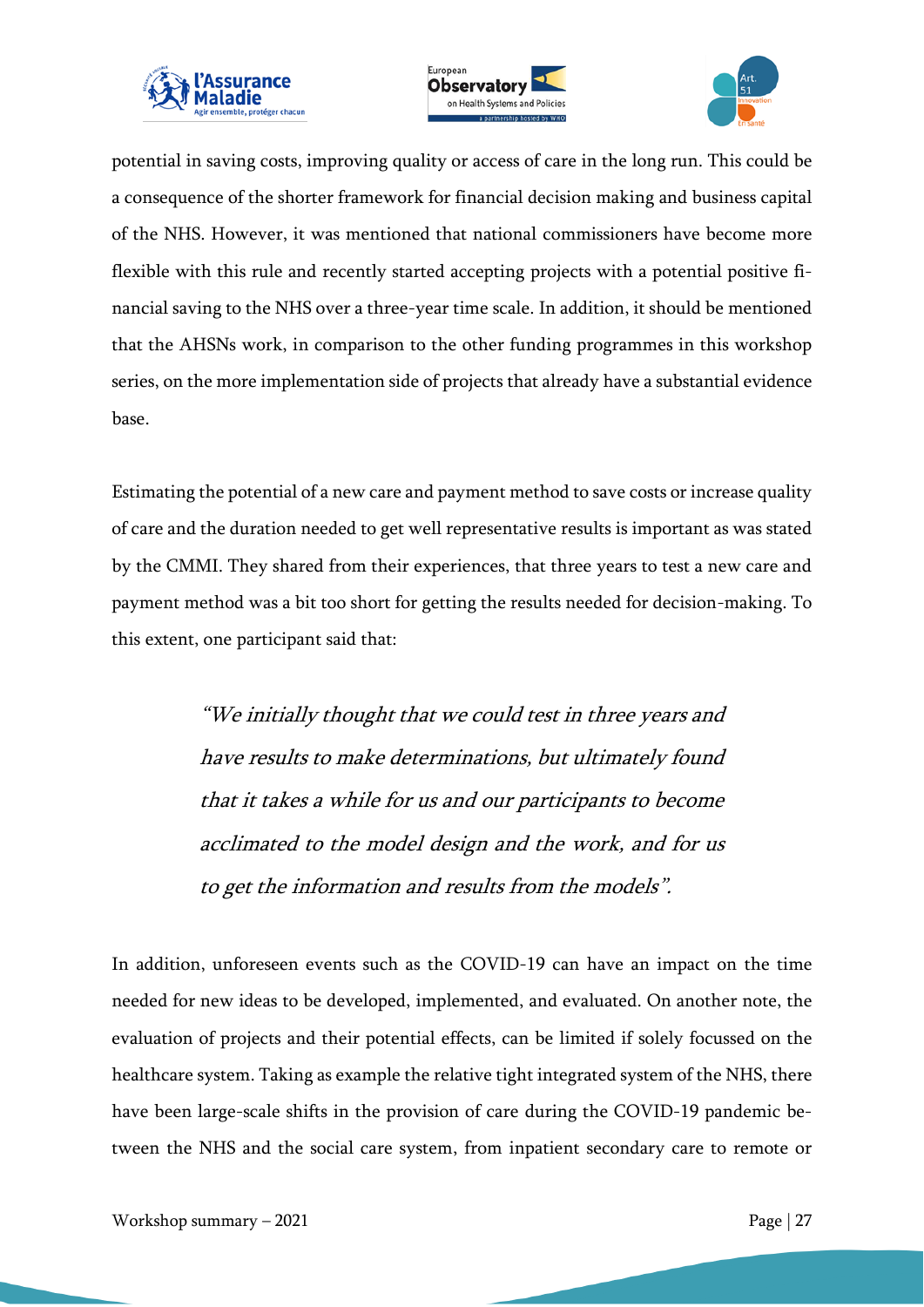





outpatient care and primary care. This has opened discussions on how to ensure that the projects funded are not only evaluated by their effects and potential within the healthcare system, but also taking into consideration the effects and potential of projects within other areas such as social care and prevention. Based on this, one participant proposed to reassess public finances:

> "NHS financial performance is judged whether it manages to live within its budget so all the places that deliver good value for money such as social care, early prevention don't currently get funded, so I advocate for a shift and an increasing role for value for money assessment of public finances."

#### <span id="page-27-0"></span>Centralised or decentralised support for projects

Selecting a project is one thing, implementing it into practise is another. Considering the nature and challenges of organisational innovation, members from the funding programmes reflected on how much support and resources are required when it comes to successfully implementing these projects. Would it be enough to provide financial support only or is it better to centralise specific areas of expertise such as in the development and implementation of projects? In view of the different characteristics of each of the funding programmes involved in this workshop series and the strategy they take; this naturally leads to different levels of support.

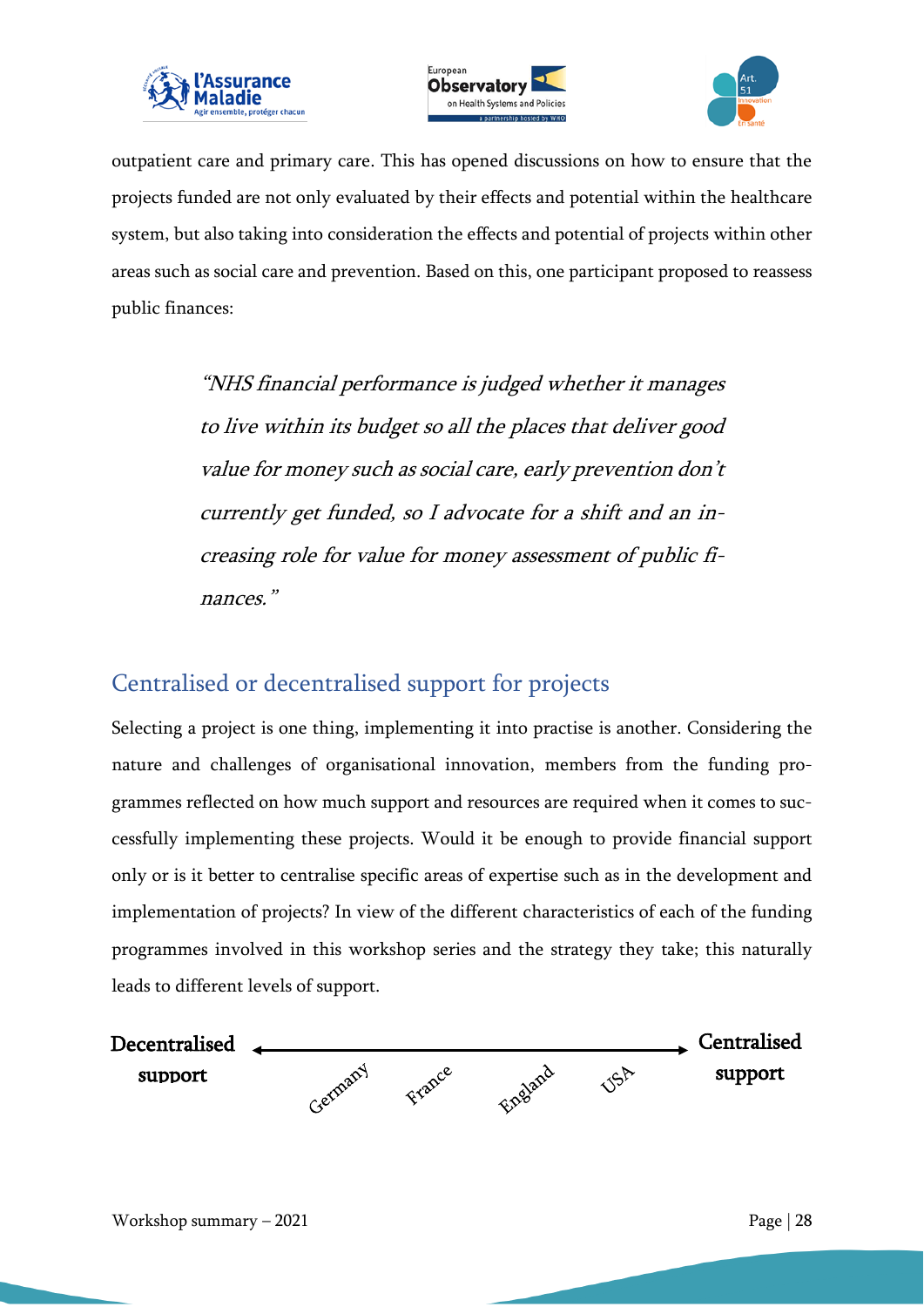





The Innovationsfonds could be considered to have the most traditional meaning of a funding programme and only provides limited support outside of the initial funding. Feasibility is one of the criteria that the innovation committee checks when selecting projects and it is up to the project team to consider any hurdles within the development, implementation, and evaluation of the project. On one hand this limits the burden on the funding programme in terms of for example human resources and IT, on the other hand a centralised support might be more efficient when there are similar challenges or gaps of expertise across projects.

The CMMI, are more closely engaged with the models they implement for testing, which is reasonable after being intensively involved in developing the new care or payment model. The CMMI has four units that coordinate model development and implementation and four units that support model development and implementation. One of the units, the Learning and Diffusion Group, use the results of evaluations to identify areas where participants need additional support or knowledge through for example webinars and implementation guides.

The AHSNs provide support centrally which follows from their main role as incubator of innovation projects. They work closely with project managers and provide them with project management support. This could for example be through tools on using the specific innovation or case studies and examples that may help with understanding the specific context for implementation. One tool that was mentioned is the "capacity and knowledge development programme", which was created to provide certified courses to health professionals with the aim to teach them about integrating change within organisations (e.g., who is responsible for innovation, how to get involved, the planning procedures, collaboration actions). The availability of different tools depends on the individual AHSN and the need of certain skills or knowledge in the region it covers. Though all the AHSNs have, through experience, increased its effectiveness in providing support and bringing people together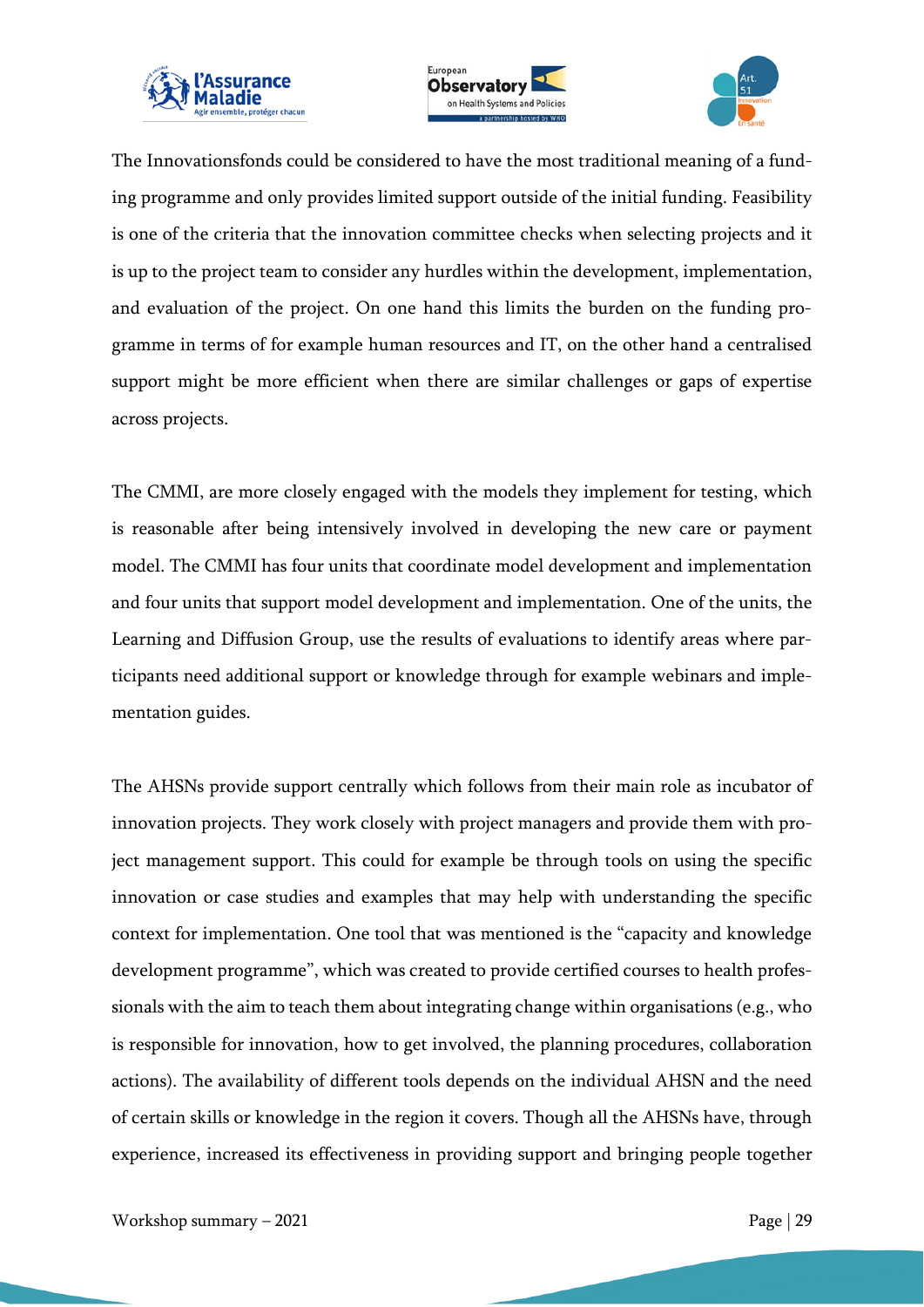





(e.g., community of practice, regional medical, local primary care, and secondary care teams).

The Article 51 programme, having a the two-track approach towards developing new care and payment models, a certain level of centralised support is needed. Especially, with the development of top-down initiatives (e.g., Integrated care for older people (ICOPE), community health centers), but also in the case of bottom-up initiatives they realised that applicants are not familiar with all aspects of developing the idea further towards a new care or payment model that is ready for testing. It was for example said that:

> "Doctors and nurses, most of them are not specialists in project management or change management. We found out very soon that we had to support and follow up and most importantly help them build up capacity to implement and design the project and that led us to have new ways of working."

A new way of working, one that is more on a collaborative level, to help the participants with the development and implementation of their ideas. To do this, they must fully understand what they are aiming to do before they can assist with improving the model. This starts with the right mind set as was illustrated by one participant.

> "Team spirit and the acknowledgment to support innovation, is in itself an innovation process."

An area that is often requested for support, is the economic model behind the idea (e.g., statistical economic modelling and finetune engineering).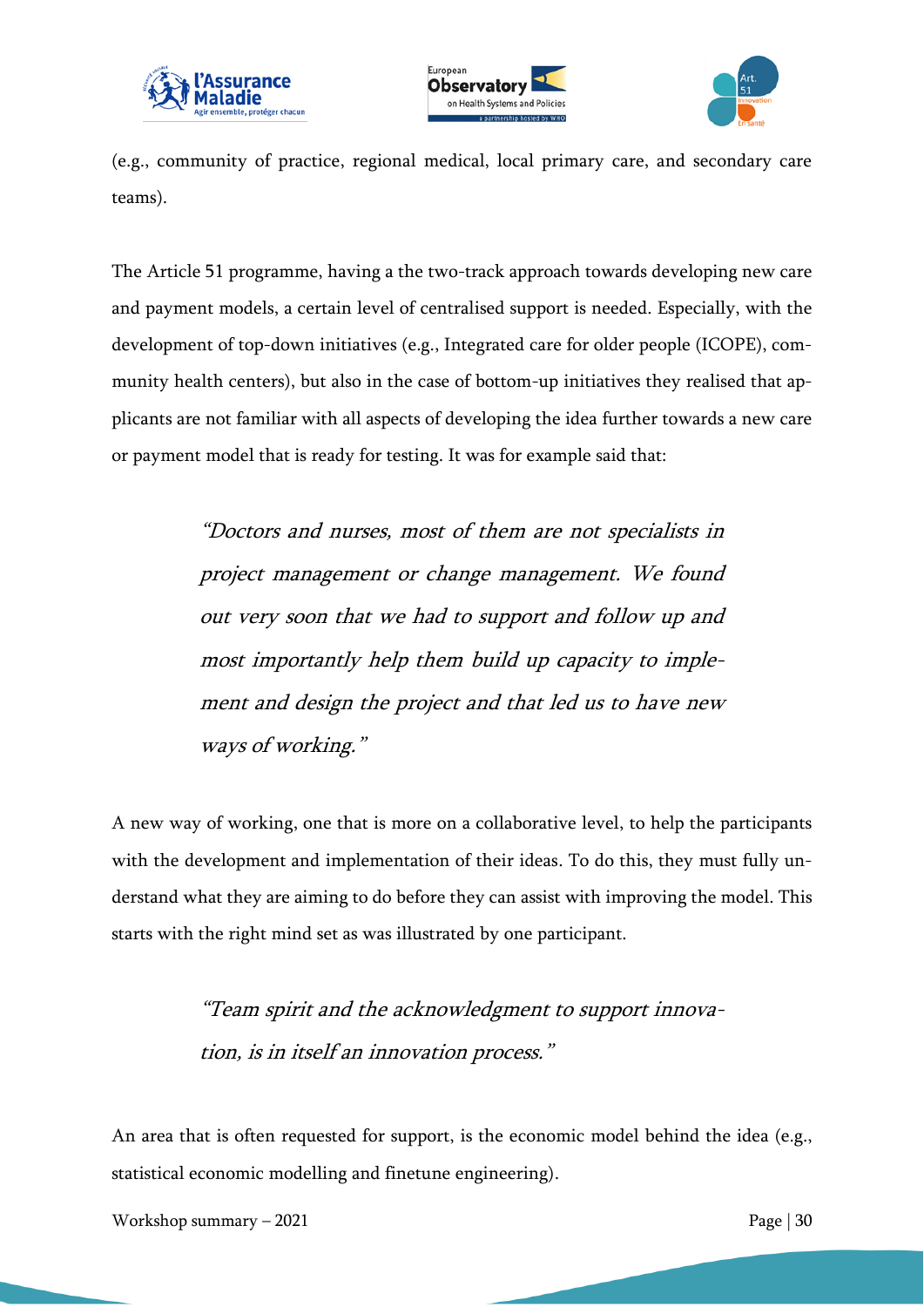





#### <span id="page-30-0"></span>The role of IT/data analytics in funding programmes

Both for evaluating projects and for their own effective performance, data is key. Some of the funding programmes can draw on very large data sets, such as billing and claims data in the US or in France. For all the funding programmes the platforms and databases available depend on the data infrastructure of the wider health system to collect clinical and administrative data as well as their own systems. However, linking financial or administrative data with clinical and outcome data is frequently a challenge, even when appropriate data is in principle available (which is far from being generally the case).

The CMMI has greater scope to develop IT systems than the other funding programmes, given their relative level of resources. But even there, they rely heavily on IT structures that are in place by the overall organisation of the CMS. The cloud infrastructure is being used more and more to collect claim and clinical data. Sometimes richer data can be obtained via investments in commercial products or through the intermediary of experienced researchers, but the CMMI prefers to keep all data analytics in-house if they can do so.

When existing IT systems cannot fulfil the requirements for the models (e.g., by bringing in more clinical data), they need to build the systems themselves and so far, they have built 12 to 13 different IT systems. The initial strategy was to develop all IT systems and data platforms themselves and transfer data across models, however this has proven to be challenging and resource-intensive, even for a well-funded organisation such as the CMMI. Nonetheless investing and modernising IT systems are important to be more effective and efficient as was mentioned by one participant:

> "The IT system is very costly and working efficiently is important. When you spent billion dollars of investments,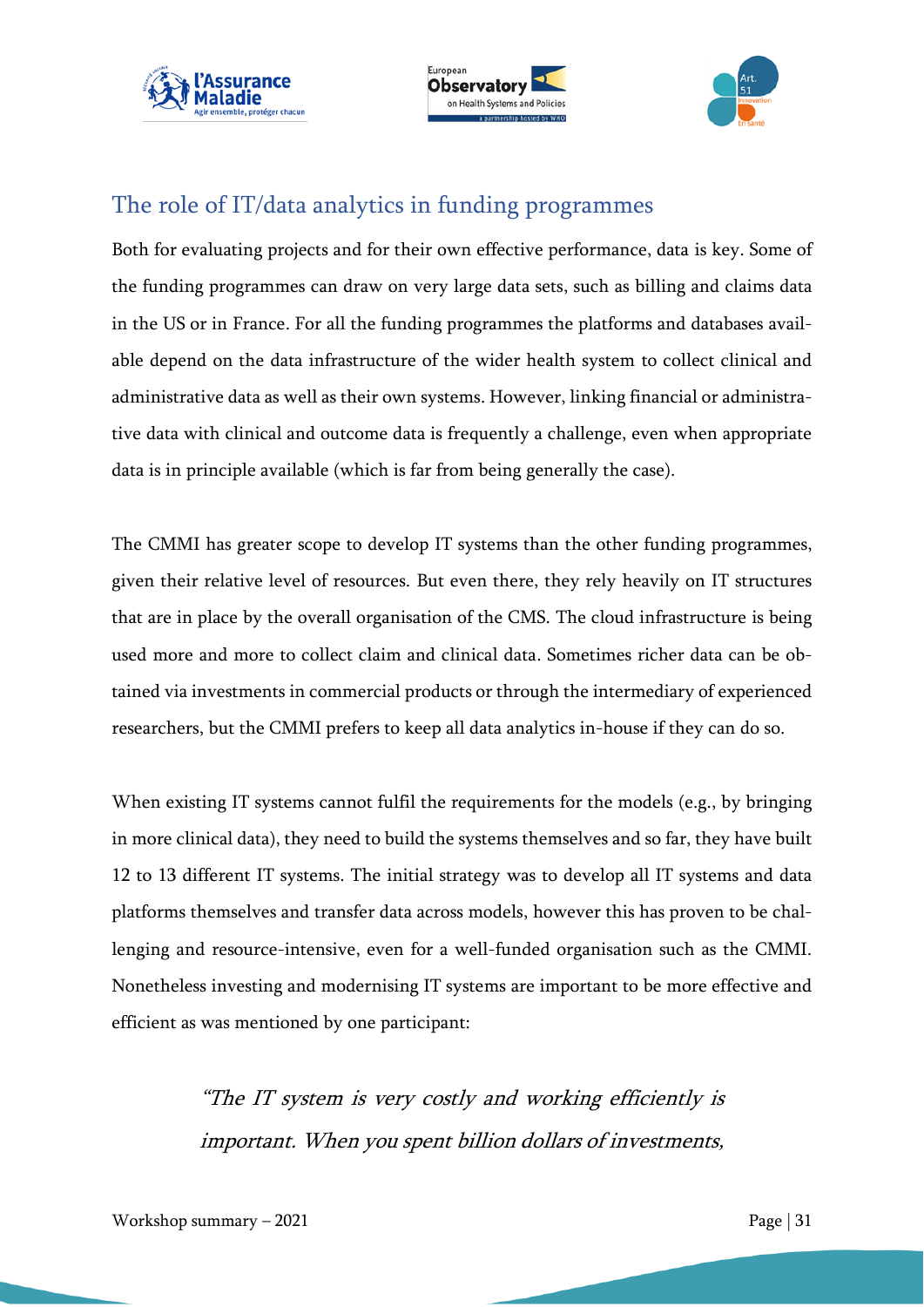





you need to implement a good IT system to manage and coordinate projects efficiently and not from Excel spreadsheets."

One other suggestion made, is to identify similarities across the different models, so you can use things that have been previously developed across the board. This will also increase the ability to adapt and respond towards policy initiatives or priorities.

New developments in the digital space such as artificial intelligence and machine learning can have benefits and its opportunities for improving the funding programmes should be explored. For this reason, the CMMI started exploring the possibilities of predictive analytics, artificial intelligence, and machine learning. They have for example launched the competition "Artificial Intelligence Health Outcomes Challenge" on how to use AI and machine learning to predict unplanned hospital admissions.

#### <span id="page-31-0"></span>Essential skills for the success of projects

It became apparent that when it comes to implementing organisational innovation, certain skills can make a difference in the success of the projects. Considering the different approaches that the funding programmes take, there is an obvious set difference in the people they need and as well look for within the funding programme. At the CMMI, where they centralise most functions, they have access to a wide base of personal with different backgrounds, creating a multidisciplinary team. 50 percent of the staff works on stages in the project life cycle which can be split into four major groups: seamless care models group, patient care models group, state innovation group, and prevention and population group. Whereas the other 50 percent works in cross-cutting functions such as business services group (IT, budget, contracts), learning and diffusion group (purpose is to facilitate learn in between the models and participants), programme and policies group, and the research and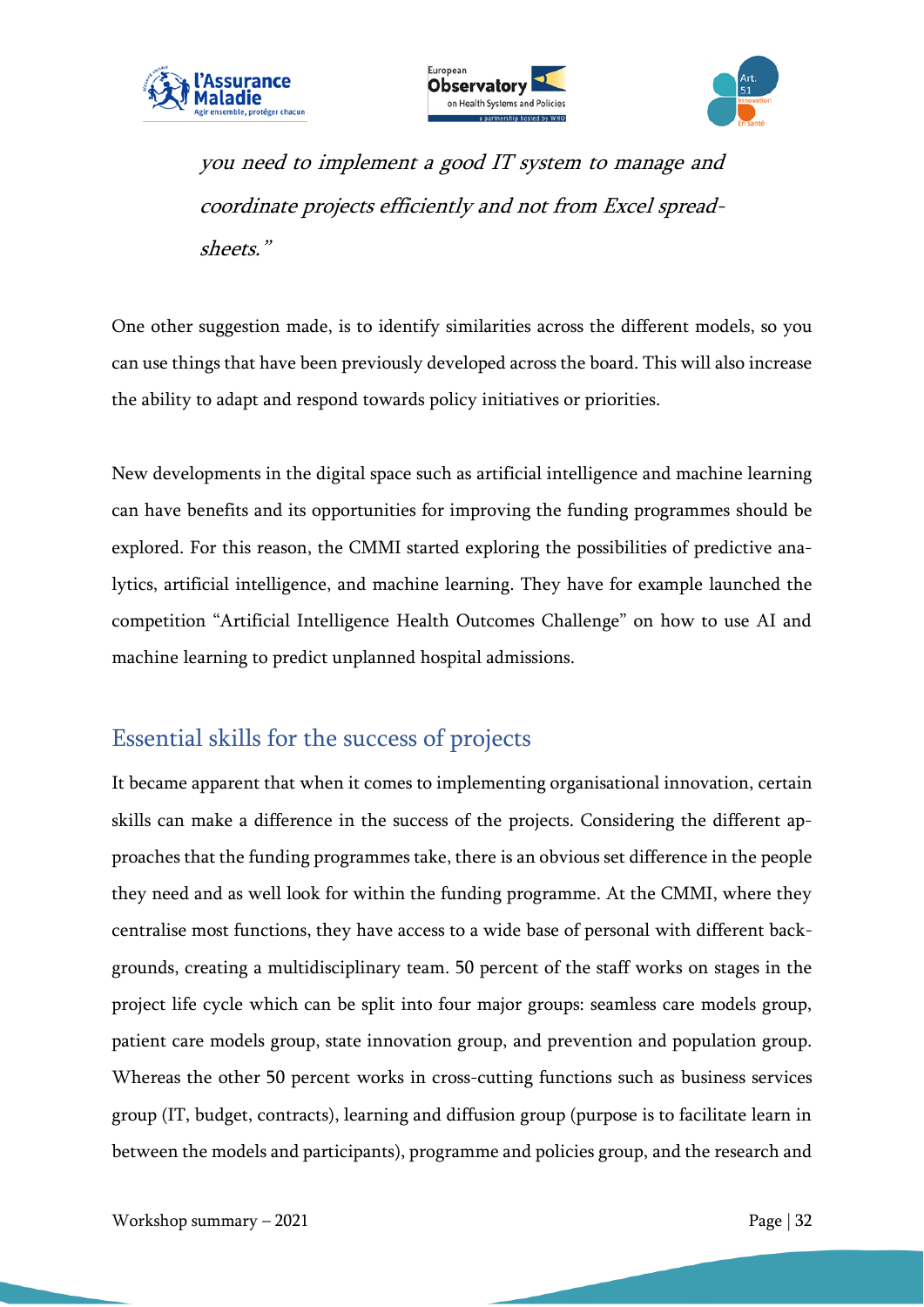





rapid cycle evaluation group (annual evaluations of all models). In addition, they hire additional contractors (about 50), also on the agency level, to make up for missing skills (E.G., CMS, IT solutions).

Funding Programmes have been set out differently across countries and require different skills for in-house staff, dependent on the tasks that the funding programme carries out. While the CMMI does most or all the work from within the funding programme, this is not the case for the other funding programmes involved in this workshop series. Nevertheless, the need for some skills could be identified as common across different funding programmes for increasing the success of projects. These can be split into two categories, formal and informal skills.

#### Formal skills

- Project management
- Knowledge of care pathways
- •Quantitative & qualitative analyis
- •Health system research

#### Informal skills

- •Understanding and applying change management
- •Understanding and applying in the local context
- To build relations with clinicians

Formal skills are for example good project management skills, a good clinical understanding of patient's pathways and the ability to measure appropriate data. In the context of the NHS, it is also important that they understand how the NHS operates as it can be experienced as complex. Furthermore, representatives of the AHSNs point out that they often need clinicians for the duration of the project as well as patient champions to overcome certain obstacles. Then, participants also placed a high value on the skills and knowledge related to health systems research and the service type evaluations linked to this.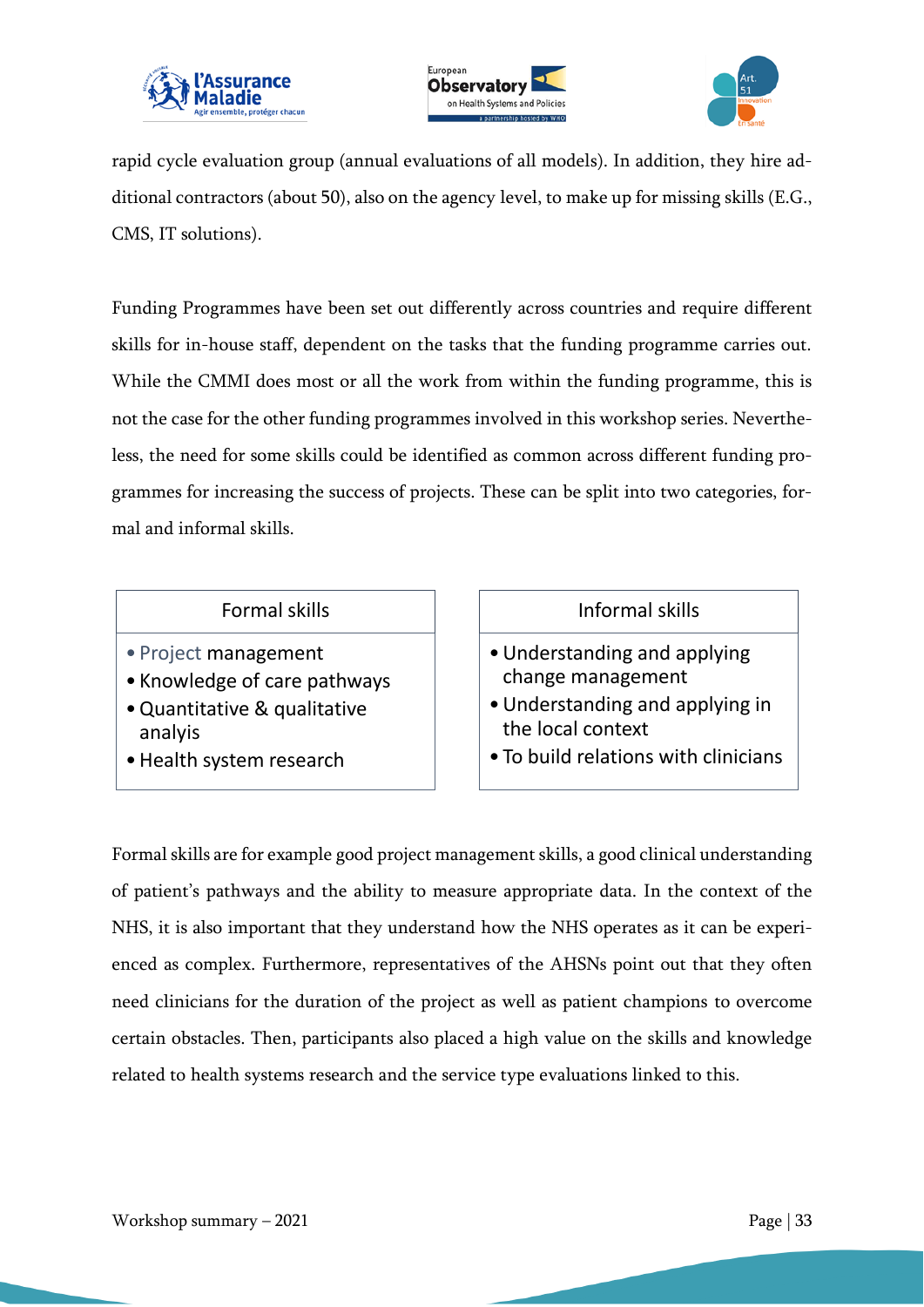



On the informal skills needed for the success of projects, three major points emerged from the discussions:

- Firstly, it is important for project managers to handle change and understand change management alongside clinicians. Managers need to be able to engage in a constructive way and as mentioned earlier, the AHSNs even developed a special programme for this. Especially valuable are energetic senior clinical champions who can explain the benefits of the project on a peer-to-peer level as well as local leaders who champion innovation.
- Secondly, the project team needs to understand the local context and how innovation can be adopted to suit that local context (tailor-made approach). To do this, they will need to be familiar with organisations and innovations internationally, regionally, and locally as well as understand regional priorities and major innovations in the area.
- Thirdly, when it comes to implementation of innovation project, it is important for the project team to have the ability to establish relationships with health care professionals who do not have a lot of time and for whom the innovation may be a low priority now.

## <span id="page-33-0"></span>Evaluating projects

Evaluation plays an important role in all the funding programmes as it can reveal how well the new care or payment method achieved its goals. One participant said that it was especially important to get results from a real-world setting:

> "What people really seek is compelling evidence in a realworld setting compared to the one they are in (local context) and benefits that not just improve clinical outcomes."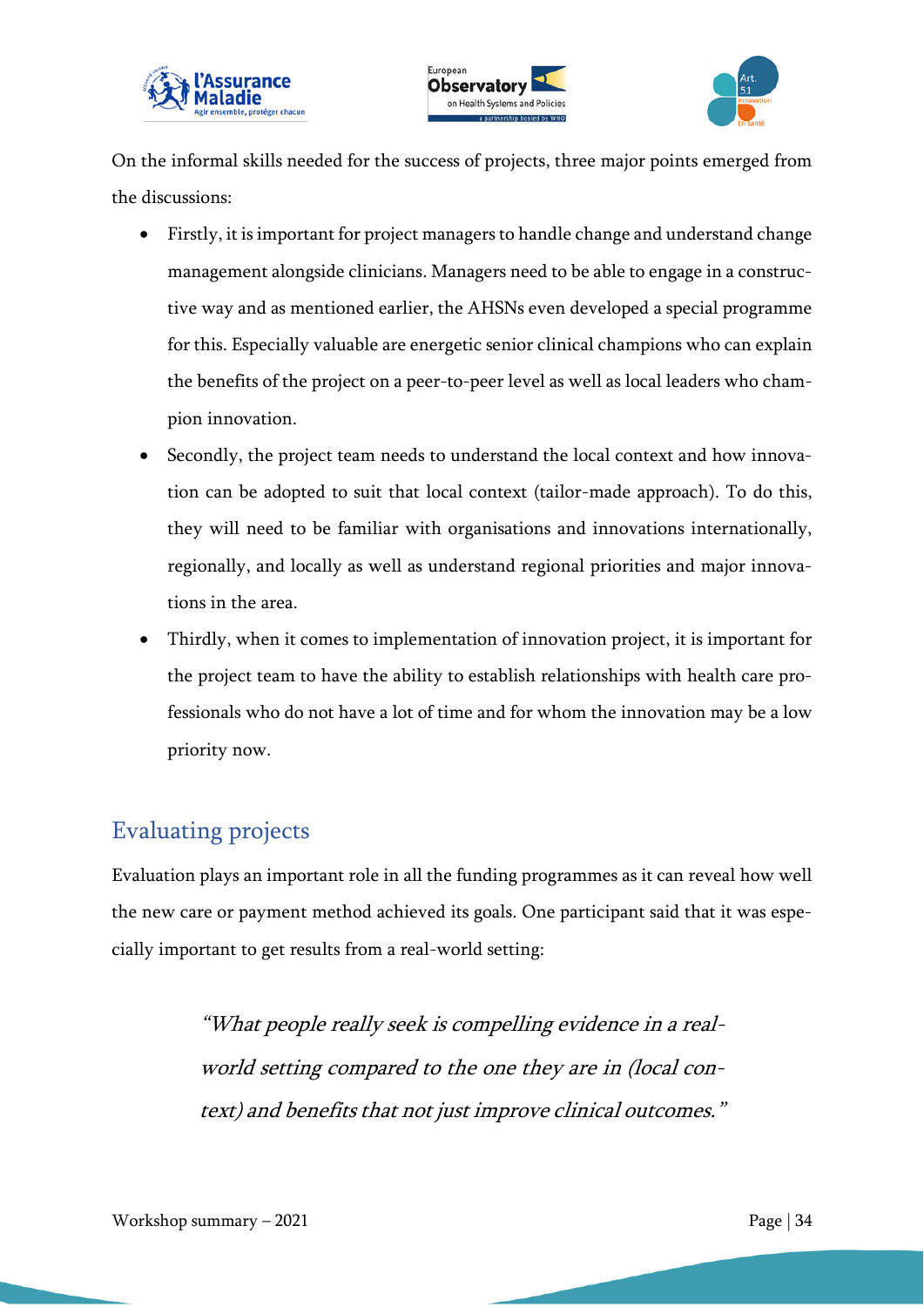





At the CMMI, the evaluation team works closely with the programme team when they are constructing the model to make better evaluations possible. The size of the group on which the care or payment model is tested should be large enough to obtain statistics, but not too large that it becomes unmanageable. This was further explained by one participant as follows:

> "There are certain design choices that are more difficult to evaluate than others, so it is about finding the balance between what is feasible on the programme side versus trying to maximise/ improve the odds of designing it with minimal bias."

Very few of the models that the CMMI implements use a randomised design. The challenge that occurs in the absence of a randomised design, is to construct a comparison group that is not exposed to the intervention. This is particularly difficult in a voluntary model where healthcare providers can self-select to participate in the testing of the model. Therefore, they spend a good amount of their time and resources to get as close as possible to a randomised design by using econometric tools that assess whether the comparison group matches the intervention group. Quantitative evaluation methods such as "differences in differences" and "time series analysis" are used to measure the relative change over time between the intervention groups. In addition, when constructing the comparison group, they may also use methods such as propensity score matching and entropy balancing, depending on the nature of the model.

When it comes to the evaluation, the CMMI, mentioned many challenges. There is for example the problem with data availability (e.g., Medicaid, Medicare advantage), the transferability of a sample size to determine a model's effect, the impact of sample sizes and their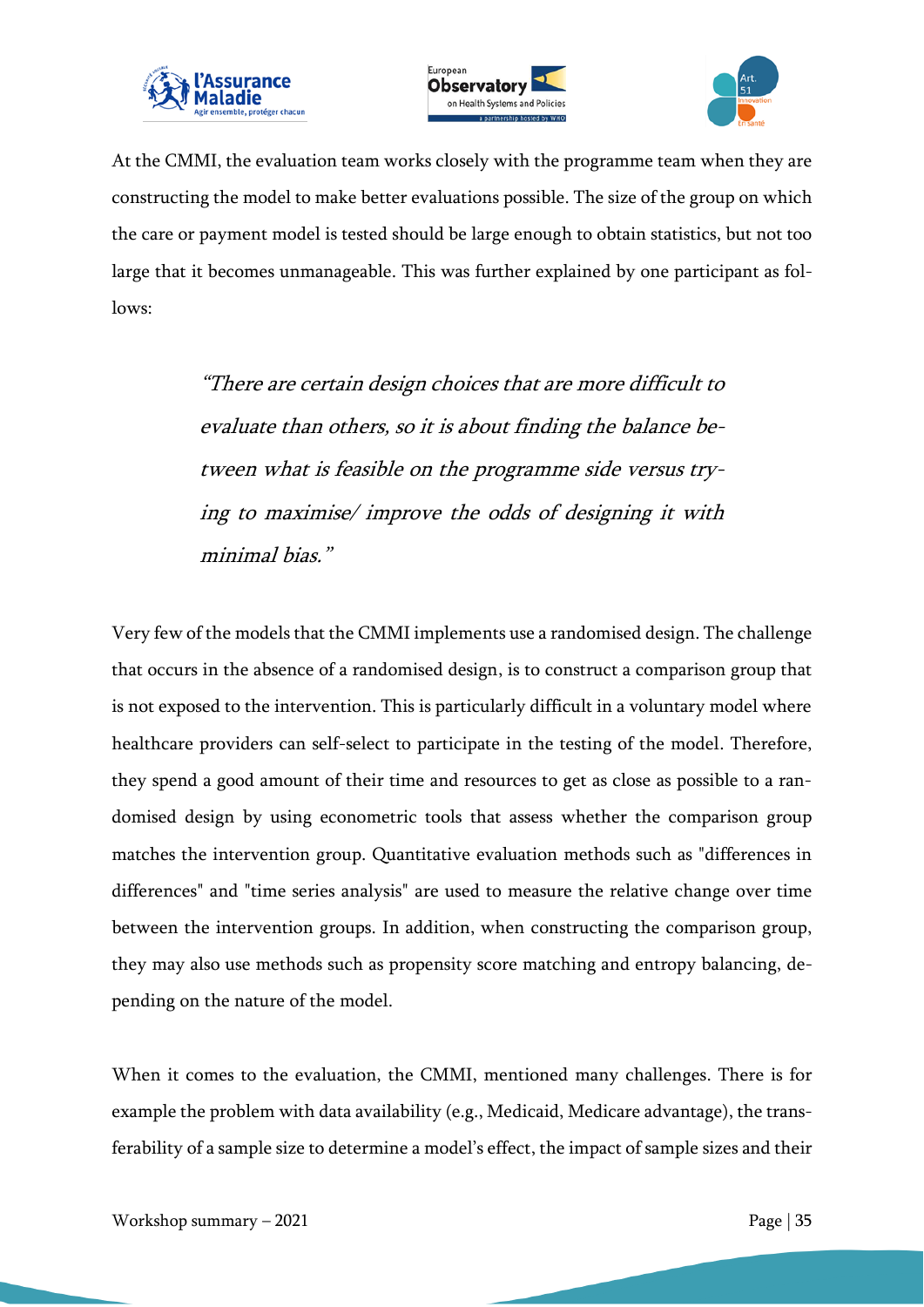





ability to determine larger scale effects, and the ever-changing health care landscape and the complexity of measuring multiple co-occurring interventions at the same time.

At the AHSNs, they rely on recommendations and guidance from the National Institute for Health and Care Excellence (NICE)<sup>15</sup> when it comes to national AAC programme, and they also work with NICE on real world evaluations and how to maximise the value of such evaluations. There was especially a focus on finding ways to collect data that provide insight on the impact that innovation projects have on healthcare providers. In general, they see that there are still many small projects or central initiatives which are poorly evaluated. Another challenge that was mentioned by the participants from the AHSNs, is that currently in the evaluation of national innovation projects, only the health care savings are being considered within the financial analysis of the project and not the social care savings.

The Innovationsfonds seemed to be especially focussed on collecting evidence when it comes to evaluating projects. Each project proposal must include a robust evaluation concept as well as include a partner who will carry out the evaluation independently from the primary investigator. It was even argued by one participant that:

> "An inadequate evaluation concept cannot be compensated for with a high need for care or with the impressive plausibility of an intervention."

In broad terms, the Innovationsfonds focuses on assessing effectiveness, understanding change process, and assessing cost-effectiveness. Where assessing process change was mentioned to be the most difficult criteria to achieve. Furthermore, they especially emphasised that it is important to look at both the short- and long-term effects within each of the

<sup>15</sup> <https://www.nice.org.uk/>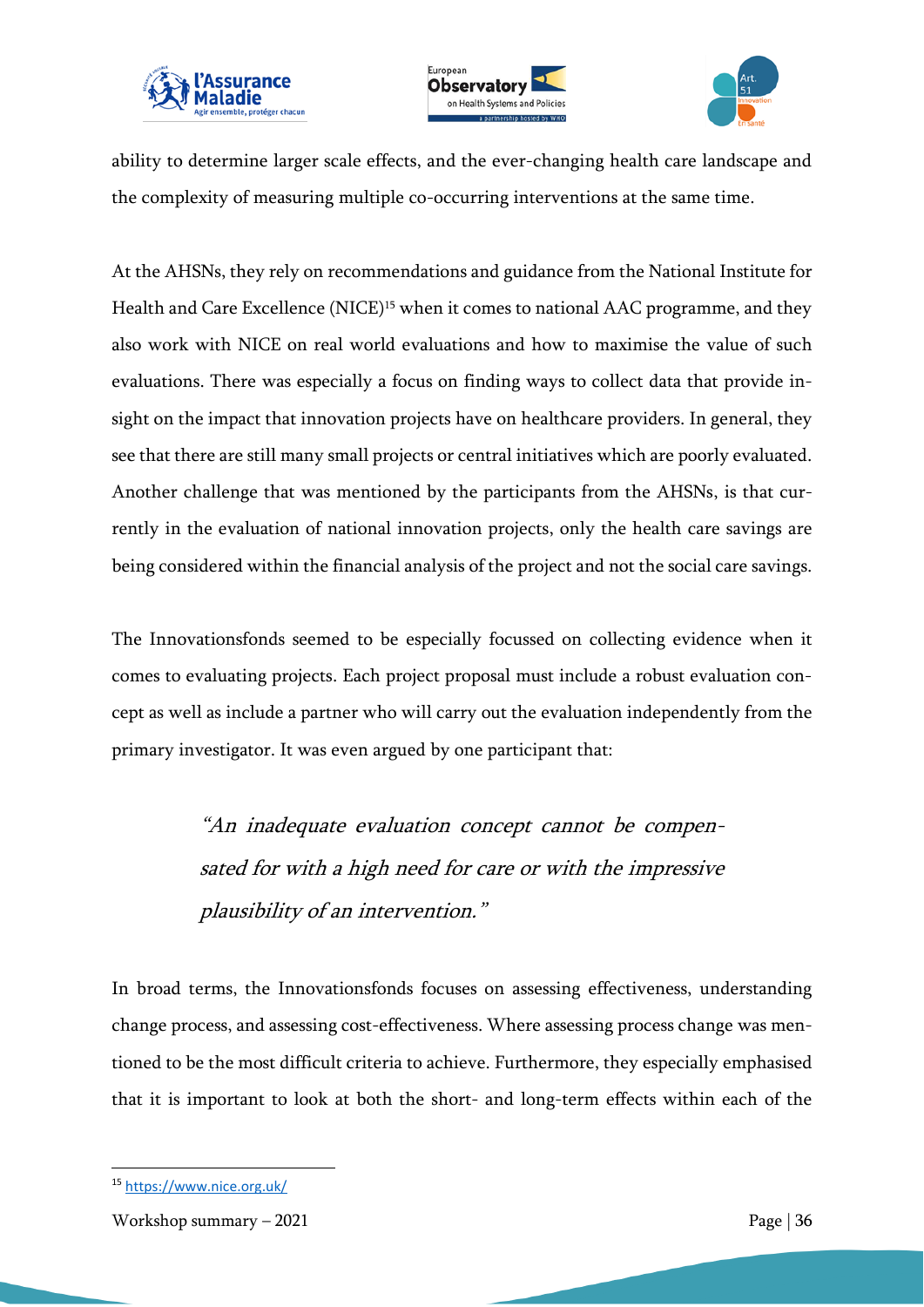





evaluation areas. Projects within the field of organisational innovation and deal with systems and processes, can be especially difficult to evaluate. To provide guidance on evaluating such interventions, several articles and evaluation models were mentioned in the presentation of the Innovationsfonds:

- Complex interventions (O'Cathain et al. 2019)
- Process evaluation (Moore et al. 2015; Krause et al. 2021)
- Logic models (Mills et al. 2019; Silies et al. 2020)
- Context (Pfadenhauer et al. 2017; Bleijenberg et al. 2018).

At the Article 51 programme, the evaluations have not reached the final stages yet (funding programme launched in 2018) and they expect the first evaluations to be completed in 2022. However, they have worked on the development of evaluation protocols and could share from this experience, that when it comes to these type of project evaluations it is difficult to find a one-size-fits-all approach. The model as well as the context makes these projects unique, and it will require a good understanding and sound judgement to adapt the protocols to the specific project. This was illustrated by one participant saying:

> "There is no one-size-fits-all method for evaluating projects, but more a need to find out triggers to guide the design of the evaluation methodology."

At the Article 51 programme, they have chosen for an external independent evaluation with either consultant firms or researchers specialised in health care. They describe the evaluations as a collaborative process involving the experimenter. Currently the Article 51 team is in charge for providing methodological support and expertise at different stages of the evaluation and for making data available to the external evaluators. However, to improve transparency, avoid conflicting interests and preserve the objective view on the effects of a project, an independent organisation will be set up. This organisation will ensure

Workshop summary  $-2021$  Page | 37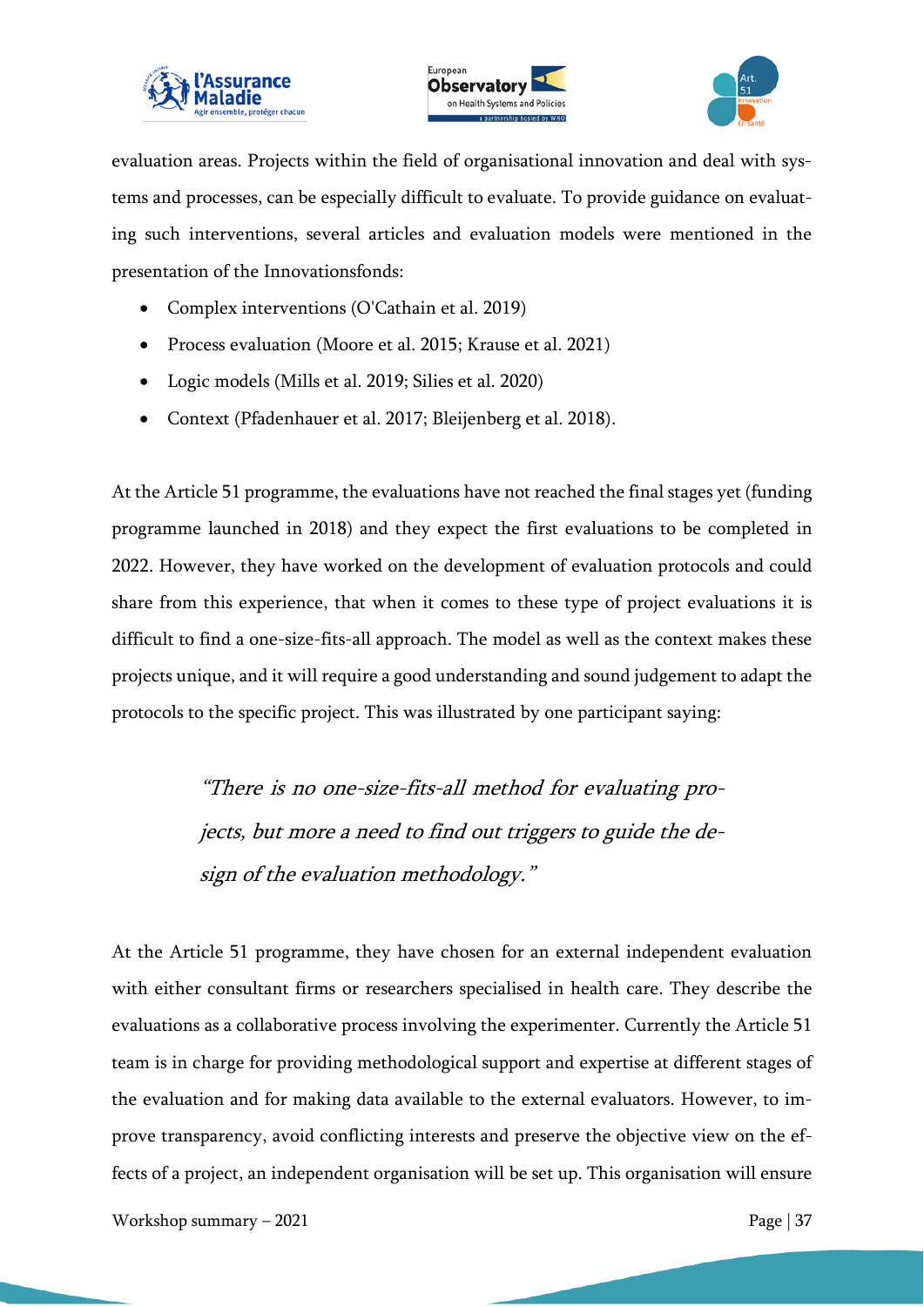





that the different data sources needed for performing the evaluations will be provided from a neutral standpoint.

#### <span id="page-37-0"></span>Success versus failure of projects

There seems to be a more political discussion when it comes to determining the success or failure of projects funded by the different programmes. Even though that politically the funding programme may have been advocated on its potential benefits and success, bringing in certain level of expectations, it is important not to forget what could be learned from projects that were determined unsuccessful. Considering this it was said by one participant that:

> "People sometimes do not want to know whether a particular programme worked or not because politically it has to be seen as a success."

Resources spent does not need to mean resources wasted when a project is not considered successful. It was urged by the participants in this workshop series to move away from judging the success of projects by what people can count and try to move towards measuring actual health outcomes. The focus here should be on the replicability of the results and on transferring the lessons learned to improve the overall chances of designing and testing a new care and payment model with success.

At the CMMI, when a model does not fulfil the criteria for expansion, they will use whatever lessons they have learned in this project towards either re-designing a successor or implementing the lessons in all their other projects, or both. They also allow for up to three iterations in currently tested models or if the model proves to be non-deployable, the CMMI works with the healthcare provider (in which the model is tested) to bring it to an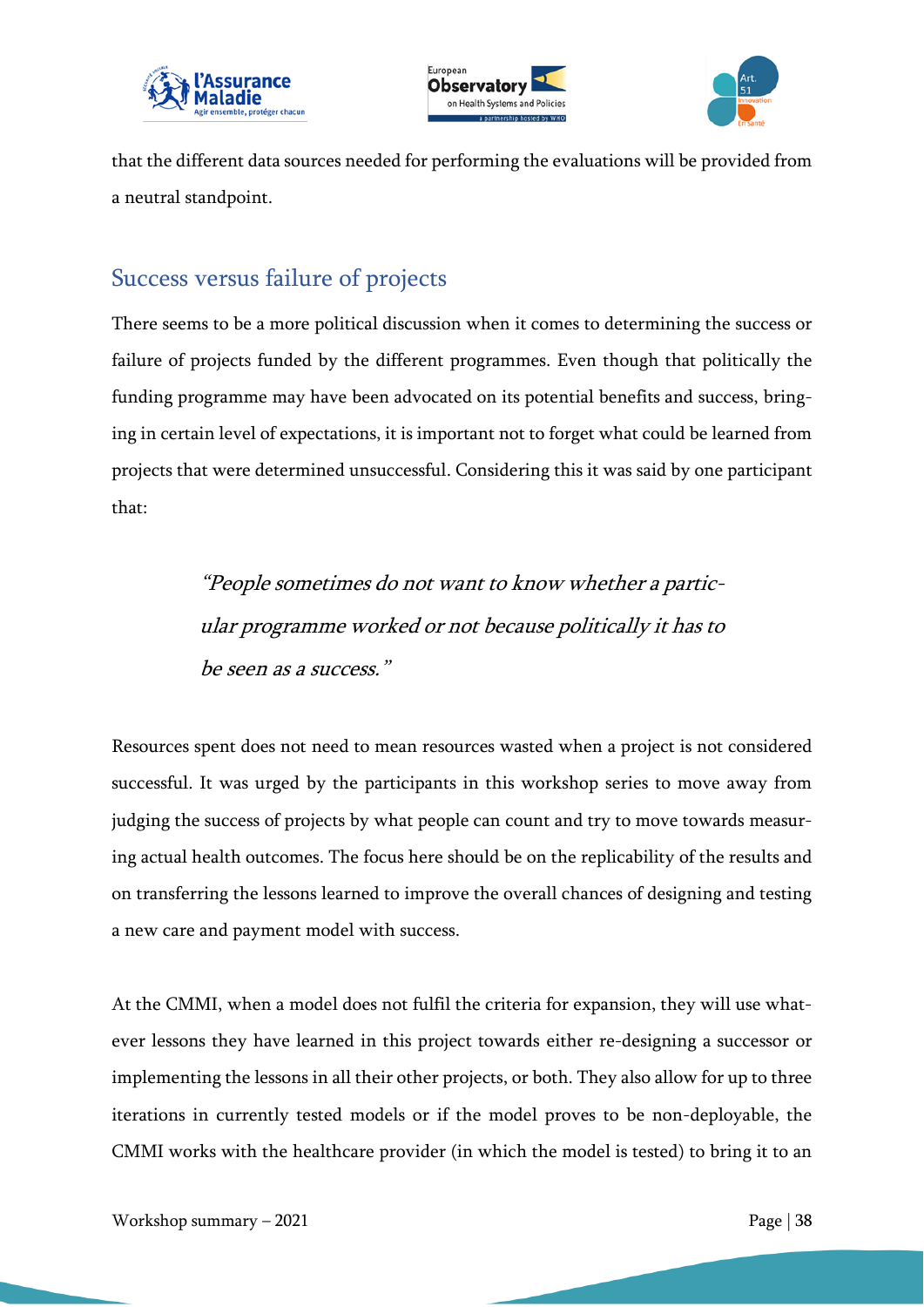





end. On the topic of cross-learning between models, the participants from the CMMI believe in the value of a separate team who can dedicate time to identify common points across models. In doing so, they can prevent that resources are spend on "reinventing the wheel" such as when developing a new care or payment model.

At the Article 51 programme, there is also an emphasis on the importance of learning from each project and on appreciating its success or failure. They provide for example decision making support to the national committee who decides on the future of projects and do this by capitalising and consolidating the lessons learned from the different experiments (e.g., by themes, similarities, etc). This is helpful as it provides a better overall analysis of the new care or payment method and can provide insights for predicting the dissemination of projects and scale up opportunities. By comparing similar experiments, it becomes also possible to identify specific levers and barriers towards implementing new care and payment methods within the health system.

Within this discussion on successful and unsuccessful projects, it was added by the participant from the Innovationsfonds, that it is especially important to collect results from projects that take different approaches towards designing and testing of a new care or payment method (e.g., ones that are more academic and others that are more practice based). Only recently started, they have already seen its benefits as it helps them with understanding the context in which the innovation is tested. By collecting results of different projects on a particular innovation or its context it becomes possible to design interventions better.

#### <span id="page-38-0"></span>Academic rigor versus timely results

When it comes to the dissemination of research, it was mentioned that academics are pleased to work with funding programmes as it is a way to raise awareness about their publications. Sometimes it can be difficult to get the results or interesting findings from a research to the clinical frontline. Funding programmes on testing new care and payment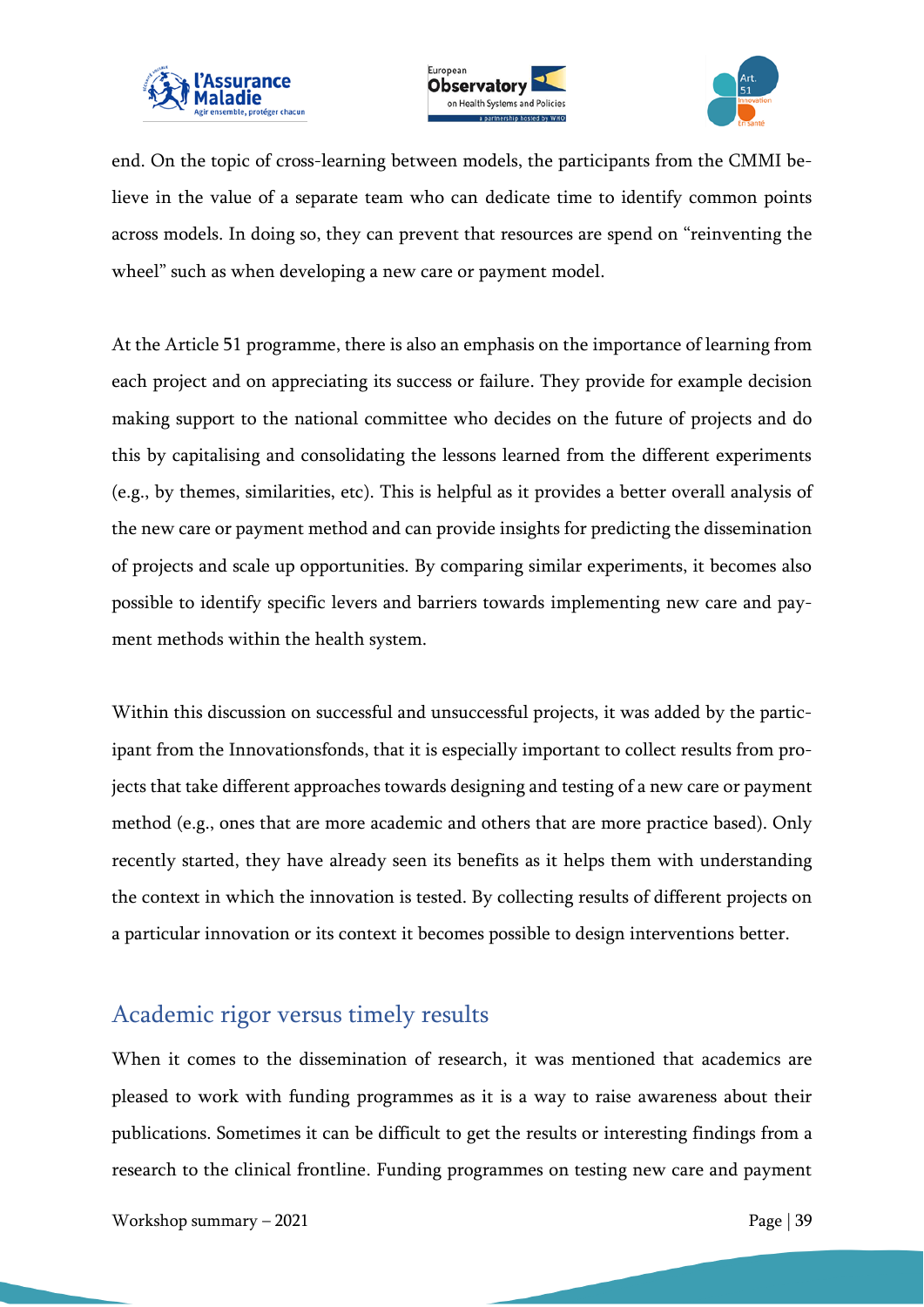





methods can help with this. The AHSNs have for example seasonal events in paediatrics or cardiovascular diseases where they invite academic speakers to share the findings of their research. One participant from the AHSNs continued saying:

> "We work closely with the research structures to look at the pipeline and seek to shape their work that it provides information that stakeholders require."

Evaluation is a timely process and is dependent on the availability and collection of the necessary data. At the CMMI they have placed the benchmark for a preliminary impact analysis of the tested new care or payment method on a minimum of 18 months and the complete analysis at a minimum of 24 months. Earlier is not possible due to the delay on claim data (A longer period on sending in claims), which is one piece of information they need for projecting results. The main reason for providing a preliminary impact analysis at 18 months is due to a mismatch with decision making and the availability of results. Decision makers are often waiting for the results of a model before the complete assessment is finalised. A preliminary impact analysis can in this situation provide an indication on how the model is doing and what direction the evaluation is likely to go. To evaluate quickly and get the results needed for decision making, the CMMI uses their own unit of evaluators as well as hire external contractors such as consultants. Academics and universities are sometimes left out in this type of work due to the tight deadlines of these evaluations.

Another challenge raised by participants from the CMMI is the tension between the rigor of evaluations, especially the threshold that is set on success, and the goals set by policy makers. With academics, the general rule or standard of measuring effects is a threshold of 95 percent confidence also known as p value. This is the bar set to judge if a direct cause and effect relation has been found. However, policy makers may be willing to accept a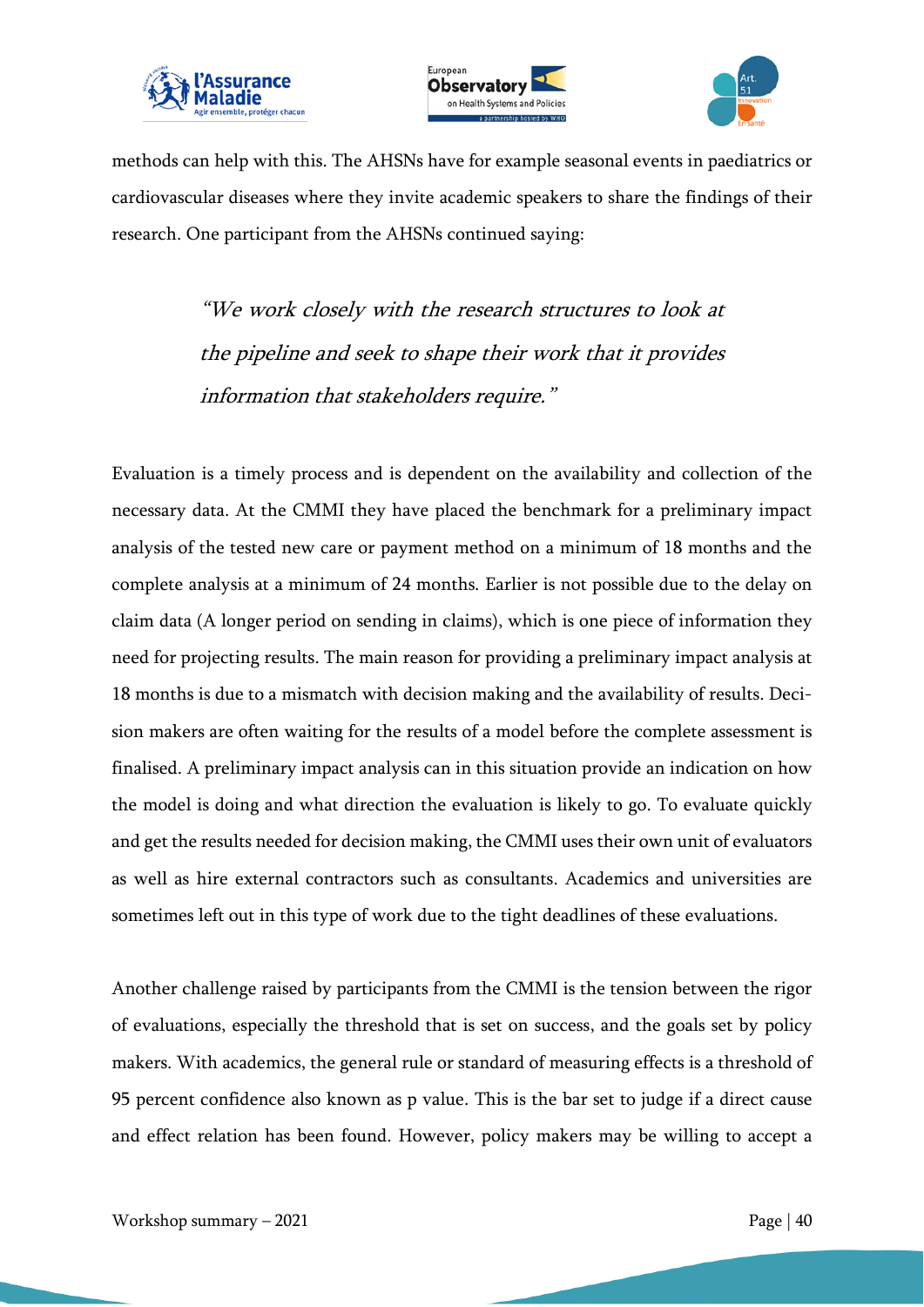





lower level of confidence in the cause-and-effect relation, when for example the intervention has a lot of potential.

Participants from the AHSNs added that it is foremost necessary to determine the level of rigor that stakeholders find acceptable. When the evaluation shows that a new care or payment method has 80 percent confidence that it will reduce cost or increase quality, it might be worth to further develop and test the model. Here it is important to understand that evaluation is one part of the process. Policy makers do often not follow the scientific output from for example clinical researchers, due to the availability of resources or political pressure (e.g., COVID-19 pandemic). On the other hand, it is not always necessary to prove something scientifically as was illustrated with an example by the AHSNs where they introduced a secure electronic interface between the hospital and the local pharmacists to support discharged patients with their prescribed medicines<sup>16</sup>. At the time, there was no good study available that had proven the effects of this intervention, but the AHSNs decided to go ahead with implementing this intervention. However, it does get tricky when there is only limited data available with for example the use of diagnostic or digital devices. Nonetheless one participant remarked that:

> "We are looking to provide information and outputs that are meaningful to the people that make the decisions, but in a way that is not dishonest."

It is important to involve stakeholders at an early stage and focus on concepts of co-creation when designing a new care and payment method. There is still a gap between policy makers, researchers and politicians and a lot can be accomplished when involving different

<sup>16</sup> [https://www.ahsnnetwork.com/about-academic-health-science-networks/national-programmes](https://www.ahsnnetwork.com/about-academic-health-science-networks/national-programmes-priorities/transfers-care-around-medicines-tcam)[priorities/transfers-care-around-medicines-tcam](https://www.ahsnnetwork.com/about-academic-health-science-networks/national-programmes-priorities/transfers-care-around-medicines-tcam)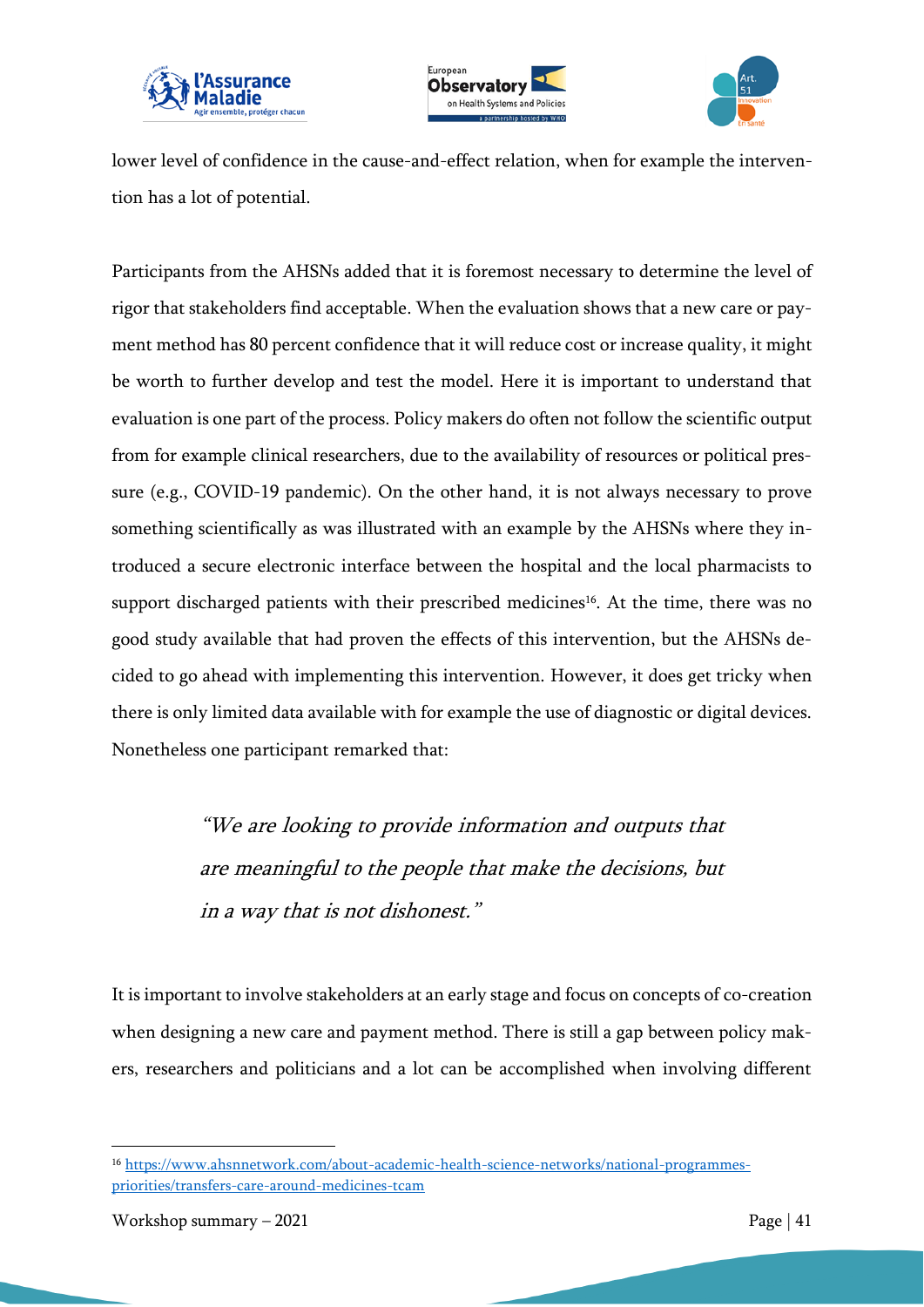





parties from the start. At the AHSNs it was said that there is a debate on the extent that research communities should be involved:

> "There is an active debate in England about the extent to which and how the research community should undertake rapid evaluations of regional and national programmes AHSNs initiate. Ideally, we do at an early stage of project development where we can identify and involve interested researchers."

The Innovationsfonds on the other hand appeared to be much more rooted in an academic and peer review publication setting. They believe that collecting scientific evidence is essential before making a judgement about the intervention. This comes from their experience where an intervention was perceived as successful by those involved but had more adverse effects after being properly evaluated.

This is also the reason that the CMII collects primary data (qualitative research) to provide context and help with interpreting the quantitative results. From their experience, those were not always aligned and sometimes participants told them something different than the quantitative data showed or the other way around, where quantitative data suggested an impact in a utilization measure and providers said that nothing had changed.

At the CMMI they recently started exploring the possibility of a participative governance where the evaluation team has more influence on the type of questions that they can explore as an evaluation unit. Areas of which they believe would provide additional value towards evaluating new care and payment methods, rather than passively providing evaluation input to decision makers. However, it is too soon to draw any lessons whether this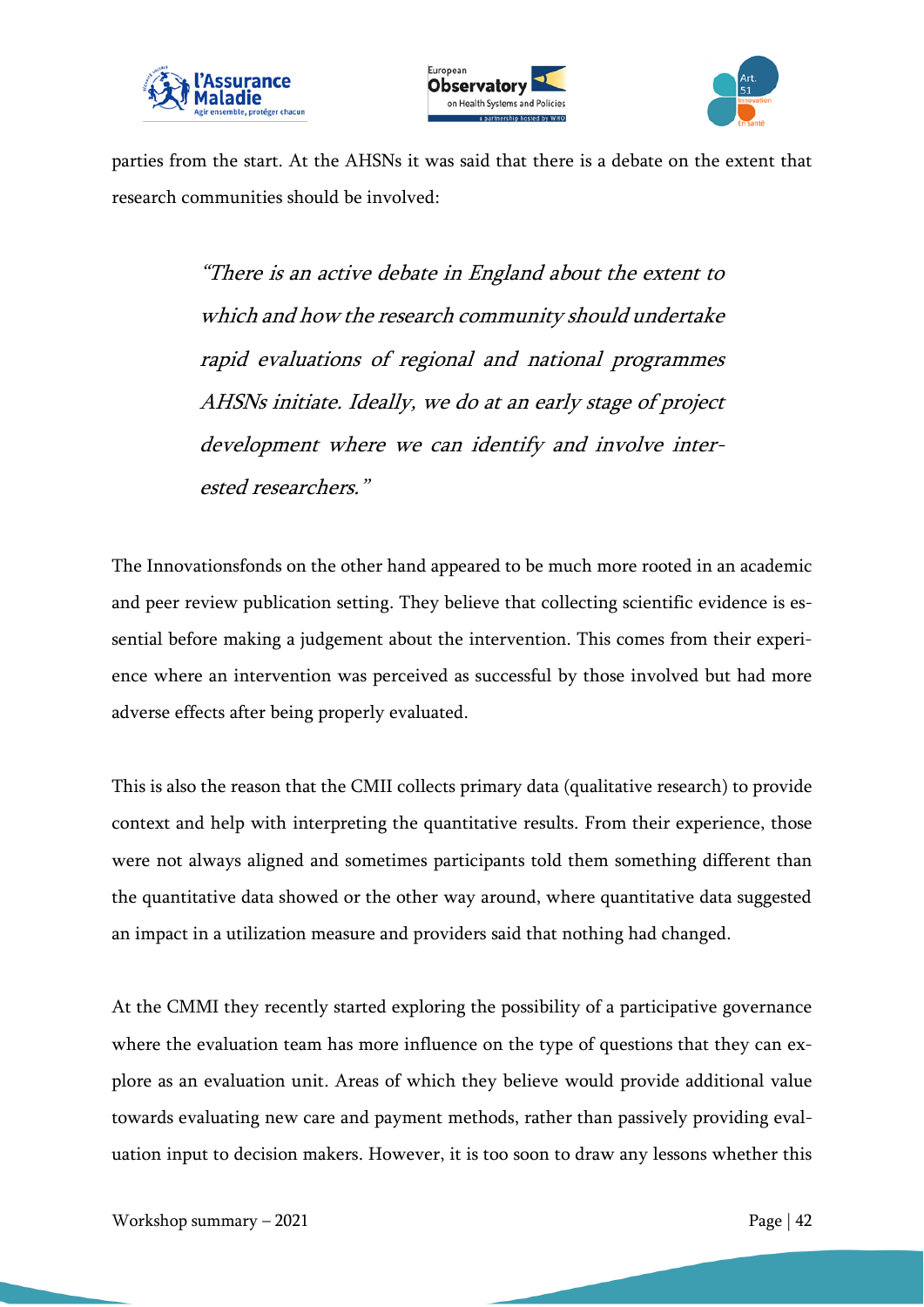





additional decision-making power could act as a bridge between academia and policy makers.

## <span id="page-42-0"></span>Expand or scale projects to other regions and issues of equity

When the new care or payment method shows promise and enough evidence has been collected, the next step would be to expand or scale up the project and implement it in other regions of the country.

The AHSNs have an important dissemination role in the organisational innovation pipeline and indicate which innovations and service pathways are well evidenced and which are not. Once it is decided to expand a certain innovation, there is a regulation in place that requires each NHS commissioning board to implement the innovation. This has its own challenges and implementation does not go at the same speed for each regional NHS and local healthcare provider. This is where the AHSNs come in to support the implementation, and they work closely with local organisations to do this efficiently and effectively.

At the Innovationsfonds, the innovation committee decides which projects should be scaled up and financed by the statutory health insurance companies. In this step it is helpful that the statutory health insurance companies have been involved in the committee with both the funding programme and the projects. Two new care or payment methods have been adopted into usual care: "Tele Emergency physician" <sup>17</sup> and intensive prevention programme for caries in pre-school children<sup>18</sup>.

At the CMMI, two models have been certified for national expansion: the pioneer ACO<sup>19</sup> and the Diabetes Prevention Program<sup>20</sup>. When it comes to the implementation and expansions of new care and payment methods to other regions, it is important to consider the

<sup>17</sup> See<https://link.springer.com/article/10.1186/s13561-021-00303-5>

<sup>18</sup> See<https://pubmed.ncbi.nlm.nih.gov/29582152/>

<sup>19</sup> See<https://innovation.cms.gov/innovation-models/pioneer-aco-model>

<sup>20</sup> See<https://innovation.cms.gov/innovation-models/medicare-diabetes-prevention-program>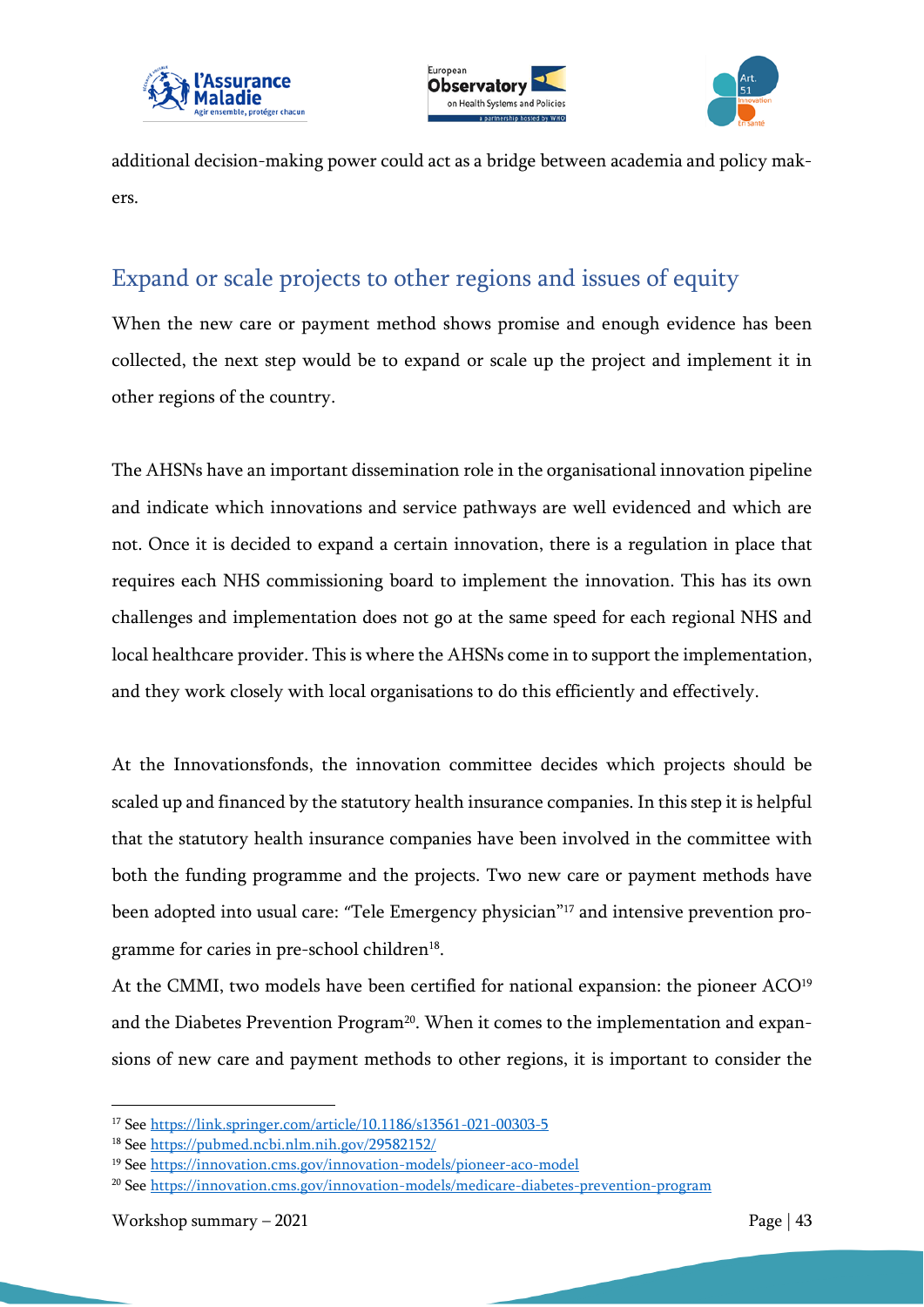





context. Like the AHSNs who emphasise on local adaptation and local support, the CMMI also takes a supportive role and does not strictly set the rules on how a model should be adopted within the organisation but let healthcare providers find the most suitable approach themselves. To illustrate, one participant said that:

> "Everyone does it slightly different depending on their geographic area, their patient population".

At the CMMI, care or payment methods are tested on a voluntary basis first. This allows stakeholders to familiarise themselves with the new model and overcome the obstacles and resistance you might have with a mandatory test. On the other hand, there is a concern however about the potential bias in voluntary models. Healthcare providers that are willing to test the new care or payment model, are potentially already in a more favourable position to make the model work. This has been confirmed by the results of models they tested on a mandatory basis. The CMMI notes that the mandatory version does not generate the same amount of cost savings due to selection issues and biases. Providers that have been included in the testing phase can be different in ways that are unmeasurable, which result in impact estimates not being generalisable to the larger provider community in the country.

In general, this is also where issues of equity arise, as not every region or neighbourhood has the same characteristics. The results from projects or interventions depend not only on the control group, but also on the healthcare providers included within the model as well as patient groups and demographics. Would for example the effects of a new care and payment method be the same in socioeconomically disadvantaged areas, working class or higher-class regions?

This topic has not yet been the focus for the CMMI or the Innovationsfonds. The CMMI, mentioned that some of their evaluations have looked at unintended consequences to make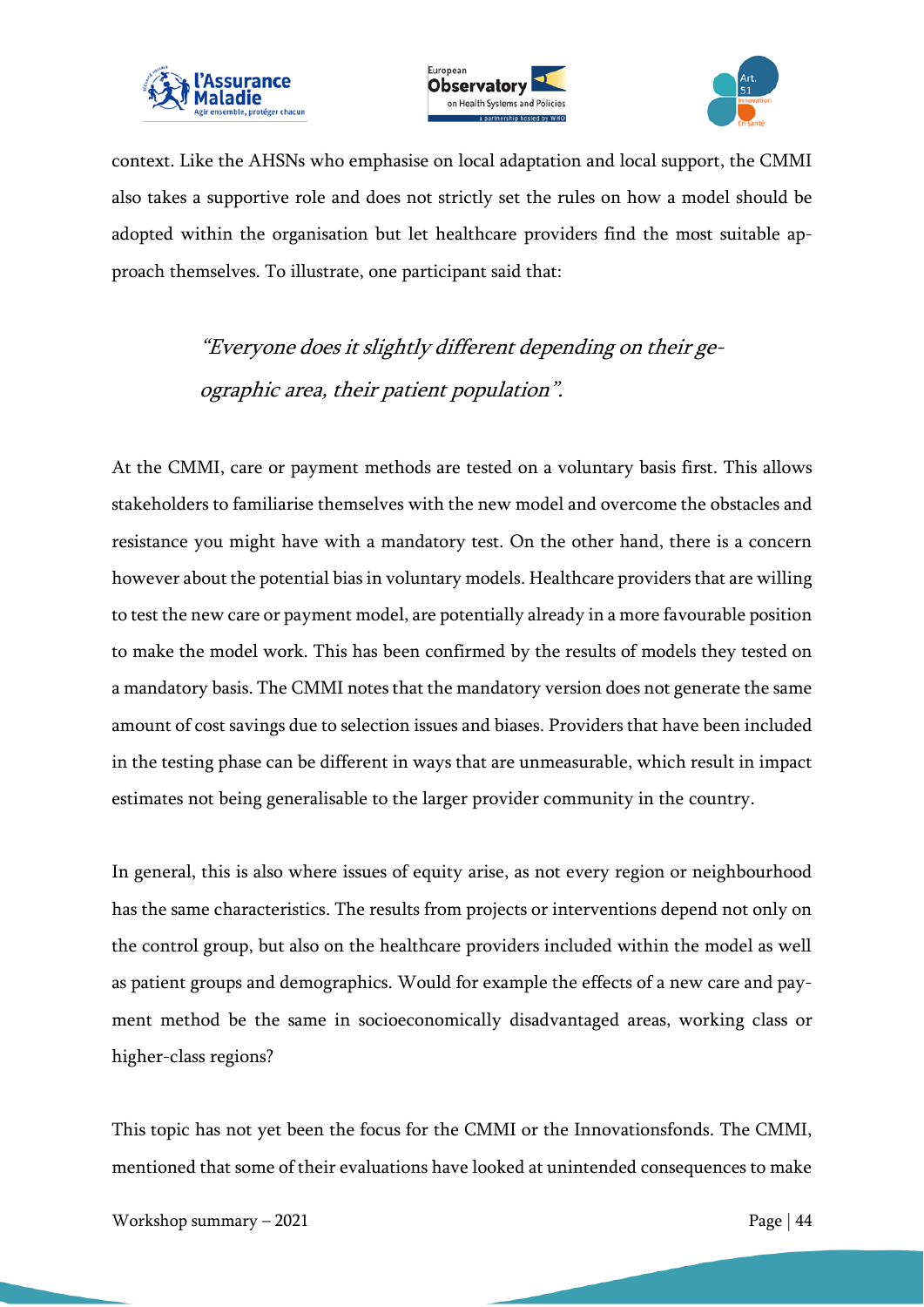





sure that life of an already disadvantaged population would not become more difficult, such as by studying the differential impacts on various groups. However, sometimes the sample sizes do just not lend themselves to do these types of subgroup analyses.

The AHSNs on the other hand, have gained experience with including issues of equity in the rollout of projects due to political emphasis in recent years. They have successfully implemented projects in disadvantaged areas, which made them rethink their approach on providing support in terms of planning, monitoring the implementation, and measuring the results and impact. The AHSNs experienced several difficulties. Firstly, there is a clinical problem to address in reducing inequalities. Take for example cardiovascular disease, which is more prevalent within socioeconomic deprived communities in comparison to a disease that is spread evenly among all classes. Secondly, they have encountered that within disadvantaged areas, it is also more difficult to work with local people (staff/residents) and thirdly reaching a disadvantaged area and implementing the intervention successfully, often costs more money than it would in other regions. This was well illustrated by one participant who said that:

> "There is always the question about cost, and it turns out that if you wish to reach disadvantaged groups, then the intervention also cost more money and especially more money upfront and so the challenge in the evaluation is to capture that and to present that in the right way."

Considering this, it does raise the question about what can be considered a base line when evaluating a project and measuring its success?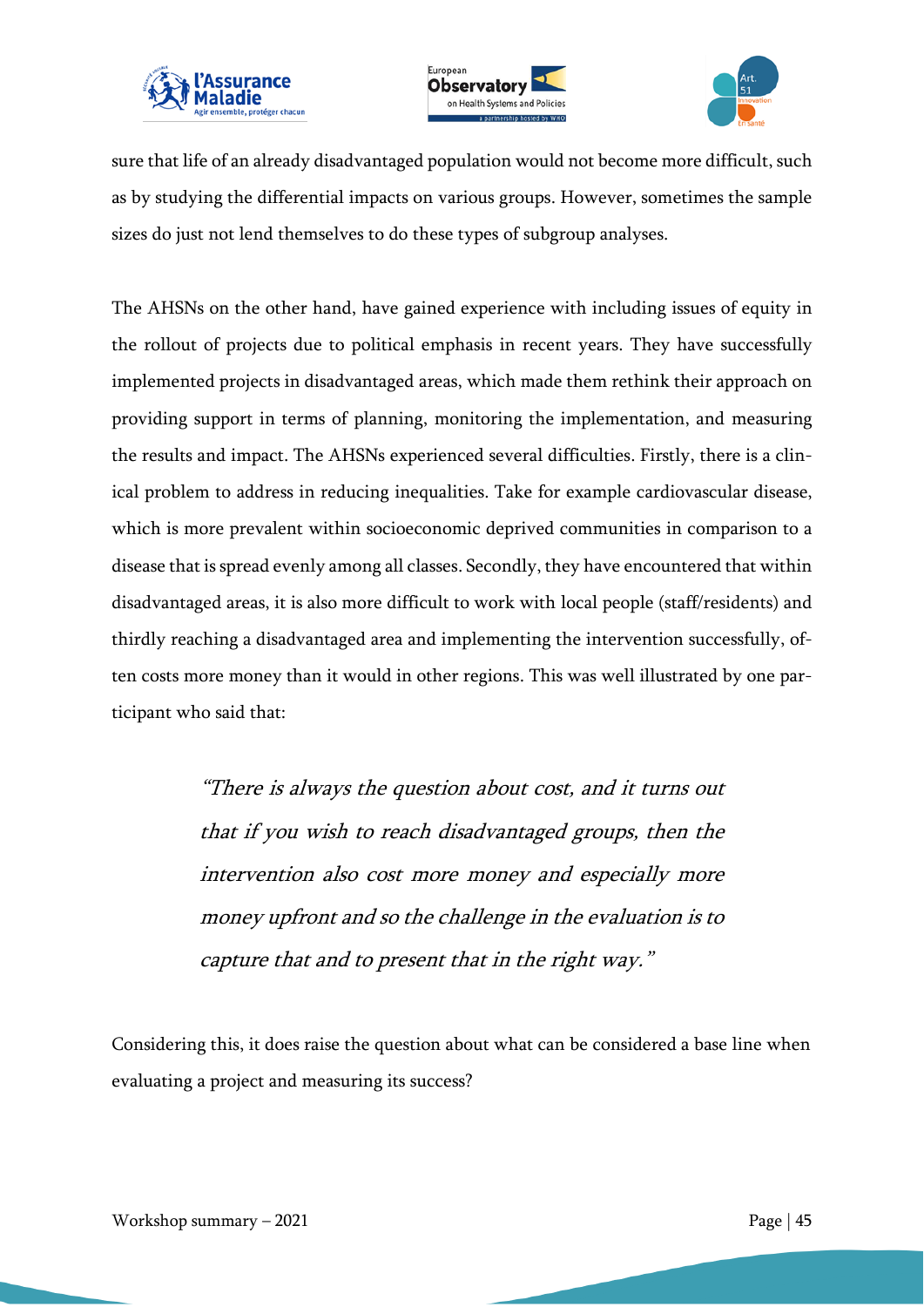





## <span id="page-45-0"></span>Conclusion

The term 'innovation' is used to mean many different things. It is most often used to refer to new medical technologies or techniques, based on biomedical or technological innovation. Strategies supporting innovation are also predominantly focused on research and innovation systems linking academia, industry, and government. The strategies that different countries take to support innovation vary widely and reflect the differences in the overall character of their different healthcare systems, such as the degree of centralisation or decentralisation within the system.

Organisational innovation is less often addressed than biomedical and technological innovation, with less funding, and is more difficult to achieve. Some countries invest in research funds for organisational innovation, as distinct from supporting the wider spread, scale-up and adoption of organisational innovations for which there is already established evidence. Other countries have set up a dedicated funding programme that support the development and testing of organisational innovation.

The funding programmes in this workshop series were set up differently each within a different healthcare system. However, it appears that the challenges of developing, testing, and implementing organisational innovation such as new care and payment methods were still recognised as similar by participants across systems. This shows the importance of cross-country evaluation and learning of these funding programmes and organisational innovation overall.

When it comes to the structure of the funding programmes itself, France, Germany -and England are taking a mix of bottom-up and top-down approach. Independent from the approach taken, it does seem, that to effectively implement and scale up, a certain level of centralising support as well as collecting skill sets is sensible when it comes to finding model similarities and potentially save resources. While all the funding programmes are trying to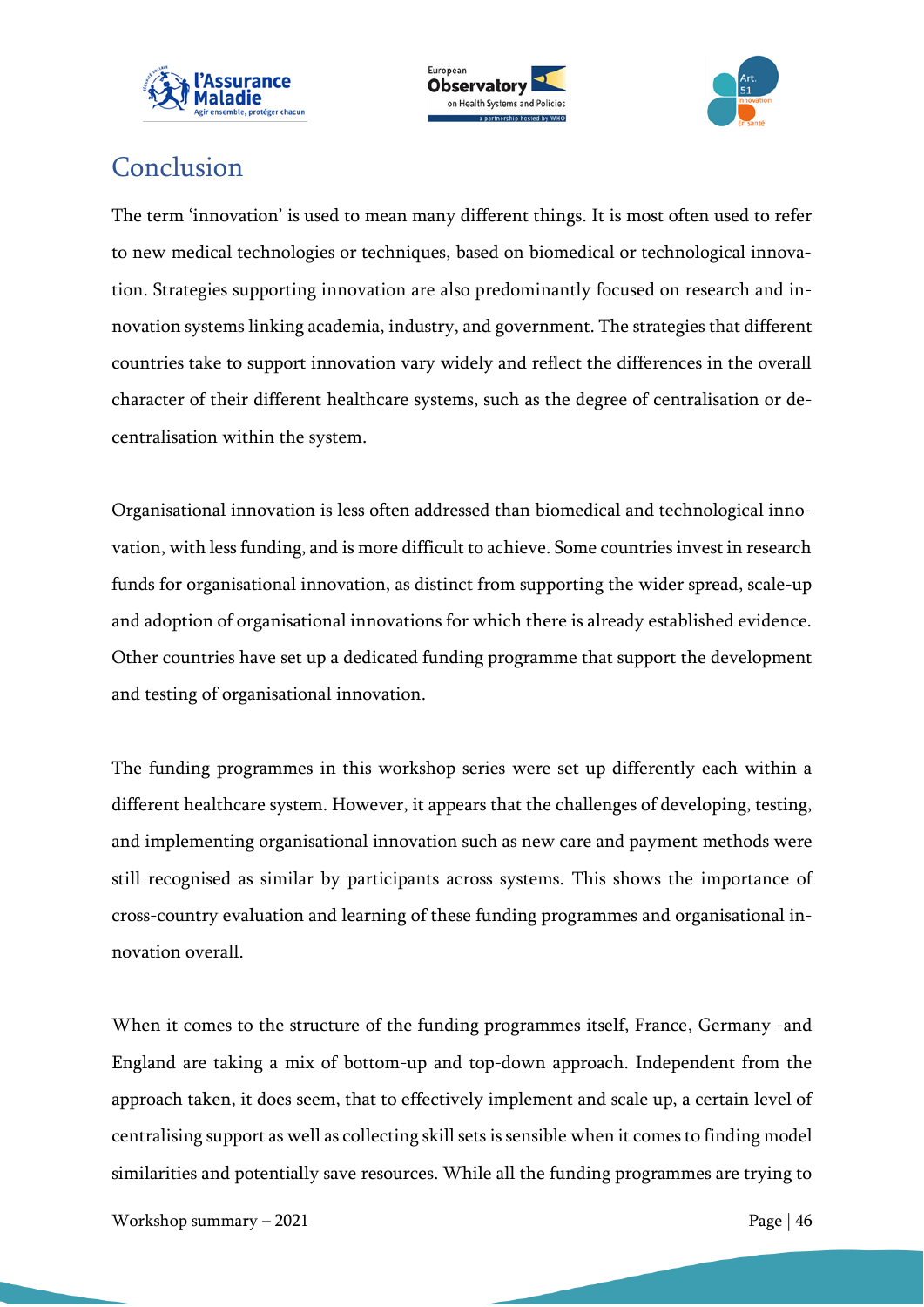





find the most valuable investments on organisational innovation, some requirements set by the funding programmes individually, may cause the exclusion of potentially good projects.

Context is for example a crucial element in determining the effects of new care and payment methods, as is the detail of the actors involved and the challenges being addressed. This suggests that while the projects on different new care and payment mechanisms from elsewhere can provide inspiration for alternative approaches within health systems, their effectiveness in practice can only be assessed within the individual health system. The approach of innovation funds in supporting a wide variety of projects and evaluating their progress, thus seems to be an appropriate strategy. Further attention might thus be focused on identifying issues on which to concentrate in evaluating these projects, to best understand their impact in practice within the health system and in doing so to provide an evidence base regarding the most effective strategies for that unique context.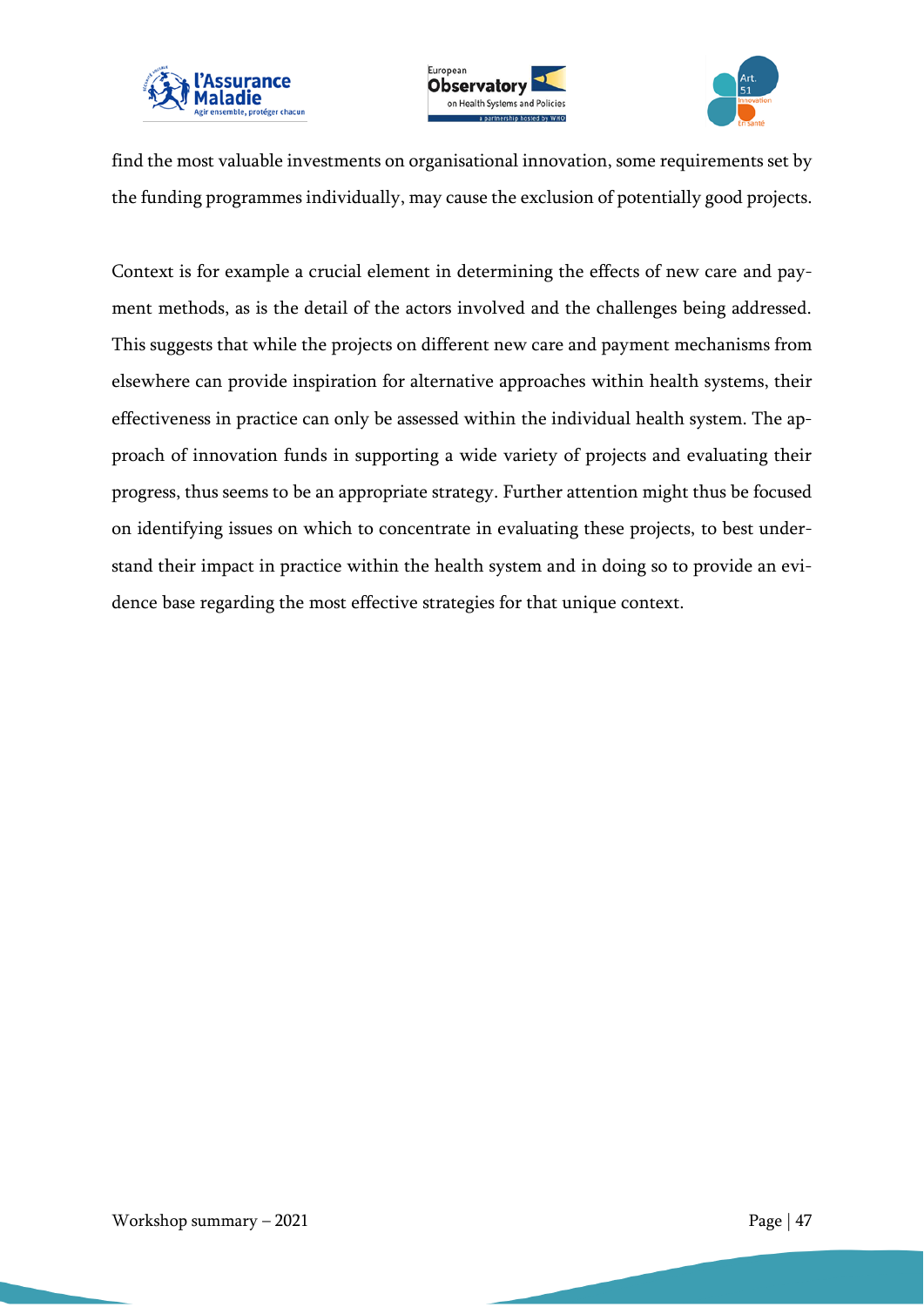





#### <span id="page-47-0"></span>References

Amelung VE, Ozegowski S. (2017): Hält der Innovationsfonds, was er verspricht? Ein Zwischenfazit. BARMER GEK Gesundheitswesen aktuell, 148-173.

[Begley, A., Boyd, L., Chatterjee, A., Jenkins, S., Tailor, R., Fowler,](https://www.zotero.org/google-docs/?xHj75O) M., Khan, R., Mukadam, [Y., Pemovska, T., Eason, K., Hoare, A., & Maton-Howarth, W. \(2018\).](https://www.zotero.org/google-docs/?xHj75O) [NHS Inno](https://www.zotero.org/google-docs/?xHj75O)[vation Accelerator: Understanding how and why the NHS adopts innovation](https://www.zotero.org/google-docs/?xHj75O)[. NHS](https://www.zotero.org/google-docs/?xHj75O)  [Innovation Accelerator. https://nhsaccelerator.com/wp](https://www.zotero.org/google-docs/?xHj75O)[content/uploads/2018/11/NHS-Innovation-Accelerator-Understanding-how-and](https://www.zotero.org/google-docs/?xHj75O)[why-the-NHS-adopts-innovation.pdf](https://www.zotero.org/google-docs/?xHj75O)

- Bloom, David E.; Chatterji, Somnath; Kowal, Paul; Lloyd-Sherlock, Peter; McKee, Martin; Rechel, Bernd et al. (2015): Macroeconomic implications of population ageing and selected policy responses. In *The Lancet* 385 (9968), pp. 649–657. DOI: 10.1016/S0140-6736(14)61464-1.
- Bleijenberg, Nienke; Man-van Ginkel, Janneke M. de; Trappenburg, Jaap C. A.; Ettema, Roelof G. A.; Sino, Carolien G.; Heim, Noor et al. (2018): Increasing value and reducing waste by optimizing the development of complex interventions: Enriching the development phase of the Medical Research Council (MRC) Framework. In International journal of nursing studies 79, pp. 86–93. DOI: 10.1016/j.ijnurstu.2017.12.001.
- Workshop summary  $-2021$  Page | 48 Chaix-Couturier, C.; Durand-Zaleski, I.; Jolly, D.; Durieux, P. (2000): Effects of financial incentives on medical practice: results from a systematic review of the literature and methodological issues. In International journal for quality in health care: journal of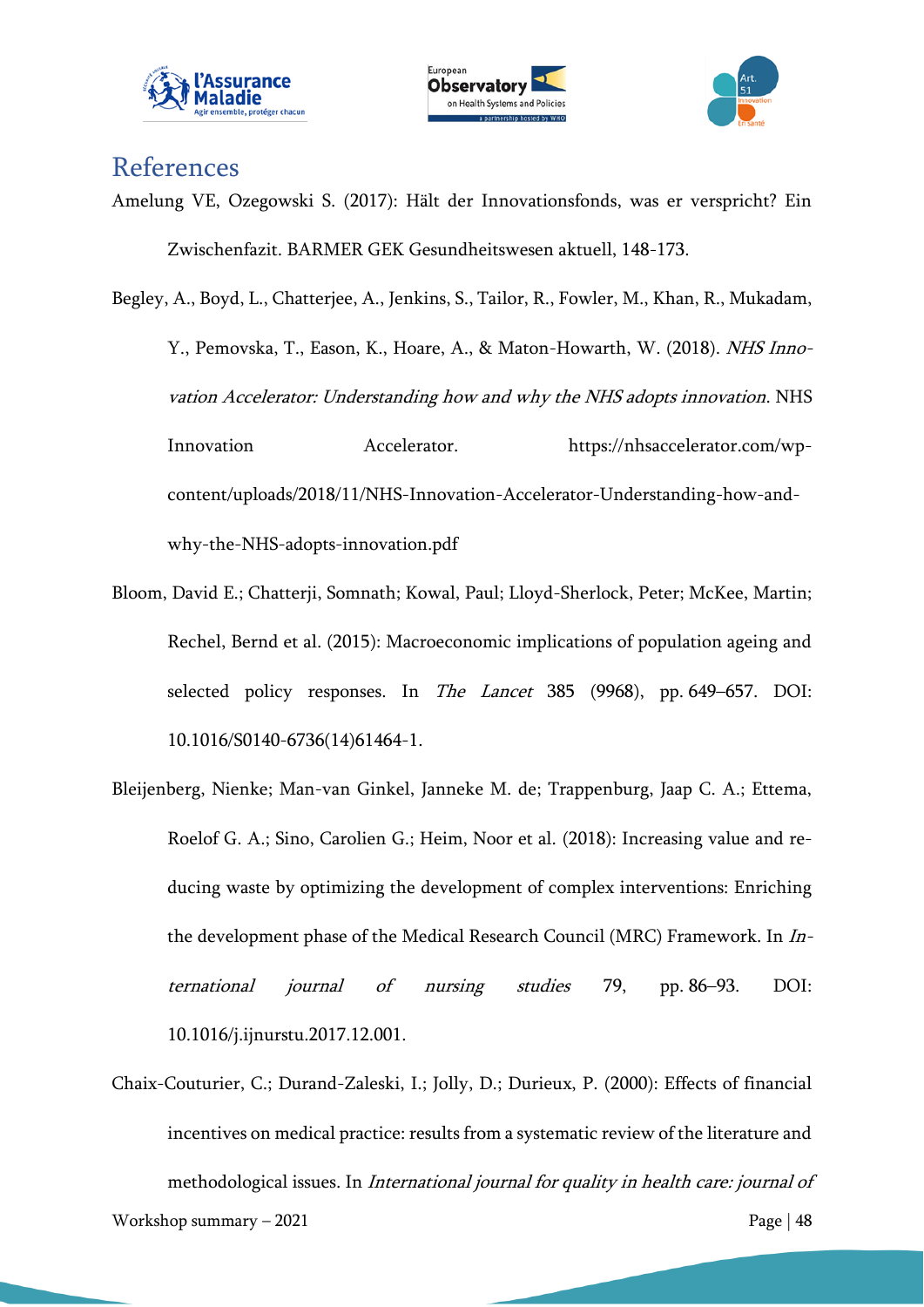





the International Society for Quality in Health Care 12 (2), pp. 133–142. DOI: 10.1093/intqhc/12.2.133.

[Collins, B. \(2018\).](https://www.zotero.org/google-docs/?xHj75O) [Adoption and spread of innovation in the NHS](https://www.zotero.org/google-docs/?xHj75O)[. The King](https://www.zotero.org/google-docs/?xHj75O)'s Fund. [https://www.kingsfund.org.uk/sites/default/files/2018-01/Adop](https://www.zotero.org/google-docs/?xHj75O)[tion\\_and\\_spread\\_of\\_innovation\\_NHS\\_0.pdf](https://www.zotero.org/google-docs/?xHj75O)

- [Cylus, J., Richardson, E., Findley, L., Longley, M., O](https://www.zotero.org/google-docs/?xHj75O)'Neil, C., & Steel, D. (2015). United [Kingdom: Health system review. In](https://www.zotero.org/google-docs/?xHj75O) *[Health systems in transition](https://www.zotero.org/google-docs/?xHj75O)* (Vol. 17). European [Observatory on health systems and policies.](https://www.zotero.org/google-docs/?xHj75O)
- [Department of Health \(2011\).](https://www.zotero.org/google-docs/?xHj75O) [Innovation Health and Wealth, Accelerating Adoption and](https://www.zotero.org/google-docs/?xHj75O)  [Diffusion in the NHS](https://www.zotero.org/google-docs/?xHj75O)[. Department of Health. https://webarchive.nation](https://www.zotero.org/google-docs/?xHj75O)[alarchives.gov.uk/20130107070708/http://www.dh.gov.uk/prod\\_con](https://www.zotero.org/google-docs/?xHj75O)[sum\\_dh/groups/dh\\_digitalassets/documents/digitalasset/dh\\_134597.pdf](https://www.zotero.org/google-docs/?xHj75O)
- [Department of Health and Human Services. \(2020\).](https://www.zotero.org/google-docs/?xHj75O) [U.S. Department of Health and Human](https://www.zotero.org/google-docs/?xHj75O)  [Services; FY 2021 Annual Performance Plan and Report](https://www.zotero.org/google-docs/?xHj75O)[. US Department of Health](https://www.zotero.org/google-docs/?xHj75O)  [and Human Services. https://www.hhs.gov/sites/default/files/fy2021-performance](https://www.zotero.org/google-docs/?xHj75O)[plan.pdf](https://www.zotero.org/google-docs/?xHj75O)
- [Edquist, C. \(2009\). Systems of Innovation: Perspectives and Challenges. In J. Fagerberg &](https://www.zotero.org/google-docs/?xHj75O)  [D. C. Mowery \(Eds.\),](https://www.zotero.org/google-docs/?xHj75O) [The Oxford Handbook of Innovation](https://www.zotero.org/google-docs/?xHj75O) (pp. 1–[28\). Oxford Uni](https://www.zotero.org/google-docs/?xHj75O)[versity Press. https://doi.org/10.1093/oxfordhb/9780199286805.003.0007](https://www.zotero.org/google-docs/?xHj75O)
- [Emanuel, E. J., Glickman, A., & Johnson, D. \(2017\). Measuring the Burden of Health Care](https://www.zotero.org/google-docs/?xHj75O)  [Costs on US Families: The Affordability Index.](https://www.zotero.org/google-docs/?xHj75O) [JAMA](https://www.zotero.org/google-docs/?xHj75O)[,](https://www.zotero.org/google-docs/?xHj75O) [318](https://www.zotero.org/google-docs/?xHj75O)[\(19\), 1863](https://www.zotero.org/google-docs/?xHj75O)–1864.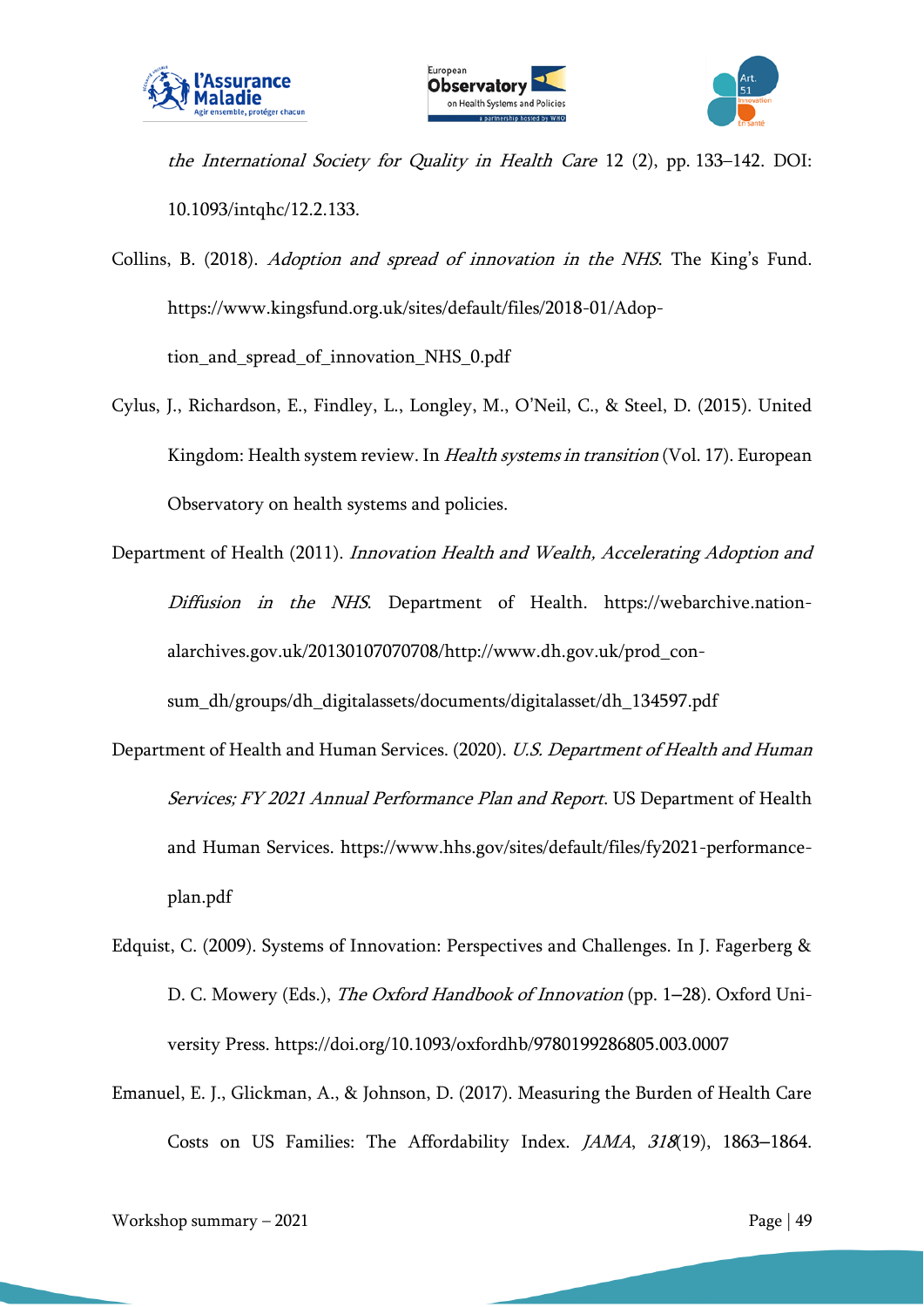



[https://doi.org/10.1001/jama.2017.15686](https://www.zotero.org/google-docs/?xHj75O)

- [Ettelt, S., Mays, N., & Allen, P. \(2014\). The Multiple Purposes of Policy Piloting and Their](https://www.zotero.org/google-docs/?xHj75O)  [Consequences: Three Examples from National Health and Social Care Policy in Eng](https://www.zotero.org/google-docs/?xHj75O)[land.](https://www.zotero.org/google-docs/?xHj75O) *[Journal of Social Policy](https://www.zotero.org/google-docs/?xHj75O)*[,](https://www.zotero.org/google-docs/?xHj75O) [44](https://www.zotero.org/google-docs/?xHj75O)[\(2\), 319](https://www.zotero.org/google-docs/?xHj75O)–337. [https://doi.org/10.1017/S0047279414000865](https://www.zotero.org/google-docs/?xHj75O)
- Gosden, T.; Forland, F.; Kristiansen, I. S.; Sutton, M.; Leese, B.; Giuffrida, A. et al. (2000): Capitation, salary, fee-for-service and mixed systems of payment: effects on the behaviour of primary care physicians. In The Cochrane database of systematic reviews (3), CD002215. DOI: 10.1002/14651858.CD002215.
- [Government Accountability Office \(GAO\). \(2018\).](https://www.zotero.org/google-docs/?xHj75O) [CMS INNOVATION CENTER; Model](https://www.zotero.org/google-docs/?xHj75O)  [Implementation and Center Performance](https://www.zotero.org/google-docs/?xHj75O)[. GAO. https://www.gao.gov/as](https://www.zotero.org/google-docs/?xHj75O)[sets/700/690875.pdf](https://www.zotero.org/google-docs/?xHj75O)
- [Greenhalgh, T., Robert, G., Bate, P., Macfarlane, F., & Kyriakidou, O. \(2005\).](https://www.zotero.org/google-docs/?xHj75O) [Diffusion of](https://www.zotero.org/google-docs/?xHj75O)  [innovations in health service organisations: A systematic literature review](https://www.zotero.org/google-docs/?xHj75O)[. Black](https://www.zotero.org/google-docs/?xHj75O)[well Publishing.](https://www.zotero.org/google-docs/?xHj75O)
- Krause, Nicole; Riemann-Lorenz, Karin; Steffen, Tanja; Rahn, Anne Christin; Pöttgen, Jana; Stellmann, Jan-Patrick et al. (2021): Study protocol for a randomised controlled trial of a web-based behavioural lifestyle programme for emPOWERment in early Multiple Sclerosis (POWER@MS1). In BMJ open 11 (2), e041720. DOI: 10.1136/bmjopen-2020-041720.

Ministry of Solidarity and Health (2020): Experiment and innovate to better care.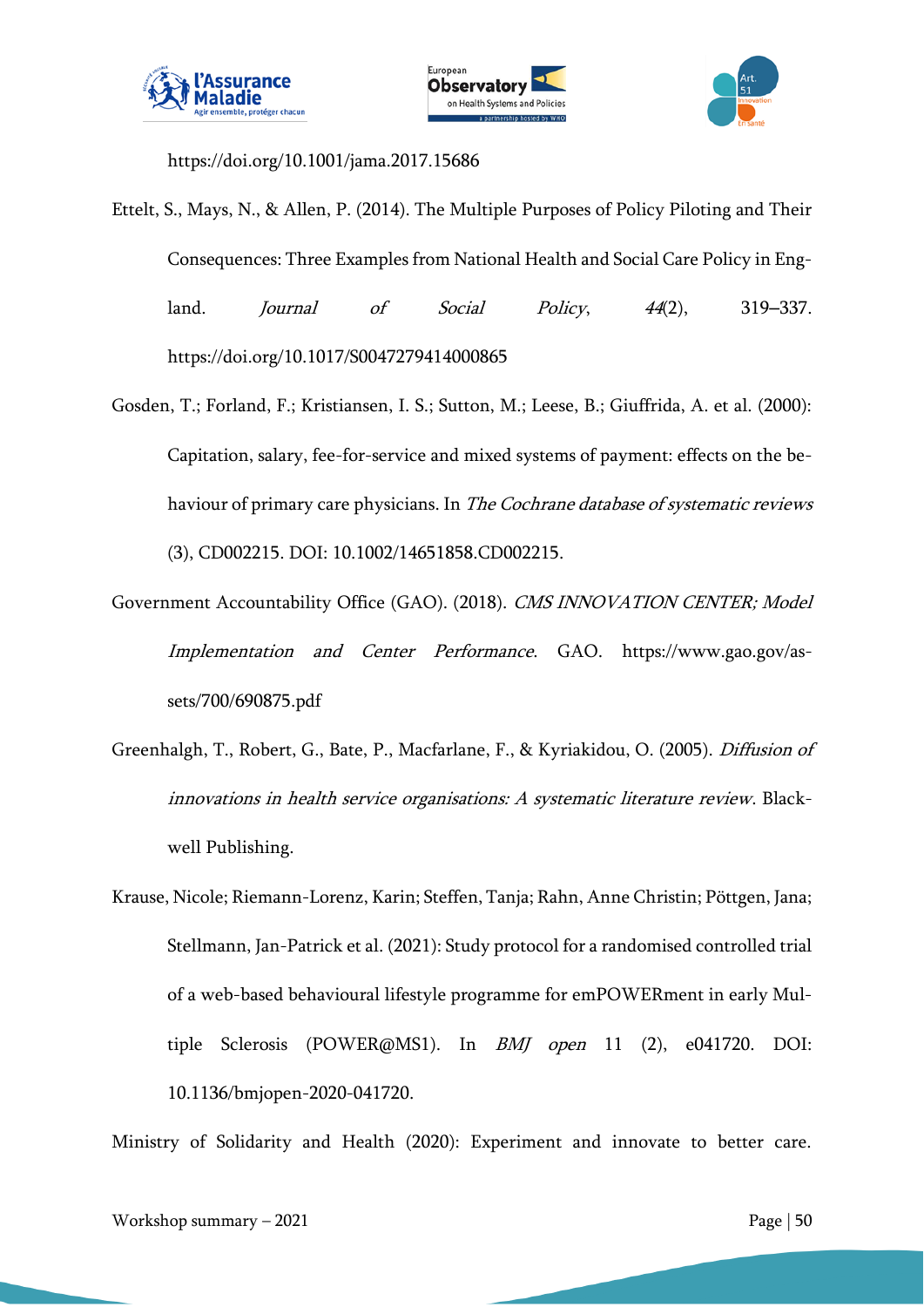





Organization and financing of the health system, checked on 4/8/2020.

- Mills, Thomas; Lawton, Rebecca; Sheard, Laura (2019): Advancing complexity science in healthcare research: the logic of logic models. In *BMC medical research methodol*ogy 19 (1), p. 55. DOI: 10.1186/s12874-019-0701-4.
- Moore, Graham F.; Audrey, Suzanne; Barker, Mary; Bond, Lyndal; Bonell, Chris; Hardeman, Wendy et al. (2015): Process evaluation of complex interventions: Medical Research Council guidance. In BMJ (Clinical research ed.) 350, h1258. DOI: 10.1136/bmj.h1258.
- [National Institute for Health Research \(NIHR\). \(2020\).](https://www.zotero.org/google-docs/?xHj75O) [Annual Report 2018/2019](https://www.zotero.org/google-docs/?xHj75O)[. National](https://www.zotero.org/google-docs/?xHj75O)  [Institute for Health Research \(NIHR\). https://www.nihr.ac.uk/about-us/our-contri](https://www.zotero.org/google-docs/?xHj75O)[bution-to-research/research-performance/12228\\_NIHR\\_Annual\\_Re-](https://www.zotero.org/google-docs/?xHj75O)

```
port_18_19.pdf
```
- NHS Accelerated Access Collaborative *»* [Innovation and Technology Payment](https://www.zotero.org/google-docs/?xHj75O)[. \(2020\).](https://www.zotero.org/google-docs/?xHj75O)  [NHS England Accelerated Access Collaborative. https://www.eng](https://www.zotero.org/google-docs/?xHj75O)[land.nhs.uk/aac/what-we-do/what-innovations-do-we-support/innovation-and](https://www.zotero.org/google-docs/?xHj75O)[technology-payment/](https://www.zotero.org/google-docs/?xHj75O)
- [Nolte, E. \(2018\).](https://www.zotero.org/google-docs/?xHj75O) [How do we ensure that innovation in health service delivery and organi](https://www.zotero.org/google-docs/?xHj75O)[zation is implemented, sustained and spread?](https://www.zotero.org/google-docs/?xHj75O) (H. Kluge & J. Figueras, Eds.). World [Health Organization \(WHO\) & European Observatory on Health Systems and Pol](https://www.zotero.org/google-docs/?xHj75O)[icies. https://www.euro.who.int/en/about-us/partners/observatory/publica](https://www.zotero.org/google-docs/?xHj75O)[tions/policy-briefs-and-summaries/how-do-we-ensure-that-innovation-in-health-](https://www.zotero.org/google-docs/?xHj75O)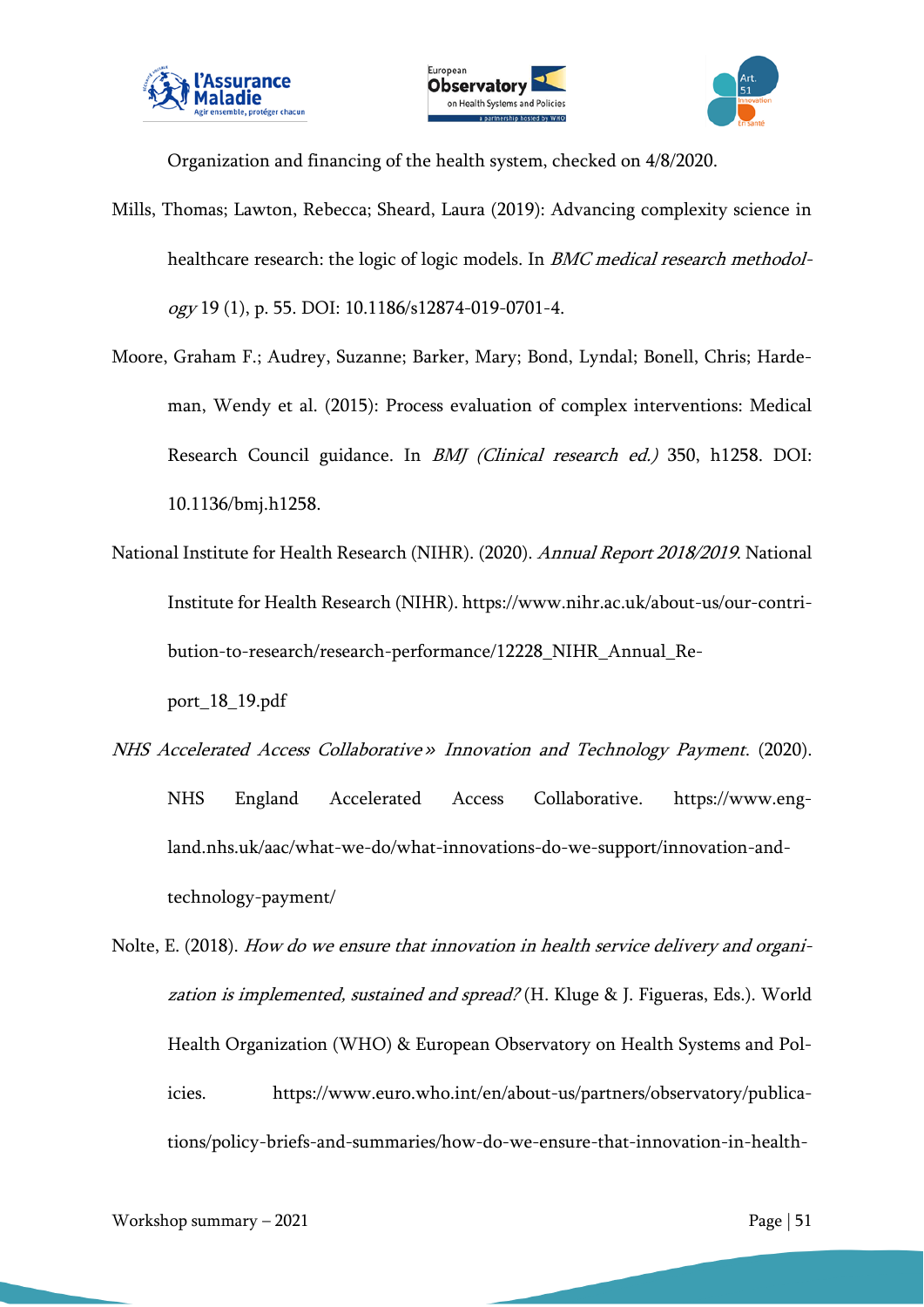





[service-delivery-and-organization-is-implemented,-sustained-and-spread](https://www.zotero.org/google-docs/?xHj75O)

- O'Cathain, Alicia; Croot, Liz; Duncan, Edward; Rousseau, Nikki; Sworn, Katie; Turner, Katrina M. et al. (2019): Guidance on how to develop complex interventions to improve health and healthcare. In BMJ open 9 (8), e029954. DOI: 10.1136/bmjopen-2019-029954.
- [OECD. \(2015\).](https://www.zotero.org/google-docs/?xHj75O) [Fiscal Sustainability of Health Systems: Bridging Health and Finance Per](https://www.zotero.org/google-docs/?xHj75O)[spectives](https://www.zotero.org/google-docs/?xHj75O)[. OECD Publishing. http://www.oecd-ilibrary.org/social-issues-migration](https://www.zotero.org/google-docs/?xHj75O)[health/fiscal-sustainability-of-health-systems\\_9789264233386-en](https://www.zotero.org/google-docs/?xHj75O)
- Omram, Abdel R. (2001): The epidemiologic transition: a theory of the epidemiology of population change. In Bulletin of the World Health Organization 79, pp. 161–170.
- Pfadenhauer, Lisa M.; Gerhardus, Ansgar; Mozygemba, Kati; Lysdahl, Kristin Bakke; Booth, Andrew; Hofmann, Bjørn et al. (2017): Making sense of complexity in context and implementation: the Context and Implementation of Complex Interventions (CICI) framework. In Implementation science: IS 12 (1), p. 21. DOI: 10.1186/s13012-017- 0552-5.
- [Philipson, L. \(2005\). Medical Research Activities, Funding, and Creativity in Europe: Com](https://www.zotero.org/google-docs/?xHj75O)[parison With Research in the United States.](https://www.zotero.org/google-docs/?xHj75O) *[JAMA](https://www.zotero.org/google-docs/?xHj75O)*[,](https://www.zotero.org/google-docs/?xHj75O) [294](https://www.zotero.org/google-docs/?xHj75O)[\(11\), 1394](https://www.zotero.org/google-docs/?xHj75O)–1398. [https://doi.org/10.1001/jama.294.11.1394](https://www.zotero.org/google-docs/?xHj75O)
- [Plsek, P. E., & Greenhalgh, T. \(2001\). The challenge of complexity in health](https://www.zotero.org/google-docs/?xHj75O) care. [BMJ](https://www.zotero.org/google-docs/?xHj75O)[,](https://www.zotero.org/google-docs/?xHj75O)  [323](https://www.zotero.org/google-docs/?xHj75O)(7313), 625–[628. https://doi.org/10.1136/bmj.323.7313.625](https://www.zotero.org/google-docs/?xHj75O)

Rechel, Berndl; Doyle, Yvonne; Grundy, Emily; McKee, Martin; World Health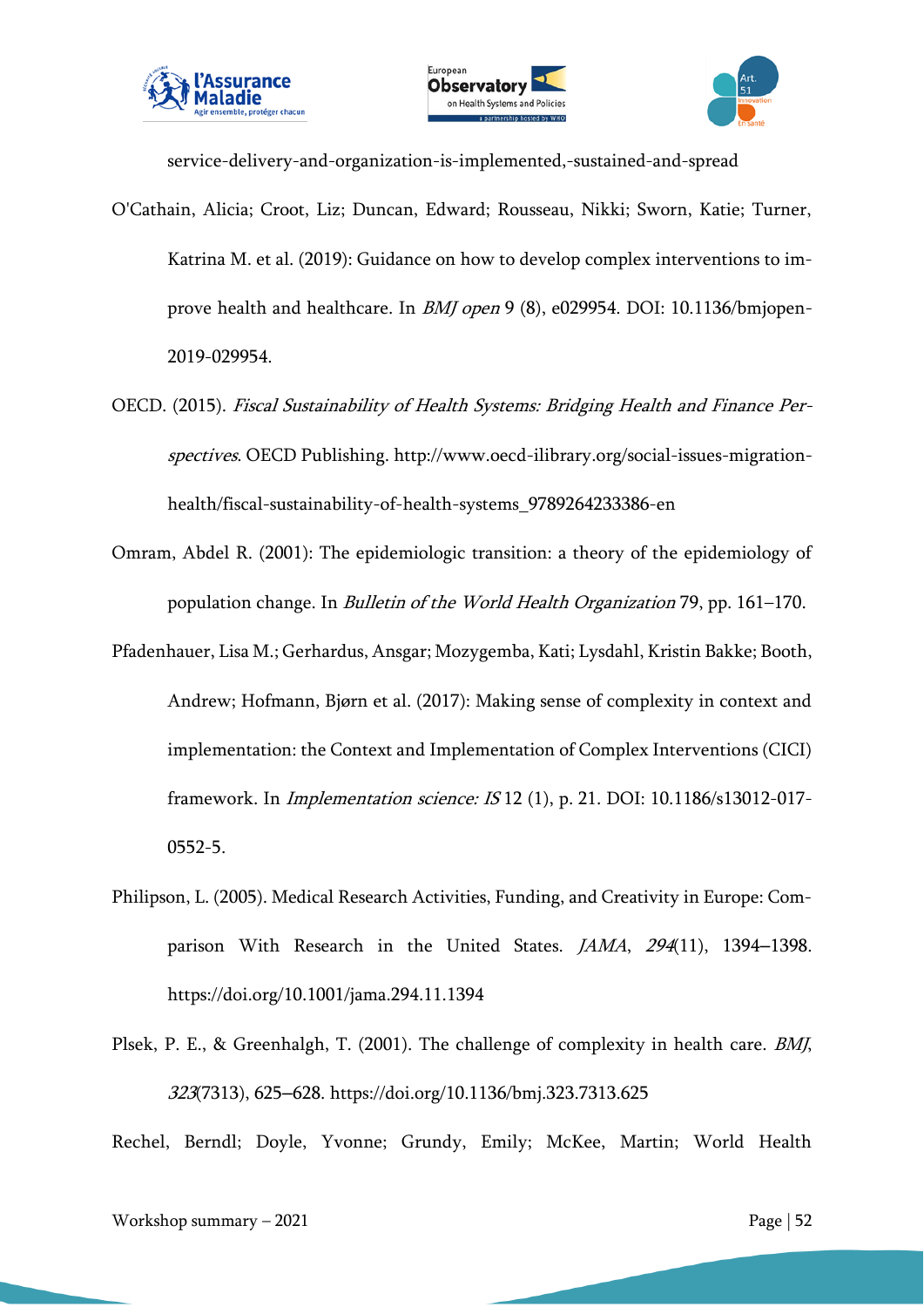





Organization (2009): How can health systems respond to population ageing. Copenhagen: WHO Regional Office for Europe.

[Rogers, E. M. \(2003\).](https://www.zotero.org/google-docs/?xHj75O) [Diffusion of Innovations](https://www.zotero.org/google-docs/?xHj75O) [\(5th ed.\). Free Press.](https://www.zotero.org/google-docs/?xHj75O)

Publication bibliography

- Bleijenberg, Nienke; Man-van Ginkel, Janneke M. de; Trappenburg, Jaap C. A.; Ettema, Roelof G. A.; Sino, Carolien G.; Heim, Noor et al. (2018): Increasing value and reducing waste by optimizing the development of complex interventions: Enriching the development phase of the Medical Research Council (MRC) Framework. In International journal of nursing studies 79, pp. 86–93. DOI: 10.1016/j.ijnurstu.2017.12.001.
- Krause, Nicole; Riemann-Lorenz, Karin; Steffen, Tanja; Rahn, Anne Christin; Pöttgen, Jana; Stellmann, Jan-Patrick et al. (2021): Study protocol for a randomised controlled trial of a web-based behavioural lifestyle programme for emPOWERment in early Multiple Sclerosis (POWER@MS1). In BMJ open 11 (2), e041720. DOI: 10.1136/bmjopen-2020-041720.
- Mills, Thomas; Lawton, Rebecca; Sheard, Laura (2019): Advancing complexity science in healthcare research: the logic of logic models. In BMC medical research methodology 19 (1), p. 55. DOI: 10.1186/s12874-019-0701-4.
- Moore, Graham F.; Audrey, Suzanne; Barker, Mary; Bond, Lyndal; Bonell, Chris; Hardeman, Wendy et al. (2015): Process evaluation of complex interventions: Medical Research Council guidance. In BMJ (Clinical research ed.) 350, h1258. DOI: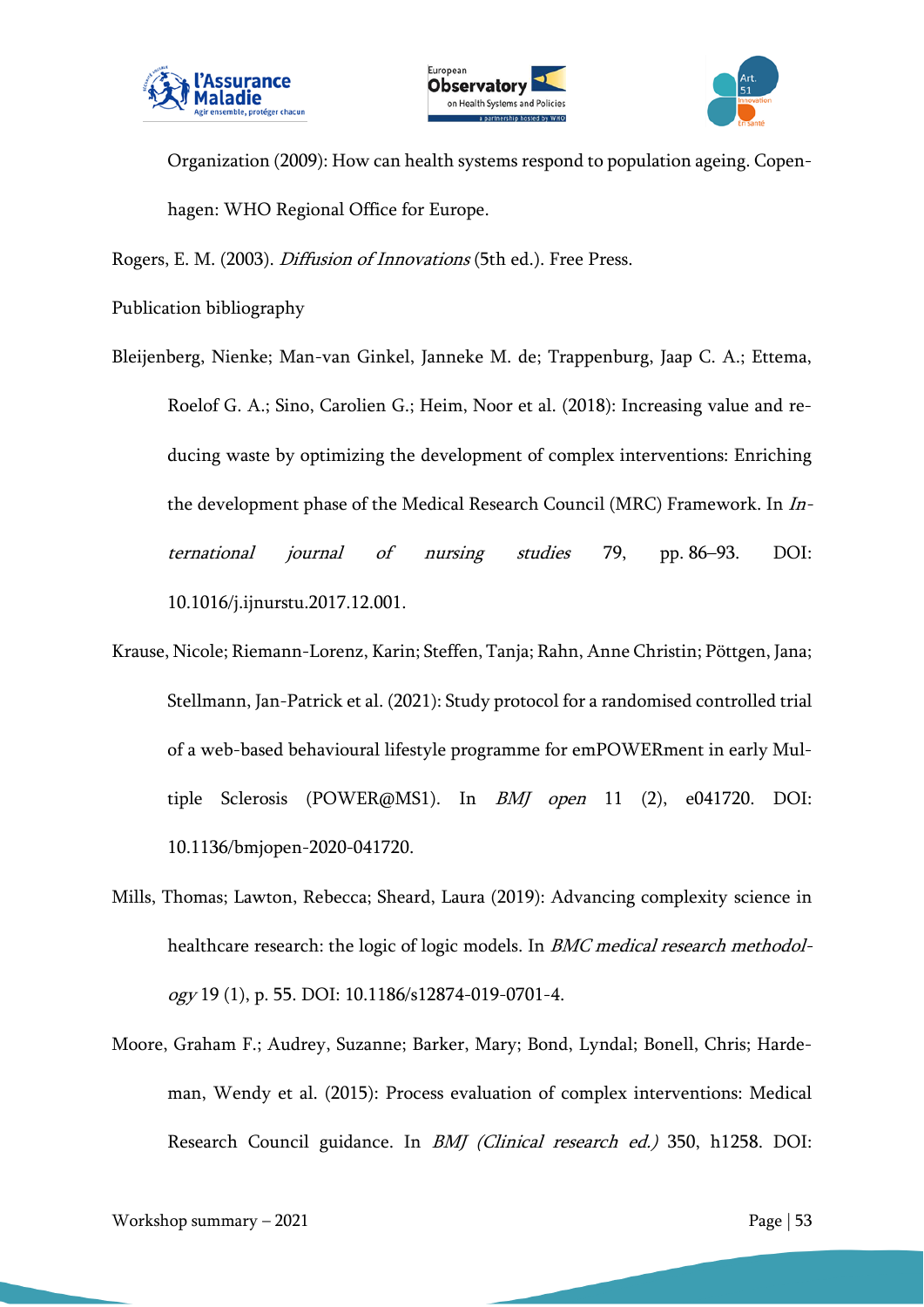



10.1136/bmj.h1258.

- O'Cathain, Alicia; Croot, Liz; Duncan, Edward; Rousseau, Nikki; Sworn, Katie; Turner, Katrina M. et al. (2019): Guidance on how to develop complex interventions to improve health and healthcare. In BMJ open 9 (8), e029954. DOI: 10.1136/bmjopen-2019-029954.
- Pfadenhauer, Lisa M.; Gerhardus, Ansgar; Mozygemba, Kati; Lysdahl, Kristin Bakke; Booth, Andrew; Hofmann, Bjørn et al. (2017): Making sense of complexity in context and implementation: the Context and Implementation of Complex Interventions (CICI) framework. In Implementation science: IS 12 (1), p. 21. DOI: 10.1186/s13012-017- 0552-5.
- Silies, Katharina; Schnakenberg, Rieke; Berg, Almuth; Kirchner, Änne; Langner, Henriette; Köberlein-Neu, Juliane et al. (2020): Process evaluation of a complex intervention to promote advance care planning in community-dwelling older persons (the STADPLAN study)-study protocol. In Trials 21 (1), p. 653. DOI: 10.1186/s13063- 020-04529-2.
- Srivastava, Divya; Mueller, Michael; Hewlett, Emily (2016): Better Ways to Pay for Health Care: OECD.
- [The AHSN Network. \(2019\).](https://www.zotero.org/google-docs/?xHj75O) [AHSN Network Impact Report 2018-19](https://www.zotero.org/google-docs/?xHj75O). The AHSN Network. [https://www.ahsnnetwork.com/wp-content/uploads/2019/07/AHSN-Network-Im](https://www.zotero.org/google-docs/?xHj75O)[pact-Report-2018-19-Single-Pages-WEB.pdf](https://www.zotero.org/google-docs/?xHj75O)

United Nations (2019). The 2019 Revision of World Population Prospects.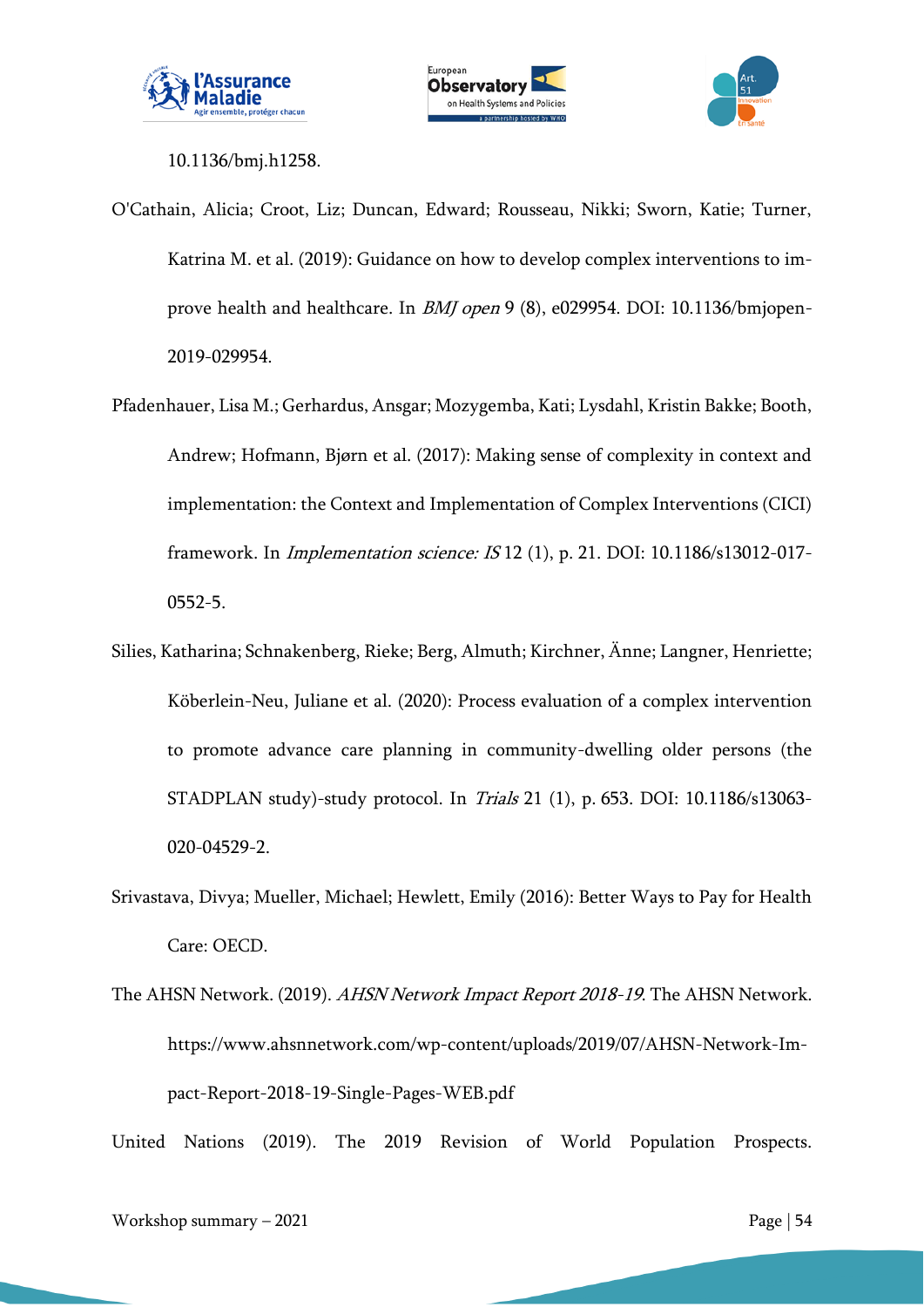





<https://population.un.org/wpp/>

- [Walshe, K., & Davies, H. T. \(2013\). Health research, development and innovation in Eng](https://www.zotero.org/google-docs/?xHj75O)[land from 1988 to 2013: From research production to knowledge mobilization.](https://www.zotero.org/google-docs/?xHj75O) [Jour](https://www.zotero.org/google-docs/?xHj75O)[nal of Health Services Research & Policy](https://www.zotero.org/google-docs/?xHj75O)[,](https://www.zotero.org/google-docs/?xHj75O) [18](https://www.zotero.org/google-docs/?xHj75O)[\(3\\_suppl\), 1](https://www.zotero.org/google-docs/?xHj75O)-12. [https://doi.org/10.1177/1355819613502011](https://www.zotero.org/google-docs/?xHj75O)
- [Walshe, K., McKee, M., McCarthy, M., Groenewegen, P., Hansen, J., Figueras, J., & Ric](https://www.zotero.org/google-docs/?xHj75O)[ciardi, W. \(2013\). Health systems and policy research in Europe: Horizon 2020.](https://www.zotero.org/google-docs/?xHj75O) [The](https://www.zotero.org/google-docs/?xHj75O)  [Lancet](https://www.zotero.org/google-docs/?xHj75O).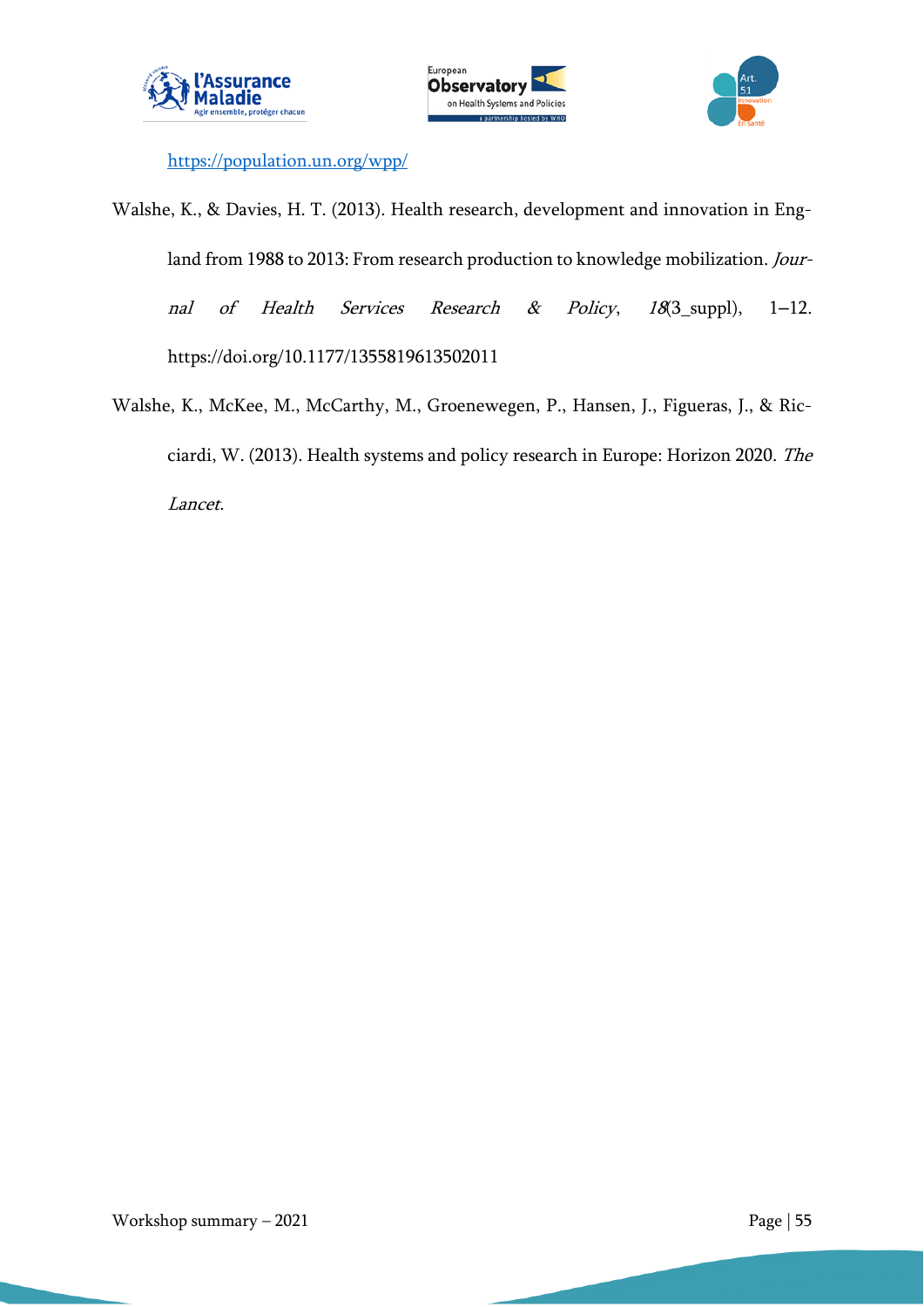





## <span id="page-55-0"></span>Annex 1: Setting the context for innovation

In the last century significant improvements in health have led to an epidemiological transition in high income countries, where the highest share of mortality rates and burden of disease within the population was no longer due to infectious diseases, but due to noncommunicable diseases (Omram 2001). Improved life expectancy is leading to demographic ageing of the population, to the extent that in the next four decades, the world will see a doubling in the number of people aged of 60 years or older, rising to 22% of the population (Bloom et al. 2015). In Europe and Northern America specifically, prospects show that one in four could be aged 65 or over by 2050 (United Nations, 2019). With a smaller proportion of people left in the working age of 15-64 years old, caring for these people as well as maintaining our current lifestyle will become a financial challenge (European Commission 2018).

To keep health care sustainable, while ensuring that patients receive the best possible care, there is a need to find suitable ways of organising and structuring health care that are better applicable to the treatment of non-communicable diseases and multimorbidity. Improving coordination processes across different health and social care actors are crucial to make this happen, current care and payment systems can be an obstacle to achieving this (Rechel et al. 2009). There is especially a need for new care and payment models that for instance improve care coordination or develop services for patients with complex health needs that span across different levels of care (Srivastava et al. 2016).

France is a country with a well-regarded healthcare systems and good health outcomes. However, delivering and maintaining a high-quality healthcare system comes with a price that is becoming less sustainable each year (Chevreul et al. 2015; OECD 2019). In France, the political health economy of today has been shaped by a history of medieval guilds, church, and corporatism, which introduced entrepreneurship, fee for service payment and financial ties to commercial interests (e.g., drugs and medical devices) (Rodwin 2011). The use of different methods to pay healthcare providers affects health system performance,

Workshop summary  $-2021$  Page | 56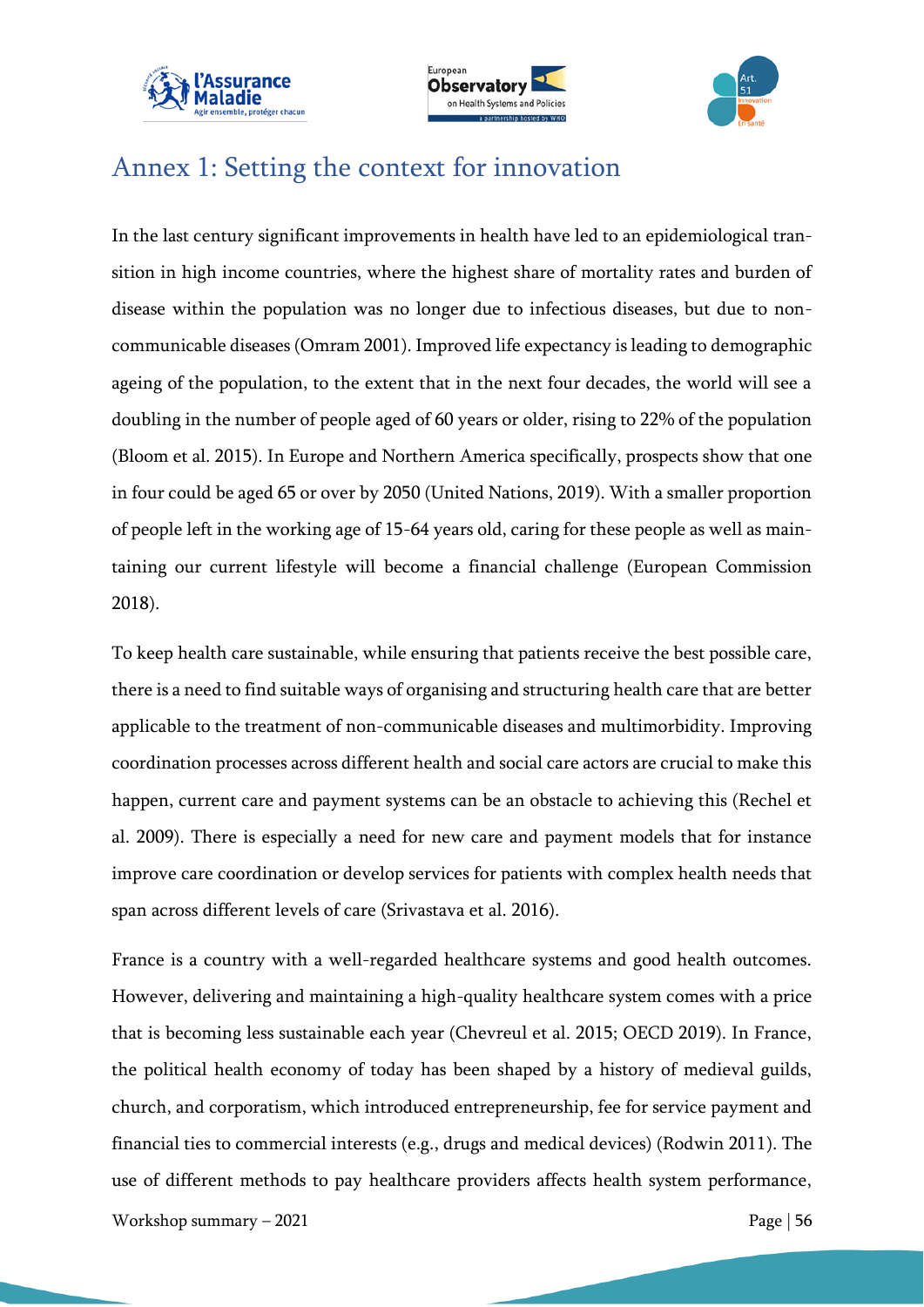





such as in relation to cost containment, volume, quality improvement, relations between actors or overall efficiency (Srivastava et al. 2016). In France, the most common method of paying healthcare providers is fee for service, frequently used in primary care, outpatient specialist care and insurance companies. However, this payment method has unintended consequences such as the increased utilization of resources, the availability of unnecessary services and high transaction costs (Gosden et al. 2000; Srivastava et al. 2016).

Innovation is central to health systems and policy, with the intention that innovation drives improvement and change in health systems, although this brings both opportunities and challenges. Many countries have established specific mechanisms to encourage innovation in health, including innovation funds, specific programmes, and strategies.

#### <span id="page-56-0"></span>What is innovation?

An innovation can be defined as an idea, or a practice, or a technology that is perceived as new (Rogers, 2003). This means that an idea or practice or technology may be innovative in one country whilst being commonplace in another – or even in one organisation or part of an organisation whilst commonplace elsewhere in the same country.

It is also useful to distinguish different types of health innovation, and three in particular: biomedical innovation; technological innovation; and organisational innovation. Biomedical innovation is focused on better understanding of and intervention in the biological systems of and affecting the body, such as a new drug. Technological innovation is the use of technology to improve health, such as medical devices or information technology platforms for telemedicine. Organisational innovation is focused on how organisations and systems work, such as integration of processes of care across different providers or new payment mechanisms. Unlike biomedical or technological innovation, organisational innovation is influenced by the characteristics of health systems (existing health care delivery models, existing payments methods, dedicated human and financial resources).

Workshop summary – 2021 **Page | 57** Page | 57 Even if health systems' characteristics are different in each country, it seems that there is a common trend for certain organisational models: integrated care, accountable care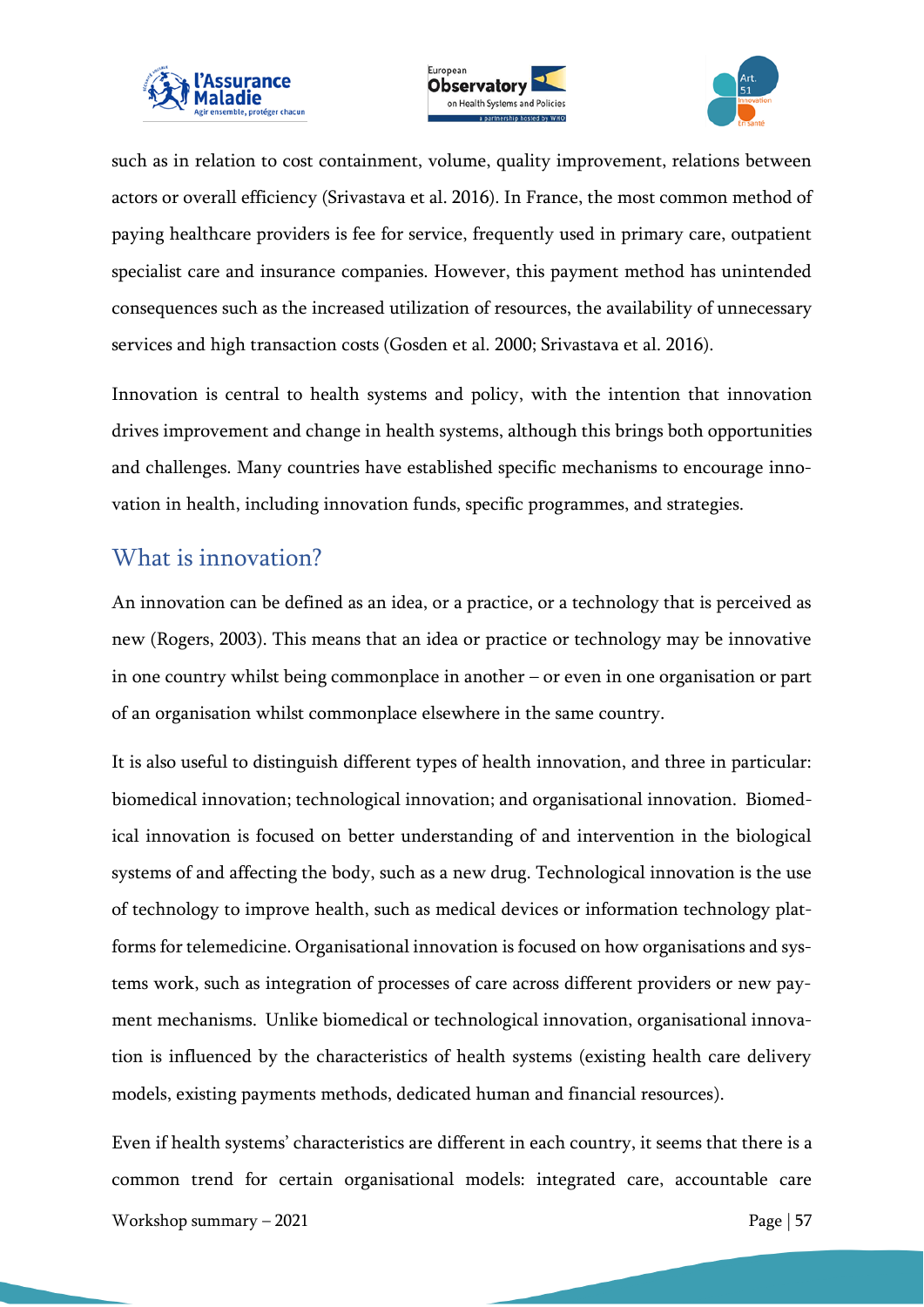





organisations, enhanced primary care, bundled payments, episode-based payments; sharedsavings, patient-centred care, populational approaches, etc.

The challenge lies rather on how to reconcile the needs of organisations at the local level and innovation trends at the national level. Organisational innovation success or failure seems to rely more on the capacity to overcome local specificities (rural/urban territories; high/low employment rates; young or older population; risk factors; morbidity, professional background, and practices, etc).

#### <span id="page-57-0"></span>How is innovation supported?

While there is a great deal of attention given to supporting innovation in health, this is not evenly spread. Most support for innovation in health is typically focused on biomedical or technological innovation; new drugs, devices or (increasingly) wider health technologies such as mobile health or machine learning (Walshe et al., 2013). This approach creates challenges to health systems, with a constant flow of new biomedical and technological innovations, but a lack of support to the organisational innovations needed to put them into practice. Moreover, while these new biomedical and technological innovations represent great potential to improve health, they are also the principal driver of rising overall expenditure on health in developed countries (alongside rising incomes and thus expectations) (OECD, 2015).

Funds for innovation in health are correspondingly concentrated on biomedical and technological innovation. For example, in the UK, funding for innovation in health has expanded substantially in recent decades; the largest funder, the National Institute for Health Research (NIHR), has a budget of over €1.1 billion (National Institute for Health Research (NIHR), 2020). However, this is focused on new research; though one area of new research is health service and delivery research, for example, funding for implementation of research and the adoption and spread of new innovations in practice is in principle not covered; this is discussed in more detail below.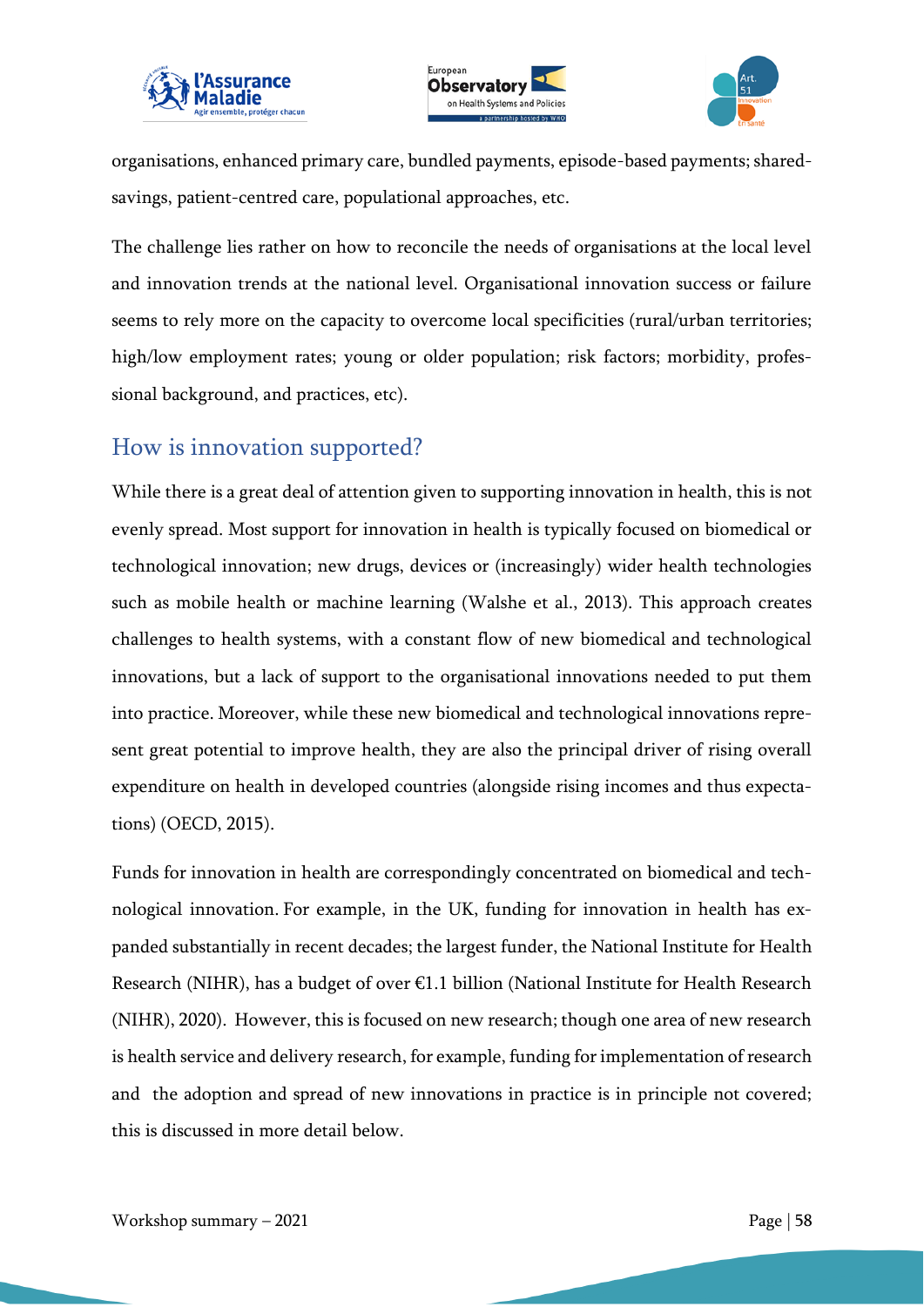





## <span id="page-58-0"></span>The challenge of organisational innovation

Organisational innovation presents specific challenges for health systems and policy. Organisational decisions such as how organisations are structured, regulation and quality requirements, costing and payment mechanisms, and monitoring and accountability structures clearly will shape how organisations work both internally and with each other. However, unlike biomedical and technological innovations, these organisational and system decisions are context specific (Plsek & Greenhalgh, 2001).

Innovation in healthcare is most often focused on provision; how healthcare is provided. Innovation in purchasing has been relatively limited. Learning about purchasing mechanisms or commissioning between countries presents challenges as payment mechanisms tend to be highly specific to each health system context, and their impact is specific to the means and ends for which they are used. The principal innovations of recent years have been the introduction of diagnostic-related groups as a payment mechanism and earlier the increasing use of health technology assessment measures to inform both purchasing and provision decisions.

The challenges of organisational innovation and implementation have led to a specific research field, that of implementation science, which has identified a wide range of challenges to successfully implementing organisational change, with as yet no clear or universal solutions (Greenhalgh et al., 2005). Learning from organisational innovations in other countries or settings is thus especially challenging, as it also requires understanding the specific context where they have been implemented, and what that suggests for learning from them. This has recently been the focus of the TO-REACH project (funded by Horizon 2020), which has set out some of the priority issues involved $^{\scriptscriptstyle 21}$ .

<sup>21</sup> See <https://to-reach.eu/our-strategic-research-agenda/>